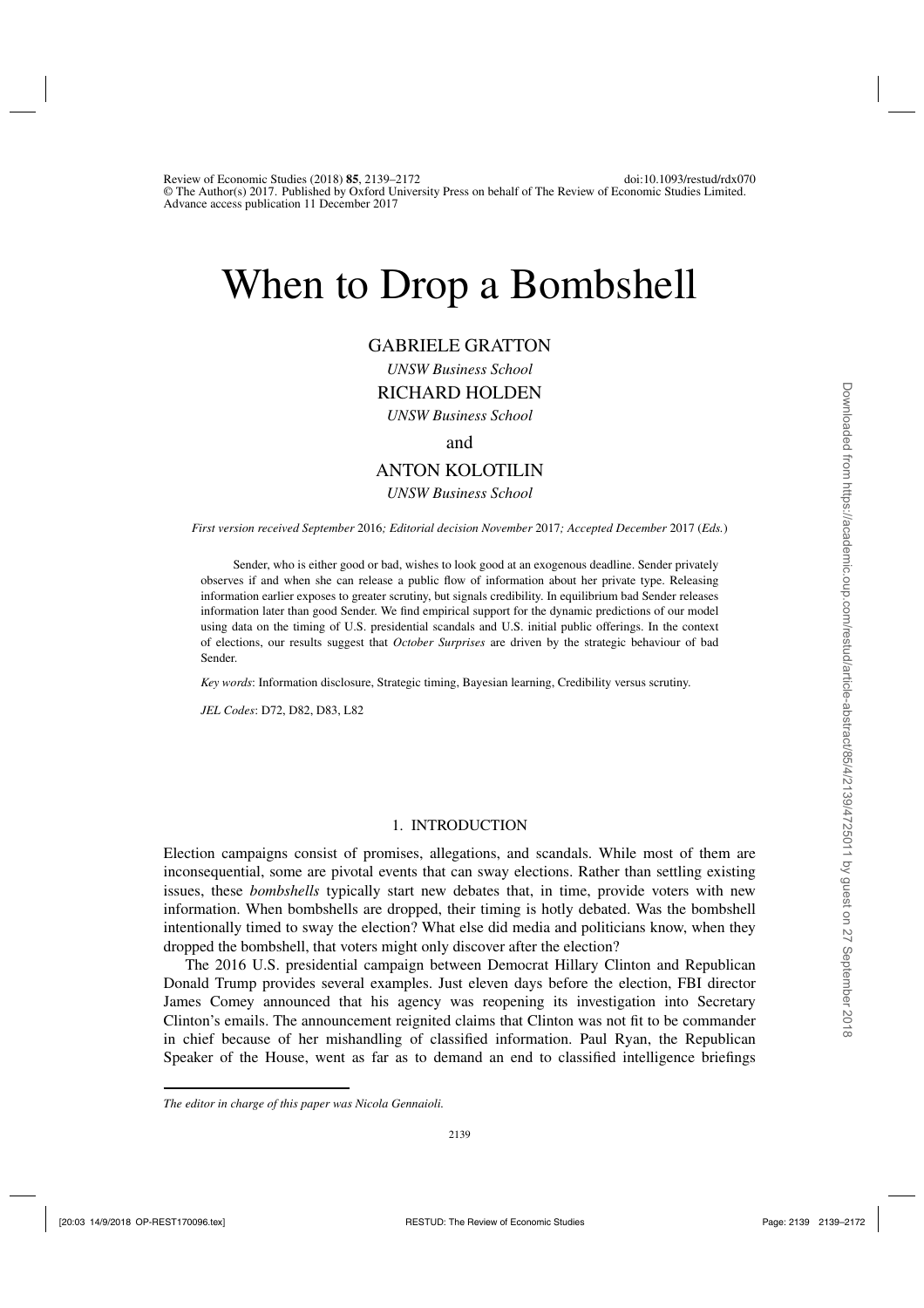to Clinton. Some commentators maintain that Comey's announcement cost Clinton the election. $<sup>1</sup>$ </sup>

While the announcement conveyed the impression of an emerging scandal, Clinton was confident that no actual wrongdoing would be revealed by the new investigation —there would be no *real* scandal. Comey's letter to Congress stated that "the FBI cannot yet assess whether or not this material may be significant, and I cannot predict how long it will take us to complete this additional work". The Clinton campaign—and Democrats generally—were furious, accusing Comey of interfering with the election. Comey wrote that he was briefed on the new material only the day before the announcement. But his critics maintained that the FBI had accessed the new emails weeks before the announcement and speculated about how long Comey sat on the new material and what he knew about it.<sup>2</sup>

Similarly, one month before the election, the Washington Post released a video featuring Donald Trump talking disparagingly about women.<sup>3</sup> The video triggered a heated public debate about whether Trump was fit to be president. It revived allegations that he had assaulted women and even prominent Republicans called for Trump to end his campaign.<sup>4</sup> Within a week of the video's release, five women came forward accusing Trump of sexual assault. Trump himself denied all accusations and dismissed the video as "locker-room banter", and "nothing more than a distraction from the important issues we are facing today."<sup>5</sup> Others echoed his statement that real scandals are about "actions" and not "words", and took the media coverage of the video as proof of a conspiracy against Trump.<sup>6</sup>

The concentration of scandals in the last months of the 2016 campaign is far from an exception. Such *October surprises* are commonplace in U.S. presidential elections, as shown in Figure [1.](#page-2-0) Political commentators argue that such bombshells may be strategically dropped close to elections so that voters have not enough time to tell real from fake news. Yet, if all fake news were released just before an election, then voters may rationally discount October surprises as fake. Voters may not do so fully, however, since while some bombshells may be strategically timed, others are simply discovered close to the election.

Therefore, the strategic decision of when to drop a bombshell is driven by a trade-off between credibility and scrutiny. On the one hand, dropping the bombshell earlier is more credible, in that it signals that its sender has nothing to hide. On the other hand, it exposes the bombshell to scrutiny for a longer period of time—possibly revealing that the bombshell is a fake.

This credibility-scrutiny trade-off also drives the timing of announcements about candidacy, running mates, cabinet members, and details of policy platforms. An early announcement exposes the background of the candidate or her team to more scrutiny, but boosts credibility. The same trade-off is likely to drive the timing of information release in other contexts outside the political sphere. For instance, a firm going public can provide a longer or shorter time for the market to evaluate its prospectus before the firm's shares are traded. This time can be dictated by the firm's liquidity needs and development plans, but can also be chosen strategically to influence the market. A longer time allows the market to learn more about the firm's prospective performance. Therefore, the market perceives a longer time as a signal of the firm's credibility, increasing the

1. For example, Paul Krugman wrote that the announcement "very probably installed Donald Trump in the White House" (*New York Times*, January 13, 2017).

2. Matt Zapotosky, Ellen Nakashima, and Rosalind S. Helderman, *Washington Post*, October 30, 2016.

- 3. Although the video was filmed eleven years prior to the release, raising the question of whether it was strategically timed, the Washington Post maintains it obtained the unedited video only a few hours before its online release (Farhi, Paul, *Washington Post*, October 7, 2016).
	- 4. Aaron Blake, *Washington Post*, October 9, 2016.
	- 5. *Los Angeles Times*, transcript of Trump's video statement, October 7, 2016.
	- 6. Susan Page and Karina Shedrofsky, *USA TODAY*, October 26, 2016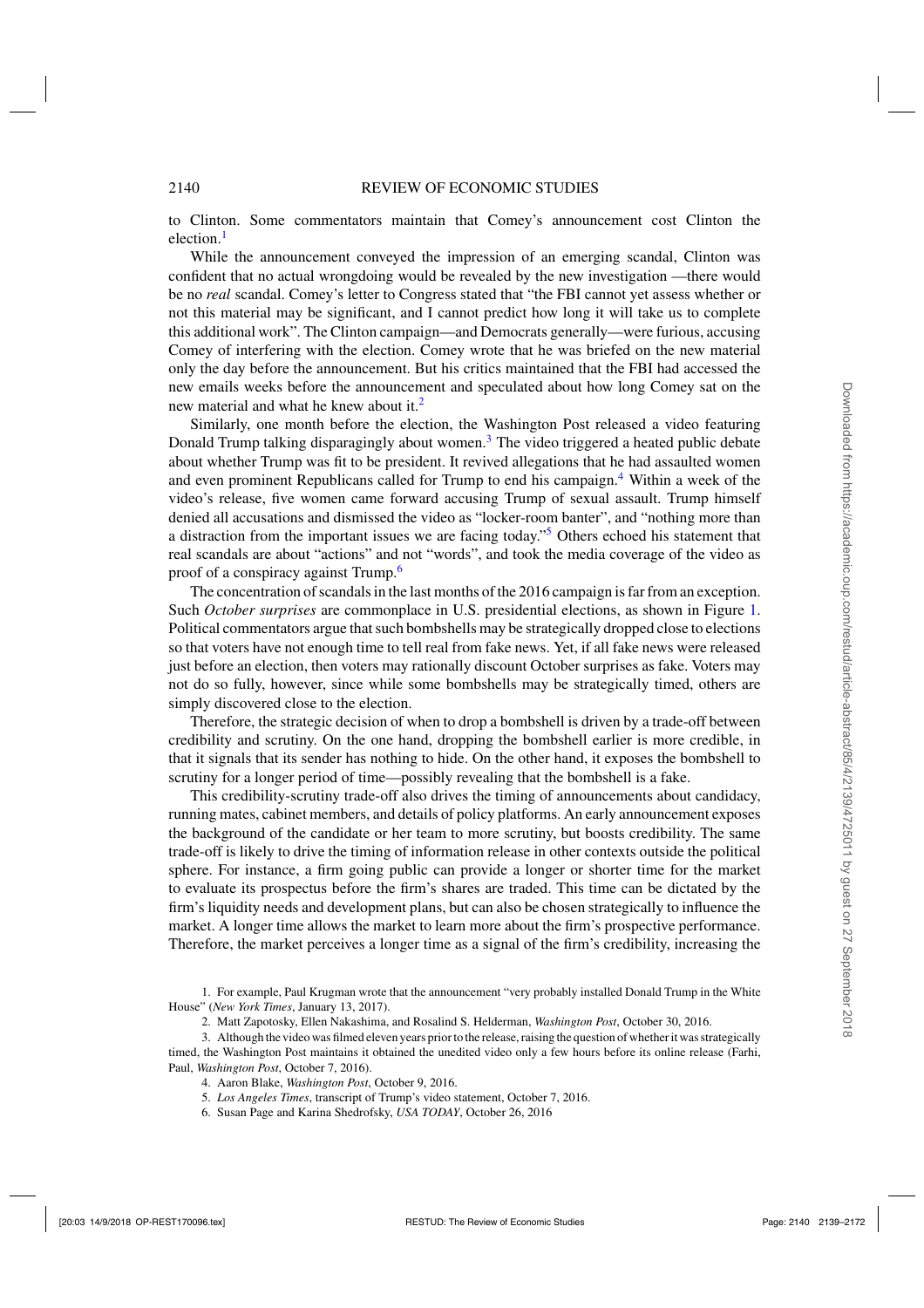<span id="page-2-0"></span>

Distribution of scandals implicating U.S. presidents running up for reelection, from 1977 to 2008. Data from [Nyhan](#page-32-0) [\(2015](#page-32-0)).

share price. But a longer time also exposes the firm to more scrutiny, possibly revealing that the firm's future profitability is low.

In all these situations, (1) an interested party has private information and (2) she cares about the public opinion at a given date. Crucially, (3) she can partially control how much time the public has to learn about her information. In this article we introduce a Sender-Receiver model of these dynamic information release problems. In our benchmark model of Section [2,](#page-4-0) (1) Sender privately knows her binary type, *good* or *bad*, and (2) wants Receiver to believe that she is good at an exogenous *deadline*; (3) Sender privately observes whether and when an opportunity to start a public flow of information about her type arrives and chooses when to exercise this opportunity. We call this opportunity an *arm* and say that Sender chooses when to *pull* the arm.<sup>7</sup>

In Section [3.1,](#page-6-0) we characterize the set of perfect Bayesian equilibria. Intuitively, bad Sender is willing to endure more scrutiny only if pulling the arm earlier boosts her credibility in the sense that Receiver holds a higher belief that Sender is good if the arm is pulled earlier. Therefore, bad Sender withholds the arm with strictly positive probability. Our main result is that, in all equilibria, bad Sender pulls the arm later than good Sender in the likelihood ratio order.

We prove that there exists an essentially unique divine equilibrium [\(Cho and Kreps](#page-32-0), [1987](#page-32-0)).<sup>8</sup> In this equilibrium, good Sender *immediately* pulls the arm when it arrives and bad Sender is indifferent between pulling the arm at any time and not pulling it at all. Uniqueness allows us to analyse comparative statics in a tractable way in a special case of our model where the arm arrives according to a Poisson process and pulling the arm starts an exponential learning process in the sense of [Keller](#page-32-0) *et al*. [\(2005](#page-32-0)).

We do this in Section [4](#page-12-0) and show that the comparative static properties of this equilibrium are very intuitive. Both good and bad Sender gain from a higher Receiver's prior belief that Sender

7. In Section [3.2,](#page-9-0) we generalize the model in several directions allowing for more general utility functions, for Sender to be imperfectly informed, for Sender's type to affect when the arm arrives, and for the deadline to be stochastic.

8. The equilibrium is essentially unique in the sense that the probability with which each type of Sender pulls the arm at any time is uniquely determined.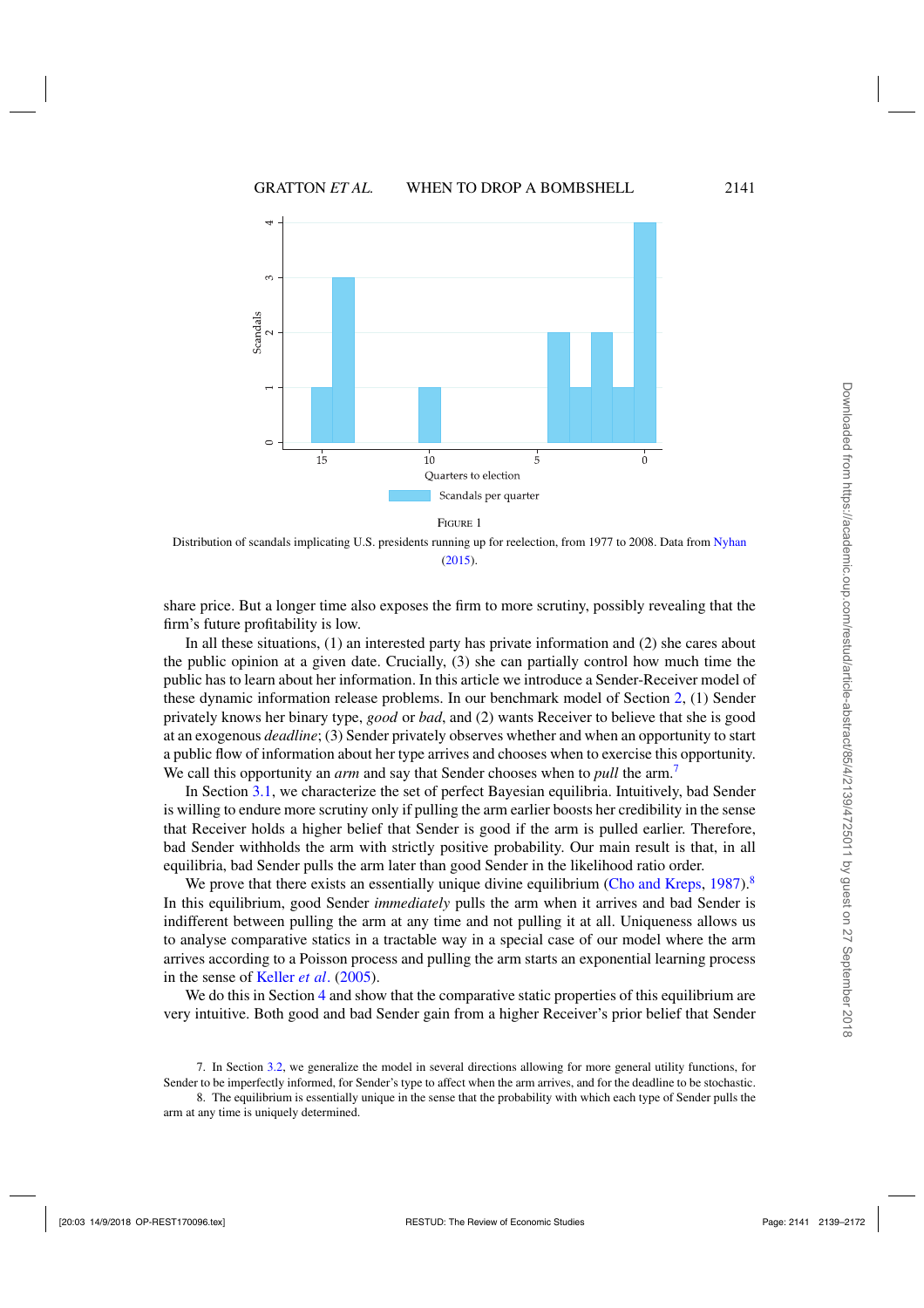is good. Instead, whereas good Sender gains from a faster learning process and a faster arrival of the arm, bad Sender loses from these.

When learning is faster and when the arm arrives more slowly, bad Sender delays pulling the arm for longer and pulls it with lower probability. In this case, the total probability that (good and bad) Sender pulls the arm is also lower. When Receiver's prior belief is higher, withholding information is less damning, so bad Sender strategically pulls the arm with lower probability, but the probability that good Sender pulls the arm is mechanically higher. We show that the strategic effect dominates the mechanical effect if and only if Receiver's prior belief is sufficiently low.

We show that the probability density with which bad Sender pulls the arm is single-peaked in time, and derive the conditions under which it monotonically increases with time. We also characterize the shape of the probability density with which (good and bad) Sender pulls the arm, and show it has at most two peaks—an earlier peak driven by good Sender and a later peak driven by bad Sender.

In Section [5,](#page-17-0) we apply our model to the strategic release of political scandals in U.S. presidential campaigns. In equilibrium, while real scandals are released as they are discovered, fake scandals are strategically delayed and concentrated towards the end of the campaign. In other words, our credibility-scrutiny trade-off predicts that the October surprise phenomenon is driven by fake scandals. Using data from [Nyhan](#page-32-0) [\(2015](#page-32-0)), we find empirical support for this prediction. To the best of our knowledge, this is the first empirical evidence about the strategic timing of political scandals relative to the date of elections and the first direct evidence of an October Surprise effect.

Finally, we apply our model to the timing of U.S. initial public offerings (IPOs). Our model links a stock's long-run performance to the time gap between the announcement of an IPO and the initial trade date. Firms with higher long-run returns should choose longer time gaps in the likelihood ratio order. Using an approach developed by [Dardanoni and Forcina](#page-32-0) [\(1998](#page-32-0)), we find empirical support for this prediction.

**Related Literature.** [Grossman and Hart](#page-32-0) [\(1980\)](#page-32-0), [Grossman](#page-32-0) [\(1981\)](#page-32-0), and [Milgrom](#page-32-0) [\(1981\)](#page-32-0) pioneered the study of verifiable information disclosure and established the *unraveling result*: if Sender's preferences are common knowledge and monotonic in Receiver's action (for all types of Sender) then Receiver learns Sender's type in any sequential equilibrium. [Dye](#page-32-0) [\(1985\)](#page-32-0) first pointed out that the unraveling result fails if Receiver is uncertain about Sender's *information endowment*. <sup>9</sup> When Sender does not disclose information, Receiver is unsure as to why, and thus cannot conclude that the non-disclosure was strategic, and hence does not "assume the worst" about Sender's type.

[Acharya](#page-32-0) *et al*. [\(2011\)](#page-32-0) and [Guttman](#page-32-0) *et al*. [\(2013](#page-32-0)) explore the strategic timing of information disclosure in a dynamic version of [Dye](#page-32-0) [\(1985](#page-32-0)).<sup>10</sup> [Acharya](#page-32-0) *et al.* [\(2011](#page-32-0)) focus on the interaction between the timing of disclosure of private information relative to the arrival of external news, and clustering of the timing of announcements across firms. [Guttman](#page-32-0) *et al*. [\(2013](#page-32-0)) analyse a setting with two periods and two signals and show that, in equilibrium, both *what* is disclosed and *when* it is disclosed matters. Strikingly, the authors show that later disclosures are received more positively.

<sup>9.</sup> See also [Jung and Kwon](#page-32-0) [\(1988](#page-32-0)), [Shin](#page-33-0) [\(1994](#page-33-0)), and [Dziuda](#page-32-0) [\(2011](#page-32-0)). The unraveling result might also fail if disclosure is costly [\(Jovanovic,](#page-32-0) [1982\)](#page-32-0) or information acquisition is costly [\(Shavell](#page-33-0), [1994](#page-33-0)).

<sup>10.</sup> [Shin](#page-33-0) [\(2003](#page-33-0), [2006](#page-33-0)) also studies dynamic verifiable information disclosure, but he does not allow Sender to choose when to disclose. A series of recent papers consider dynamic information disclosure with different focuses to us, including: Ely *[et al](#page-32-0)*. [\(2015](#page-32-0)); [Ely](#page-32-0) [\(2016](#page-32-0)); [Grenadier](#page-32-0) *et al*. [\(2016](#page-32-0)); [Hörner and Skrzypacz](#page-32-0) [\(2016](#page-32-0)); [Bizzotto](#page-32-0) *et al*. [\(2017](#page-32-0)); [Che and Hörner](#page-32-0) [\(2017](#page-32-0)); [Orlov](#page-32-0) *et al*. [\(2017\)](#page-32-0).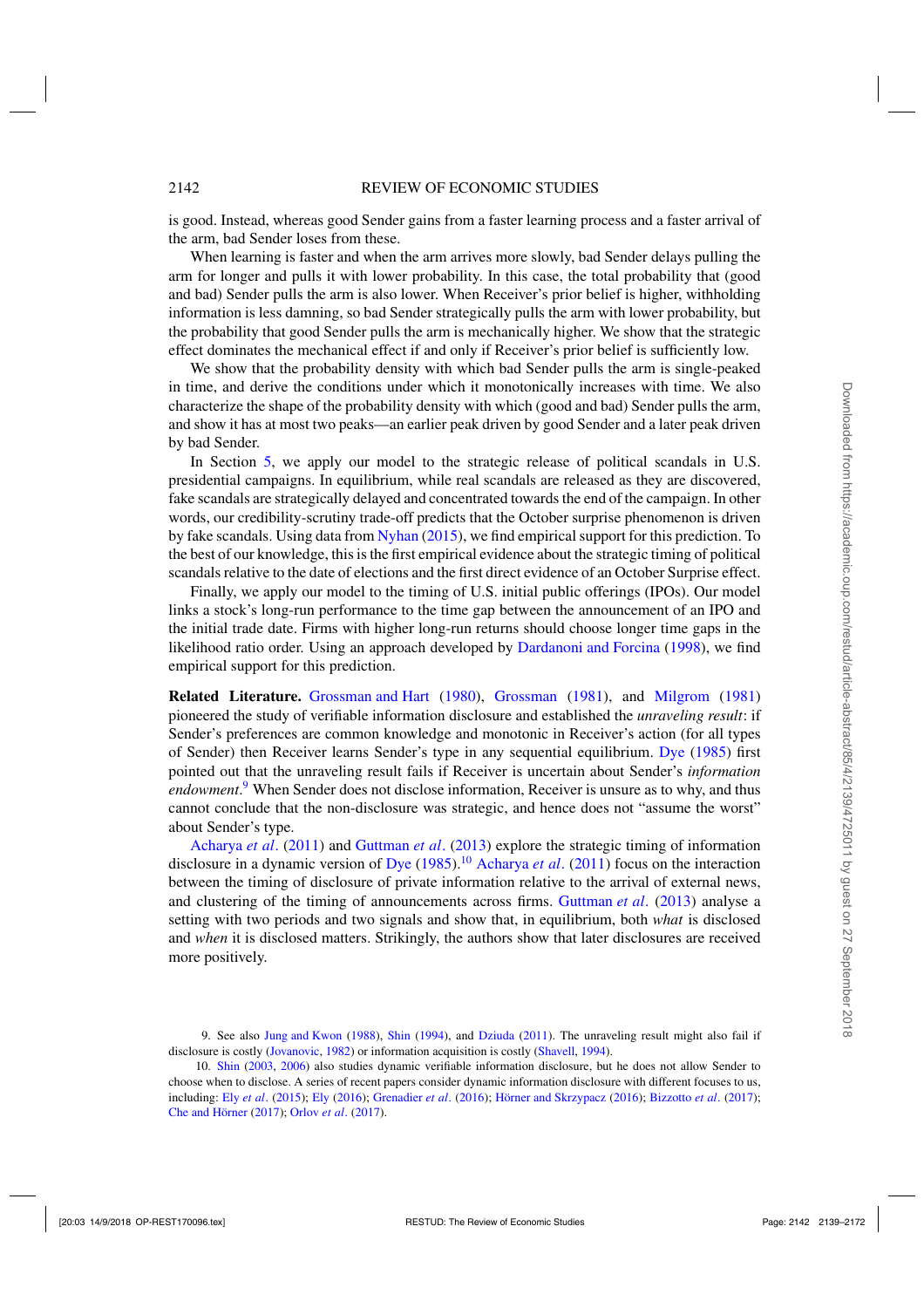<span id="page-4-0"></span>All these models are unsuited to study either the credibility or the scrutiny sides of our tradeoff, because information in these models is verified instantly and with certainty once disclosed. In our motivating examples, information is not immediately verifiable: when Sender releases the information, Receiver only knows that "time will tell" whether the information released is reliable. To capture this notion of partial verifiability, we model information as being verified stochastically over time in the sense that releasing information starts a learning process for Receiver akin to processes in [Bolton and Harris](#page-32-0) [\(1999](#page-32-0)), [Keller](#page-32-0) *et al*. [\(2005\)](#page-32-0). In [Brocas and Carrillo](#page-32-0) [\(2007](#page-32-0)), an uninformed Sender, wishing to influence Receiver's beliefs, chooses when to stop a public learning process.<sup>11</sup> In contrast, in our model Sender is privately informed and she chooses when to start rather than stop the process. $12$ 

Our application to U.S. presidential scandals also contributes to the literature on the effect of biased media and campaigns on voters' behaviour (*e*.*g*. [Mullainathan and Shleifer](#page-32-0), [2005](#page-32-0); [Gentzkow and Shapiro](#page-32-0), [2006;](#page-32-0) [Duggan and Martinelli](#page-32-0), [2011](#page-32-0); [Li and Li](#page-32-0), [2013\)](#page-32-0).<sup>13</sup> [DellaVigna and Kaplan](#page-32-0) [\(2007](#page-32-0)) provide evidence that biased media have a significant effect on the vote share in U.S. presidential elections. We focus on when a biased source chooses to release information and show that voters respond differently to information released at different times in the election campaign.

#### 2. THE MODEL

In our model, Sender's payoff depends on Receiver's posterior belief about Sender's type at a deadline. We begin with a benchmark model in which (1) Sender's payoff is equal to Receiver's posterior belief, (2) Sender is perfectly informed, (3) Sender's type does not affect when the arm arrives, and (4) the deadline is deterministic. Section [3.2](#page-9-0) relaxes each of these assumptions and shows that our main results continue to hold.

#### 2.1. *Benchmark model*

There are two players: Sender (she) and Receiver (he). Sender is one of two types  $\theta \in \{G, B\}$ : good ( $\theta = G$ ) or bad ( $\theta = B$ ). Let  $\pi \in (0, 1)$  be the common *prior belief* that Sender is good.

Time is discrete and indexed by  $t \in \{1, 2, ..., T + 1\}$ . Sender is concerned about being perceived as good at a deadline  $t = T$ . In particular, the expected payoff of type  $\theta \in \{G, B\}$  is given by  $v_{\theta}(s) = s$ , where *s* is Receiver's posterior belief at  $t = T$  that  $\theta = G$ . Time  $T + 1$  combines all future dates after the deadline, including *never*.

An *arm* arrives to Sender at a random time according to distribution *F* with support  $\{1,2,\ldots,T+1\}$ . If the arm has arrived, Sender privately observes her type and can pull the arm immediately or at any time after its arrival, including time  $T + 1$ . Because Sender moves only after the arrival of the arm, it is immaterial for the analysis whether Sender learns her type when the arm arrives or when the game starts.

<sup>11.</sup> [Brocas and Carrillo](#page-32-0) [\(2007](#page-32-0)) also show that if the learning process is privately observed by Sender but the stopping time is observed by Receiver, then in equilibrium Receiver learns Sender's information (akin to the unraveling result), as if the learning process was public. [Gentzkow and Kamenica](#page-32-0) [\(2017](#page-32-0)) generalize this result.

<sup>12.</sup> In our model Sender can influence only the starting time of the experimentation process, but not the design of the process itself. Instead, in the Bayesian persuasion literature (*e*.*g*. [Rayo and Segal,](#page-32-0) [2010;](#page-32-0) [Kamenica and Gentzkow,](#page-32-0) [2011\)](#page-32-0), Sender fully controls the design of the experimentation process.

<sup>13.</sup> See also [Prat and Stromberg](#page-32-0) [\(2013\)](#page-32-0) for a review of this literature in the broader context of the relationship between media and politics.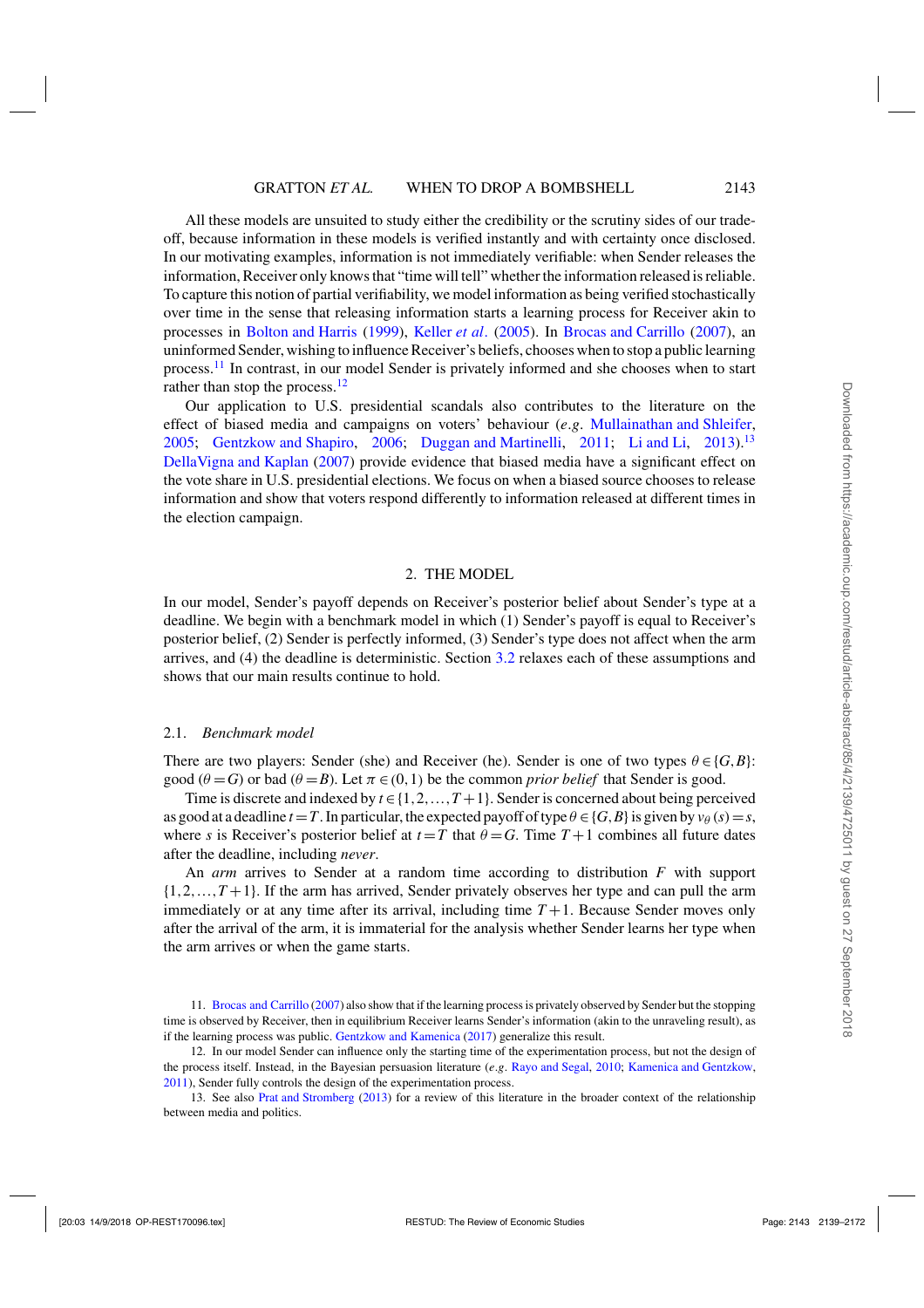<span id="page-5-0"></span>Pulling the arm starts a learning process for Receiver. Specifically, if the arm is pulled at a time  $\tau$  before the deadline ( $\tau \leq T$ ), Receiver observes realizations of a stochastic process

$$
L = \{L_{\theta}(t;\tau), \tau \leq t \leq T\}.
$$

The process *L* can be viewed as a sequence of signals, one per each time from  $\tau$  to *T* with the precision of the signal at time  $t$  possibly depending on  $\tau$ ,  $t$ , and all previous signals. Notice that if the arm is pulled at  $\tau = T$ , Receiver observes the realization  $L_{\theta}(T,T)$  before taking his action. For notational convenience, we assume that *L* is either discrete or atomless.

It is more convenient to work directly with the distribution of beliefs induced by the process *L* rather than with the process itself. Recall that *s* is Receiver's *posterior belief* that Sender is good after observing all realizations of the process from τ to *T*. Let *m* denote Receiver's *interim belief* that Sender is good upon observing that she pulls the arm at time  $\tau$  and before observing any realization of *L*. Given τ and *m*, the process *L* generates a distribution *H*(.| τ,*m*) over Receiver's posterior beliefs *s*; given  $\tau$ , *m*, and  $\theta$ , the process *L* generates a distribution  $H_{\theta}(.|\tau,m)$  over *s*. Notice that if the arm is pulled after the deadline  $(\tau = T + 1)$ , then the distributions  $H_\theta(.) | \tau, m$ and  $H(.) \tau, m)$  assign probability one to  $s = m$ .

Assumption 1 says that (1) pulling the arm later reveals strictly less information about Sender's type in [Blackwell](#page-32-0) [\(1953\)](#page-32-0)'s sense and (2) the learning process never fully reveals Sender's type.

**Assumption 1.** (1) For all  $\tau, \tau' \in \{1, 2, ..., T+1\}$  such that  $\tau < \tau'$ ,  $H(.) | \tau, \pi)$  is a strict mean*preserving spread of H*( $. | \tau', \pi$ ). (2) The support of H( $. | 1, \pi$ ) is a subset of (0,1).

For example, consider a set of (imperfectly informative) signals  $S$  with some joint distribution and suppose that pulling the arm at  $\tau$  reveals to Receiver a set of signals  $S_{\tau} \subset S$ . Assumption 1 holds whenever  $\overline{S}_{\tau'}$  is a proper subset of  $S_{\tau}$  for all  $\tau < \tau'$ .

We characterize the set of perfect Bayesian equilibria, henceforth equilibria. Let  $\mu(\tau)$  be Receiver's equilibrium interim belief that Sender is good given that Sender pulls the arm at time  $\tau \in \{1, 2, ..., T+1\}$ . Also, let  $P_\theta$  denote an equilibrium distribution of pulling time  $\tau$  given Sender's type  $\theta$  (with the convention that  $P_{\theta}(0)=0$ ).

#### 2.2. *Discussion*

We now pause to interpret key ingredients of our model using our main application—the timing of U.S. presidential scandals in the lead-up to elections. Receiver is the median voter and Sender is an opposition member or organization wishing to reduce a candidate's chances of being elected. The candidate is either fit ( $\theta = B$ ) or unfit ( $\theta = G$ ) to run the country. The prior belief that the candidate is unfit is  $\pi$ . At a random time, the opposition may privately receive scandalous material against the candidate (arrival of the arm). The opposition can choose when and whether to release the material (pull the arm). After it is released, the material is subject to scrutiny, and the median voter gradually learns about the candidate's type. Crucially, the opposition has private information about what the expected outcome of scrutiny is. We say that the scandal is real (fake) if further scrutiny is likely to reveal that the candidate is unfit (fit) to run the country. If, at the time of the election (deadline), the median voter believes that the candidate is likely to be unfit to run the country, the candidate's chances of being elected are weak.

Notice that releasing a scandal might backfire. For example, before the FBI reopened its investigation over Secretary Clinton's emails, the median U.S. voter had some belief  $\pi$  that Secretary Clinton had grossly mishandled classified information and was therefore unfit to be commander in chief. Further investigations could have revealed that her conduct was more than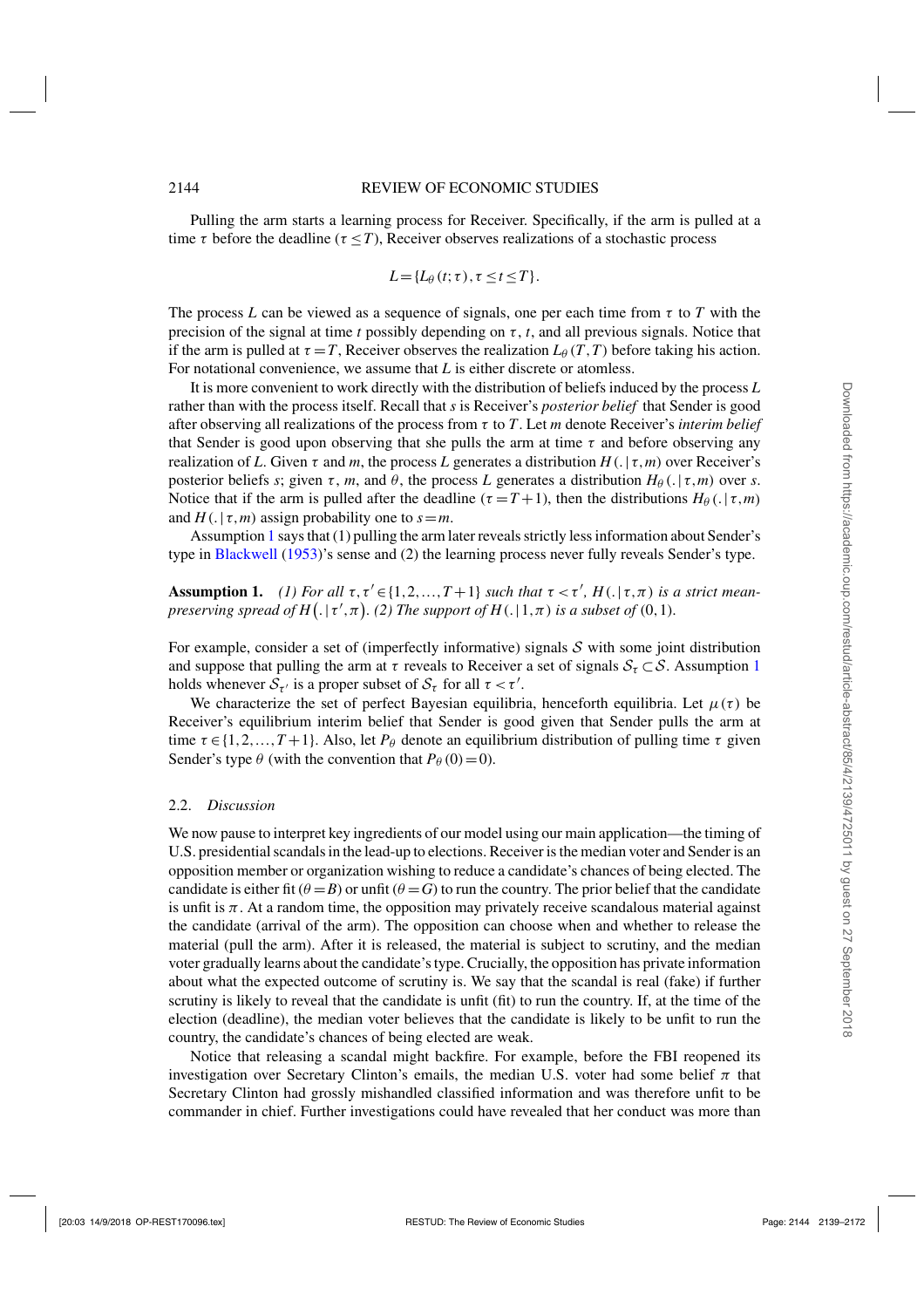<span id="page-6-0"></span>a mere procedural mistake. In this case, the median voter's posterior belief *s* would have been higher than  $\pi$ . On the contrary, the FBI might not have found any evidence of misconduct, despite investigating yet more emails. In this case, the median voter's posterior belief *s* would have been lower than  $\pi$ .

In this application, Sender's payoff depends on Receiver's belief at the deadline because this belief affects the probability that the median voter elects the candidate. Specifically, suppose that the opposition is uncertain about the ideological position  $r$  of the median voter, which is uniformly distributed on the unit interval. If the candidate is not elected, the median voter's payoff is normalized to 0. If the incumbent is elected, the median voter with position *r* gets payoff *r*−1 if the candidate is unfit and payoff *r* otherwise. The opposition gets payoff 0 if the candidate is elected and 1 otherwise. Therefore, Sender's expected payoff is given by

$$
v_{\theta}(s) = \Pr(r \le s) = s \text{ for } \theta \in \{G, B\}.
$$

Furthermore, Receiver's expected payoff *u*(*s*) is given by

$$
u(s) = \int_{s}^{1} [s(r-1) + (1-s)r] dr = \frac{(1-s)^{2}}{2}.
$$

The Receiver's ex-ante expected payoff is therefore given by

$$
\mathbb{E}[u(s)] = \frac{(1 - \mathbb{E}[s])^2 + \mathbb{E}\left[ (s - \mathbb{E}[s])^2 \right]}{2} = \frac{(1 - \pi)^2 + \text{Var}[s]}{2}.
$$
 (1)

# 3. ANALYSIS

### 3.1. *Equilibrium*

We begin our analysis by deriving statistical properties of the model that rely only on players being Bayesian. These properties link the pulling time and Receiver's interim belief to the expectation of Receiver's posterior belief. First, from (good and bad) Sender's perspective, keeping the pulling time constant, a higher interim belief results in a higher expected posterior belief. Furthermore, pulling the arm earlier reveals more information about Sender's type. Therefore, from bad (good) Sender's perspective, pulling the arm earlier decreases (increases) the expected posterior belief that Sender is good. In short, Lemma 1 says that credibility is beneficial for both types of Sender, whereas scrutiny is detrimental for bad Sender but beneficial for good Sender.

**Lemma 1. (Statistical Properties).** *Let* E[*s*| τ,*m*,θ] *be the expectation of Receiver's posterior belief s conditional on the pulling time* τ, Receiver's interim belief m, and Sender's type θ. For *all*  $\tau, \tau' \in \{1, ..., T+1\}$  *such that*  $\tau < \tau'$ *, and all*  $m, m' \in (0, 1]$  *such that*  $m < m'$ *,* 

- *(1)*  $\mathbb{E}[s | \tau, m', \theta] > \mathbb{E}[s | \tau, m, \theta]$  *for*  $\theta \in \{G, B\}$ *;*  $\mathbb{E}[s \mid \tau', m, B] > \mathbb{E}[s \mid \tau, m, B];$
- (3)  $\mathbb{E}[s | \tau, m, G] > \mathbb{E}[s | \tau', m, G].$

*Proof.* In Appendix [A.](#page-22-0) ||

We now show that in any equilibrium, (1) good Sender strictly prefers to pull the arm whenever bad Sender weakly prefers to do so, and therefore (2) if the arm has arrived, good Sender pulls it with certainty whenever bad Sender pulls it with positive probability.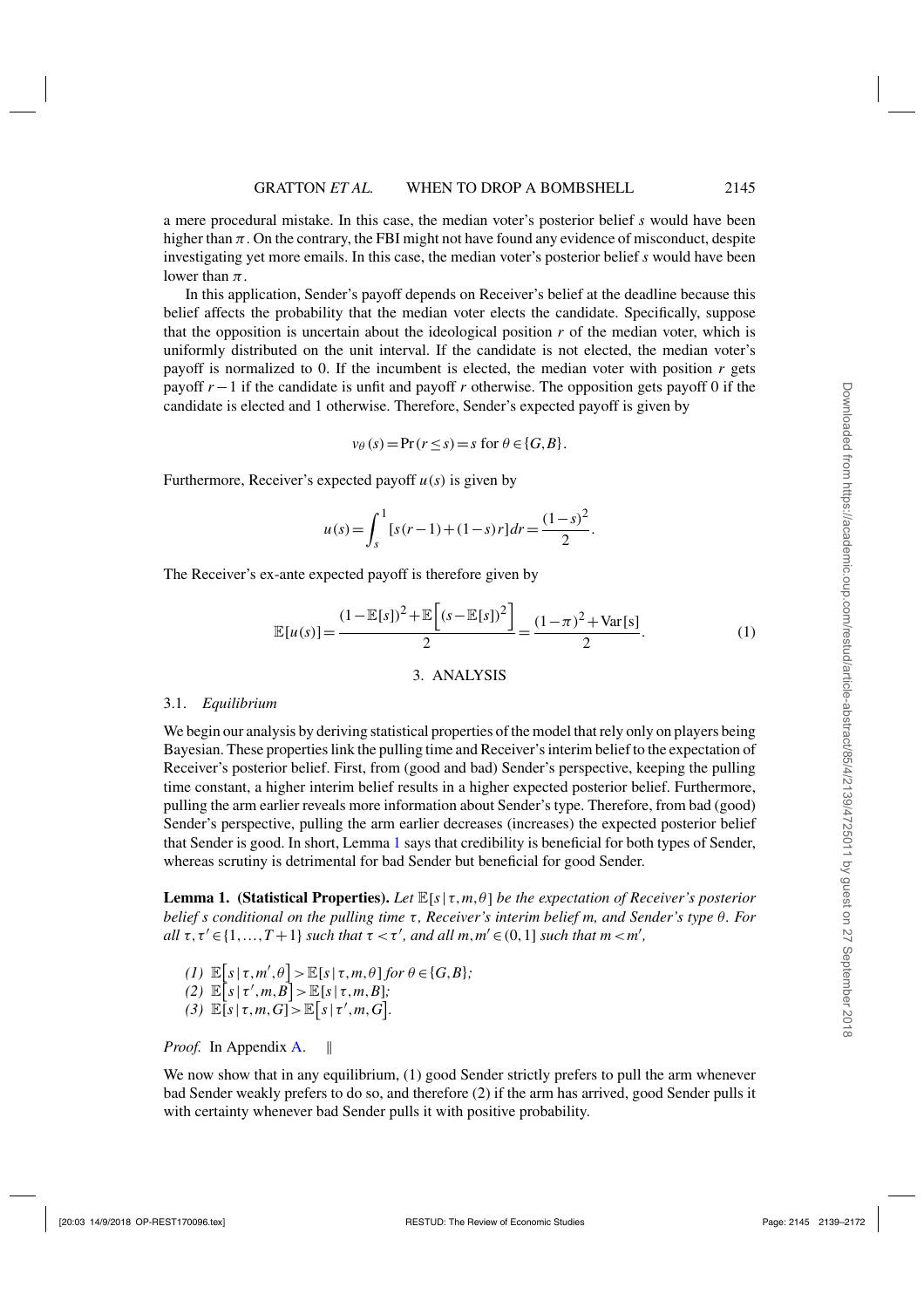#### <span id="page-7-0"></span>**Lemma 2. (Good Sender's Behaviour).** *In any equilibrium:*

- *(1)* For all  $\tau$ ,  $\tau' \in \{1, ..., T+1\}$  such that  $\tau < \tau'$  and  $\mu(\tau)$ ,  $\mu(\tau') \in (0,1)$ , if bad Sender weakly *prefers to pull the arm at τ than at τ' , then*  $\mu$  (τ )  $>\mu$  (τ') and good Sender strictly prefers *to pull the arm at*  $\tau$  *than at*  $\tau'$ *;*
- *(2) For all*  $\tau \in \{1, ..., T\}$  *in the support of P<sub>B</sub>, we have*  $P_G(\tau) = F(\tau)$ *.*

*Proof.* In Appendix **B**.  $\parallel$ 

The proof relies on the three statistical properties from Lemma [1.](#page-6-0) The key to Lemma  $2$  is that if bad Sender weakly prefers to pull the arm at some time  $\tau$  than at  $\tau' > \tau$ , then Receiver's interim belief  $\mu(\tau)$  must be greater than  $\mu(\tau')$ . Intuitively, bad Sender is willing to endure more scrutiny only if pulling the arm earlier boosts her credibility. Since  $\mu(\tau) > \mu(\tau')$ , good Sender strictly prefers to pull the arm at the earlier time  $\tau$ , as she benefits from *both* scrutiny and credibility.

Next, we show that bad Sender pulls the arm with positive probability whenever good Sender does, but bad Sender pulls the arm later than good Sender in the first-order stochastic dominance sense. Moreover, bad sender pulls the arm strictly later unless no type pulls the arm. An immediate implication is that bad Sender always withholds the arm with positive probability.

**Lemma 3. (Bad Sender's Behaviour).** *In any equilibrium, PG and PB have the same supports and, for all*  $\tau \in \{1, \ldots, T\}$  *with*  $P_G(\tau) > 0$ *, we have*  $P_B(\tau) < P_G(\tau)$ *. Therefore, in any equilibrium,*  $P_B(T) < F(T)$ .

*Proof.* In Appendix [B.](#page-24-0)

Intuitively, if there were a time  $\tau \in \{1, \ldots, T\}$  at which only good Sender pulled the arm with positive probability, then, upon observing that the arm was pulled at  $\tau$ , Receiver would conclude that Sender was good. But then, to achieve this perfect credibility, $14$  bad Sender would want to mimic good Sender and therefore strictly prefer to pull the arm at  $\tau$ , contradicting that only good Sender pulled the arm at  $\tau$ . Nevertheless, bad Sender always delays relative to good Sender. Indeed, if bad and good Sender were to pull the arm at the same time, then Sender's credibility would not depend on the pulling time. But with constant credibility, bad Sender would never pull the arm to avoid scrutiny. Therefore, good Sender must necessarily pull the arm earlier than bad Sender.

We now show that, at any time when good Sender pulls the arm, bad Sender is indifferent between pulling and not pulling the arm. That is, in equilibrium, pulling the arm earlier boosts Sender's credibility as much as to exactly offset the expected cost of longer scrutiny for bad Sender. Thus, Receiver's interim beliefs are determined by bad Sender's indifference condition (2) and the consistency condition [\(3\)](#page-8-0). The consistency condition follows from Receiver's interim beliefs being determined by Bayes's rule and Sender's equilibrium strategy. Roughly, it says that a weighted average of interim beliefs is equal to the prior belief.

**Lemma 4. (Receiver's Beliefs).** *In any equilibrium,*

$$
\int v_B(s) dH_B(s|\tau, \mu(\tau)) = v_B(\mu(T+1)) \text{ for all } \tau \text{ in the support of } P_G,
$$
\n(2)

14. By part (ii) of Assumption [1,](#page-5-0) such perfect credibility can never be dented:  $H_\theta(.\,|\tau,1)$  assigns probability 1 to  $s=1$  for all  $\theta$  and  $\tau$ .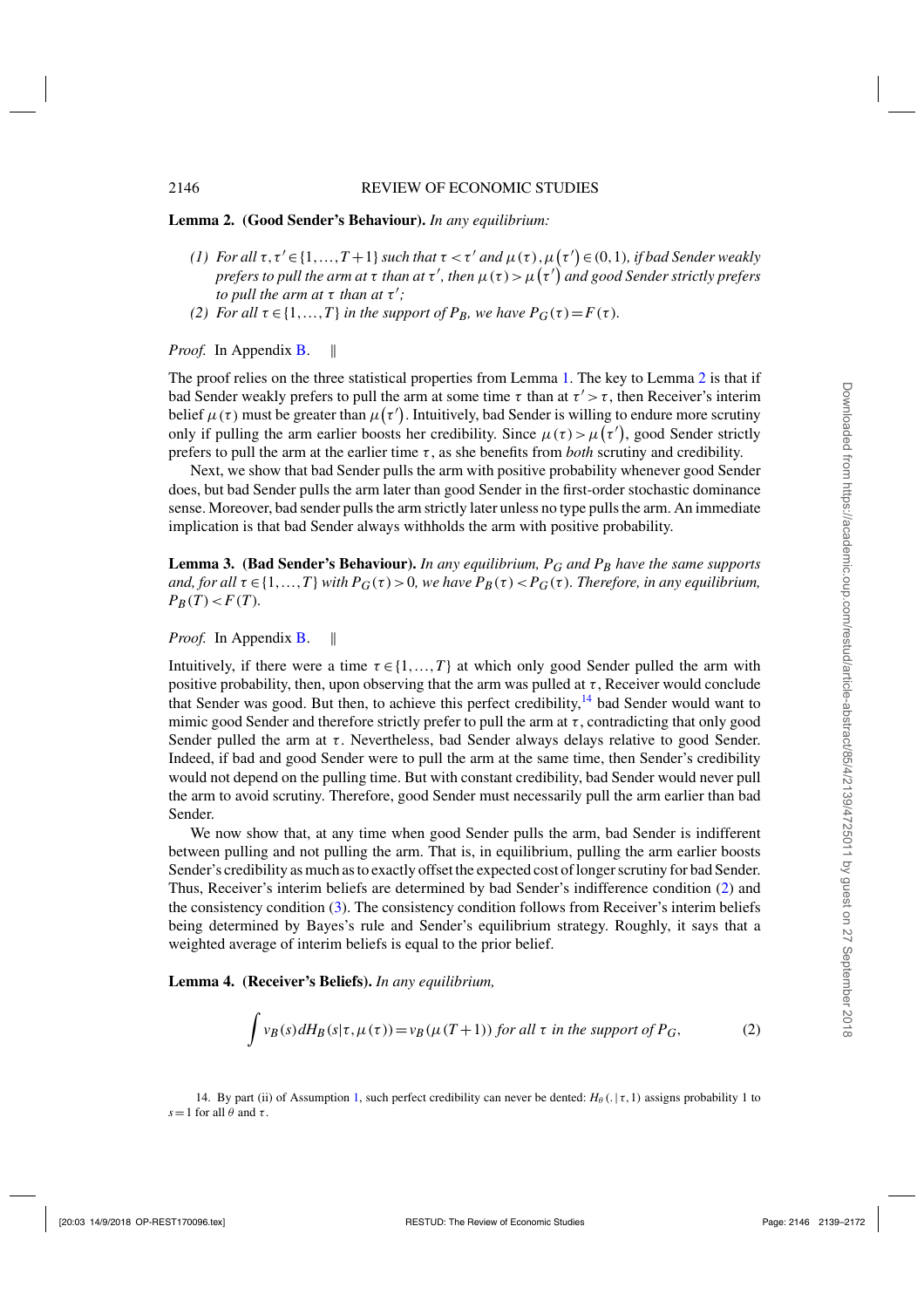$$
\sum_{\tau \in \text{supp}(P_G)} \frac{1 - \mu(\tau)}{\mu(\tau)} (P_G(\tau) - P_G(\tau - 1)) = \frac{1 - \pi}{\pi}.
$$
 (3)

<span id="page-8-0"></span>*Proof.* In Appendix **B**.

We now characterize the set of equilibria. Part 1 of Proposition 1 states that, for any set of times, there exists an equilibrium in which good Sender pulls the arm only at times in this set. Moreover, in any equilibrium, at any time when good Sender pulls the arm, she pulls it with probability 1 and bad Sender pulls it with strictly positive probability. The probability with which bad Sender pulls the arm at any time is determined by the condition that the induced interim beliefs keep bad Sender exactly indifferent between pulling the arm then and not pulling it at all. Part 2 of Proposition 1 characterizes the set of *divine equilibria* of [Banks and Sobel](#page-32-0) [\(1987](#page-32-0)) and [Cho and Kreps](#page-32-0) [\(1987\)](#page-32-0).15 In such equilibria, good Sender pulls the arm as soon as it arrives.

### **Proposition 1. (Equilibrium).**

*(1) For any*  $T \subseteq \{1, ..., T+1\}$  *with*  $T + 1 \in T$ *, there exists an equilibrium in which the support of PG is* T *. In any equilibrium, PG and PB have the same supports, and for all* τ *in the support of P<sub>G</sub>*,  $P_G(\tau) = F(\tau)$  *and* 

$$
P_B(\tau) = \frac{\pi}{1 - \pi} \sum_{t \in \text{supp}(P_G) \text{ s.t. } t \le \tau} \frac{1 - \mu(t)}{\mu(t)} (P_G(t) - P_G(t-1)),\tag{4}
$$

*where*  $\mu(\tau) \in (0,1)$  *is uniquely determined by* [\(2\)](#page-7-0) *and* (3)*.* 

*(2) There exists a divine equilibrium. In any divine equilibrium, for all*  $\tau \in \{1, ..., T+1\}$ *,*  $P_G(\tau) = F(\tau)$ *.* 

*Proof.* In Appendix **B**.  $\parallel$ 

Although there exist a plethora of divine equilibria, in all such equilibria, pulling probabilities of good and bad Sender, as well as Receiver's beliefs, are uniquely determined by  $P_G = F$  and [\(2\)](#page-7-0)-(4). In this sense, there exists an essentially unique divine equilibrium.

Our main testable prediction is that bad Sender pulls the arm strictly later than good Sender in the likelihood ratio order sense.

### **Corollary 1. (Equilibrium Dynamics).** *In the divine equilibrium,*

$$
\frac{P_B(\tau) - P_B(\tau - 1)}{P_G(\tau) - P_G(\tau - 1)} < \frac{P_B(\tau + 1) - P_B(\tau)}{P_G(\tau + 1) - P_G(\tau)} \text{ for all } \tau \in \{1, \dots, T\}.
$$

*Proof.* In Appendix [B.](#page-24-0)

Corollary 1 implies that, conditional on pulling time  $\tau$  being between any two times  $\tau'$  and  $\tau''$ , bad Sender pulls the arm strictly later than good Sender in the first-order stochastic dominance

<sup>15.</sup> Divinity is a standard refinement used by the signalling literature. It requires Receiver to attribute a deviation to those types of Sender who would choose it for the widest range of Receiver's interim beliefs. In our setting, the set of divine equilibria coincides with the set of *monotone* equilibria in which Receiver's interim belief about Sender is non-increasing in the pulling time. Specifically, divinity rules out all equilibria in which both types of Sender do not pull the arm at some times, because Receiver's out-of-equilibrium beliefs for those times are sufficiently unfavourable.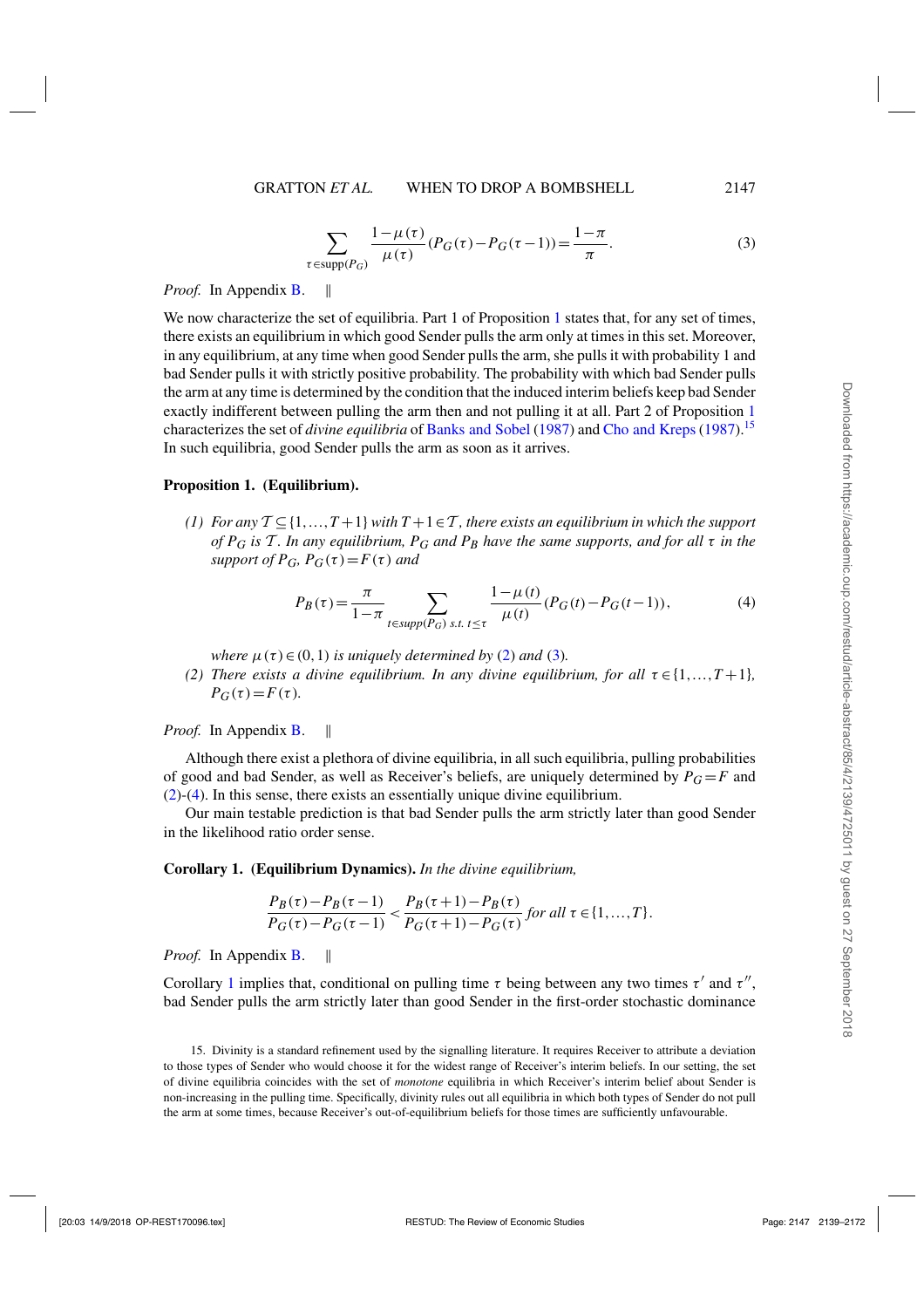<span id="page-9-0"></span>sense (Theorem 1.C.5, [Shaked and Shanthikumar,](#page-33-0) [2007\)](#page-33-0):

$$
\frac{P_B(\tau) - P_B(\tau')}{P_B(\tau'') - P_B(\tau')} < \frac{P_G(\tau) - P_G(\tau')}{P_G(\tau'') - P_G(\tau')} \text{ for all } \tau' < \tau < \tau''.
$$

Our model also gives predictions about the evolution of Receiver's beliefs. Pulling the arm earlier is more credible as Receiver's interim beliefs  $\mu(\tau)$  decrease over time. Moreover, pulling the arm instantaneously boosts credibility in the sense that Receiver's belief at any time  $\tau$  about Sender's type is higher if Sender pulls the arm than if she does not.

**Corollary 2. (Belief Dynamics).** *Let* μ˜ (τ ) *denote Receiver's interim belief that Sender is good given that she has not pulled the arm before or at* τ *. In the divine equilibrium,*

$$
\mu(\tau-1) > \mu(\tau) > \tilde{\mu}(\tau-1) > \tilde{\mu}(\tau) \text{ for all } \tau \in \{2,\ldots,T\}.
$$

*Proof.* In Appendix **B**.  $\parallel$ 

#### 3.2. *Discussion of model assumptions*

We now discuss how our results change (or do not change) if we relax several of the assumptions made in our benchmark model. We discuss each assumption in a separate subsection. The reader may skip this section without any loss of understanding of subsequent sections.

**3.2.1. Nonlinear Sender's payoff.** In the benchmark model, we assume that Sender's payoff is linear in Receiver's posterior belief:  $v_G(s) = v_B(s) = s$  for all *s*. In our motivating example, this linearity arises because the opposition is uncertain about the ideological position *r* of the median voter. If there is no such uncertainty, then the median voter reelects the incumbent whenever *s* is below *r*, where  $r \in (0,1)$  is a constant. Therefore, Sender's payoff is a step function:

$$
v_{\theta}(s) = v(s) = \begin{cases} 0 & \text{if } s < r; \\ 1 & \text{if } s > r. \end{cases}
$$
 (5)

We now allow for Sender's payoff to be nonlinear in Receiver's posterior belief and even type dependent. To understand how the shapes of the payoff functions  $v_G$  and  $v_B$  affect our analysis, we extend the statistical properties of Lemma [1,](#page-6-0) which describe the evolution of Receiver's posterior belief from Sender's perspective. First and not surprisingly, a more favourable interim belief results in more favourable posterior beliefs for all types of Sender and for all realizations of the process. Moreover, Receiver's posterior belief follows a supermartingale (submartingale) process from bad (good) Sender's perspective. Lemma [1](#page-6-0)' formalizes these statistical properties, using standard stochastic orders (see, *e*.*g*., [Shaked and Shanthikumar,](#page-33-0) [2007](#page-33-0)). Distribution *Z*2 strictly dominates distribution  $Z_1$  in the increasing convex (concave) order if there exists a distribution  $Z$  such that *Z*2 strictly first-order stochastically dominates *Z* and *Z* is a mean-preserving spread (reduction) of *Z*1.

**Lemma 1'.** (Statistical Properties). *For all*  $\tau$ ,  $\tau' \in \{1, ..., T+1\}$  *such that*  $\tau < \tau'$ , *and all*  $m, m' \in$  $(0,1]$  *such that*  $m < m'$ ,

*(1)*  $H_{\theta}(.|\tau,m')$  strictly first-order stochastically dominates  $H_{\theta}(.|\tau,m)$  for  $\theta \in \{G,B\}$ ; (2)  $H_B(.|\tau',m)$  strictly dominates  $H_B(.|\tau,m)$  in the increasing concave order;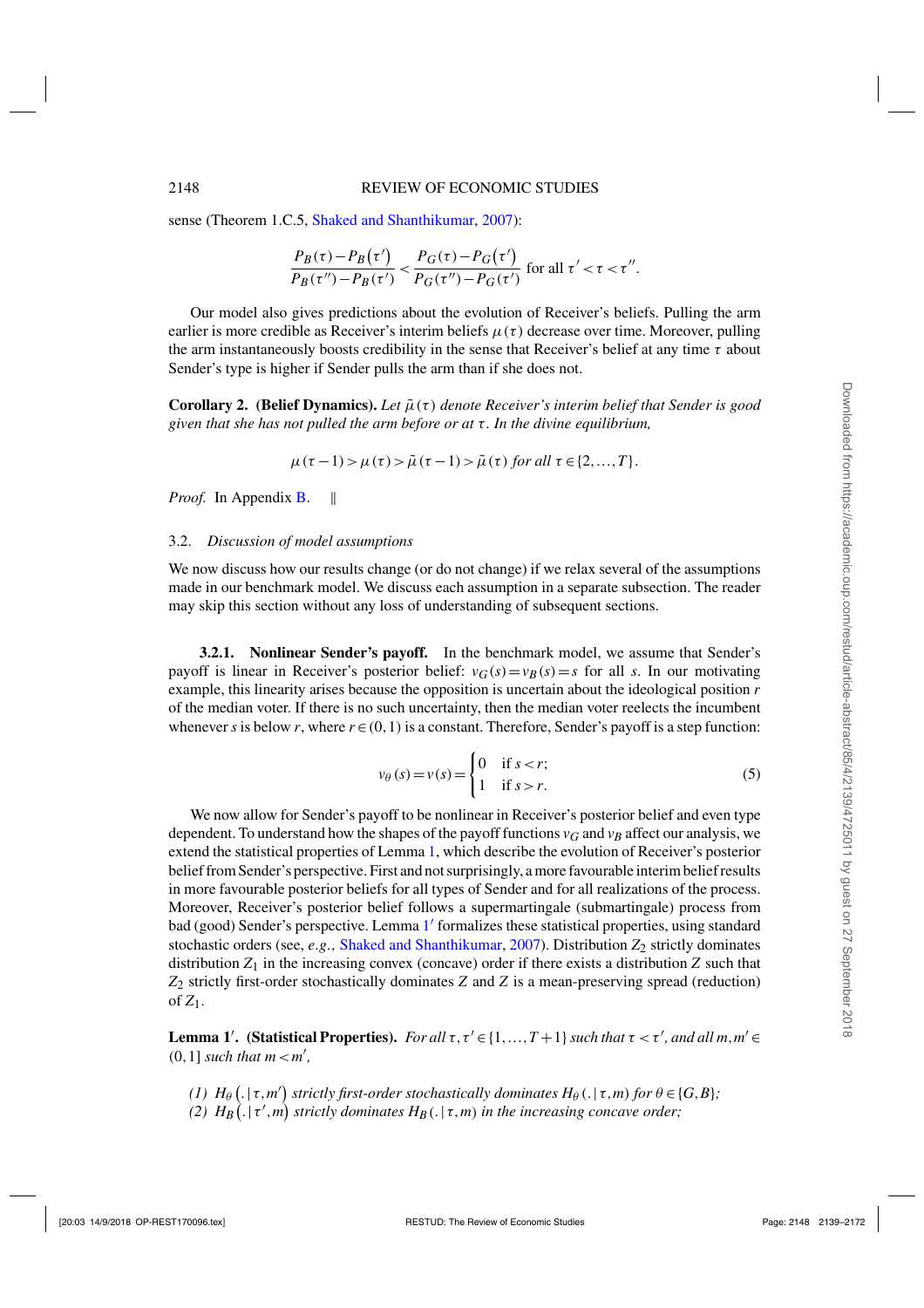# <span id="page-10-0"></span>*(3)*  $H_G(. | \tau, m)$  *strictly dominates*  $H_G(. | \tau', m)$  *in the increasing convex order.*

# *Proof.* In Appendix [A.](#page-22-0) ||

To interpret Lemma [1](#page-6-0) , we assume that the payoff of both types of Sender is a continuous strictly increasing function of Receiver's posterior belief, so that both types of Sender want to look good.<sup>16</sup> Part 1 says that credibility is beneficial for both types of Sender, regardless of the shape of their payoff functions. Part 2 (part 3) says that from bad (good) Sender's perspective, pulling the arm earlier results in more spread out and less (more) favourable posteriors provided that the interim belief does not depend on the pulling time. So scrutiny is detrimental for bad Sender if her payoff is not too convex but beneficial for good Sender if her payoff is not too concave. Therefore, for a given process satisfying Assumption [1,](#page-5-0) Proposition [1](#page-8-0) continues to hold if bad Sender is not too risk-loving and good Sender is not too risk-averse. In fact, Proposition [1](#page-8-0) continues to hold verbatim if bad Sender's payoff is weakly concave and good Sender's payoff is weakly convex (the proof in Appendix [B](#page-24-0) explicitly allows for this possibility).<sup>17</sup>

Much less can be said in general if the payoff functions  $v_G$  and  $v_B$  have an arbitrary shape. For example, if  $v_G$  is sufficiently concave, then good Sender can prefer to delay pulling the arm to reduce the spread in posterior beliefs. Likewise, if  $v_B$  is sufficiently convex, then bad Sender can prefer to pull the arm earlier than good Sender to increase the spread in posterior beliefs. These effects work against our credibility-scrutiny trade-off and Proposition [1](#page-8-0) no longer holds.<sup>18</sup> Nevertheless, bad Sender weakly delays pulling the arm relative to good Sender under the following single crossing assumption.

**Assumption 2.** For all  $\tau, \tau' \in \{1, ..., T+1\}$  such that  $\tau < \tau'$  and  $\mu(\tau), \mu(\tau') \in (0,1)$ , if bad *Sender weakly prefers to pull the arm at* τ *than at* τ *, then good Sender strictly prefers to pull the*  $arm$  at  $\tau$  *than at*  $\tau'$ .

This assumption holds in the benchmark model by Lemma [2.](#page-6-0) This assumption also holds if Sender's payoff is the step function in [\(5\)](#page-9-0) whenever pulling the arm later reveals strictly less *useful* information about Sender's type, in the sense that Receiver is strictly worse off.<sup>19</sup>

16. It is sufficient for our results to assume that Sender's payoff is an upper hemicontinuous correspondence (rather than a continuous function) of Receiver's posterior belief. For example, this is the case if Sender's and Receiver's payoffs depend on Receiver's action and Sender's type, and Receiver's action set is finite. In the above example with constant ideological position, Sender's payoff in [\(5\)](#page-9-0) is a correspondence with  $v(r) = [0,1]$ , because it is optimal for Receiver to randomize between the two actions when  $s = r$ .

[1](#page-8-0)7. More generally, Proposition 1 holds whenever  $sv_G(s)$  is strictly convex and  $(1-s)v_B(s)$  is strictly concave, that is, for all *s*, Sender's Arrow-Prat coefficient of absolute risk aversion  $-v''_\theta(s)/v'_\theta(s)$  is less than 2/*s* for good Sender and more than  $-2/(1-s)$  $-2/(1-s)$  $-2/(1-s)$  for bad Sender. For the Poisson model of Section [4,](#page-12-0) Proposition 1 continues to hold for any risk attitude of good Sender and only relies on bad Sender being not too risk-loving.

18. These effects are common in the Bayesian persuasion literature [\(Kamenica and Gentzkow](#page-32-0), [2011\)](#page-32-0). In this literature, Sender is uninformed. Therefore, from her perspective, Receiver's beliefs follow a martingale process (Ely *[et al](#page-32-0)*., [2015\)](#page-32-0), so only convexity properties of Sender's payoff affect the time at which she pulls the arm.

19. The inequality [\(6\)](#page-11-0) holds if and only if  $\int_x^1 H(s|\tau',\pi)ds > \int_x^1 H(s|\tau,\pi)ds$  for all  $x \in (0,1)$ . In comparison, part (i) of Assumption [1](#page-5-0) holds if and only if  $\int_x^1 H(s|\tau,\pi)ds \ge \int_x^1 H(s|\tau,\pi)ds$  for all  $x \in (0,1)$  with strict inequality for some *x*∈(0,1).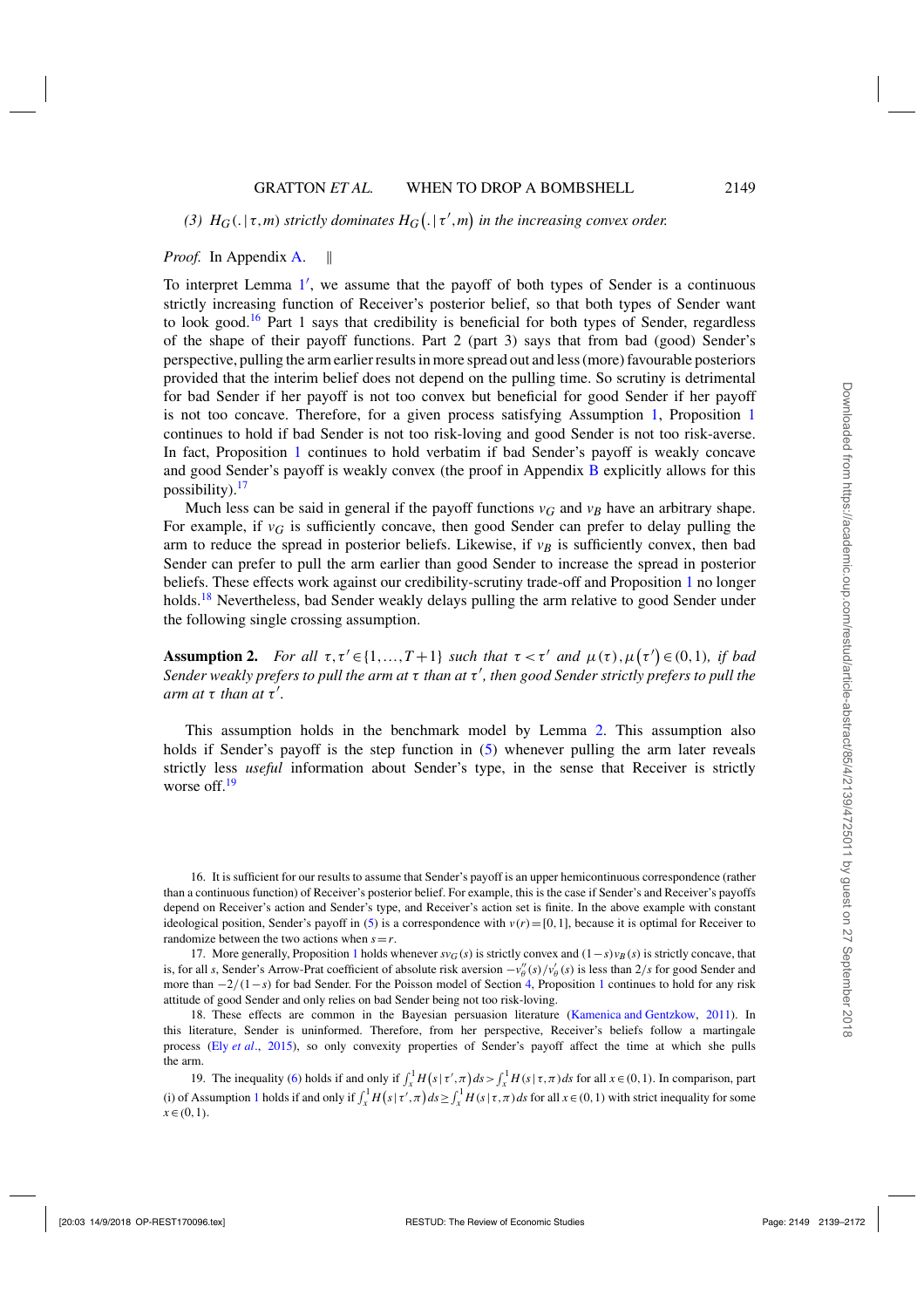<span id="page-11-0"></span>**Lemma 2'.** (Good Sender's Behaviour). *Let v* $\theta$  *be given by* [\(5\)](#page-9-0)*. If for all*  $\tau$ ,  $\tau' \in \{1, ..., T + 1\}$ *such that*  $\tau < \tau'$ 

$$
\int_{r}^{1} H\left(s \mid \tau', m\right) ds > \int_{r}^{1} H\left(s \mid \tau, m\right) ds \text{ for all } m \in (0, 1),\tag{6}
$$

*then Assumption [2](#page-10-0) holds.*

*Proof.* In Appendix **B**.  $\parallel$ 

If Assumption [2](#page-10-0) holds and  $v_{\theta}$  is strictly increasing, then in the unique divine equilibrium, good Sender pulls the arm as soon as it arrives and bad Sender pulls the arm *weakly* later than good Sender—there may exist an equilibrium in which both good and bad Sender pull the arm as soon as it arrives. $20$ 

**3.2.2. Imperfectly informed Sender.** In many applications, Sender does not know with certainty whether pulling the arm would start a good or bad learning process for Receiver. For example, when announcing the reopening of the Clinton investigation, Director Comey could not know for certain what the results of the investigation would eventually be.

We generalize our model to allow for Sender to only observe a signal  $\sigma \in {\{\sigma_B, \sigma_G\}}$  about an underlying binary state  $\theta$ , with normalization

$$
\sigma_G = \Pr(\theta = G \mid \sigma_G) > \pi > \Pr(\theta = G \mid \sigma_B) = \sigma_B.
$$

The statistical properties of Lemma [1](#page-6-0) still hold.

**Lemma 1<sup>***n***</sup>. (Statistical Properties).** *Let*  $\mathbb{E}[s \mid \tau, m, \sigma]$  *be the expectation of Receiver's posterior belief s conditional on the pulling time* τ, *Receiver's interim belief m, and Sender's signal* σ. For *all*  $\tau$ ,  $\tau' \in \{1, ..., T+1\}$  *such that*  $\tau < \tau'$ *, and all*  $m, m' \in (0,1]$  *such that*  $m < m'$ *,* 

 $(I) \mathbb{E}[s | \tau, m', \sigma] > \mathbb{E}[s | \tau, m, \sigma];$  $\mathbb{E}\left[s\left|\tau',m,\sigma_{B}\right]\right\}$   $\geq \mathbb{E}\left[s\left|\tau,m,\sigma_{B}\right]\right;$ (3)  $\mathbb{E}[s \mid \tau, m, \sigma_G] > \mathbb{E}[s \mid \tau', m, \sigma_G].$ 

*Proof.* In Appendix [A.](#page-22-0)

These statistical results ensure that credibility is always beneficial for Sender, whereas scrutiny is detrimental for Sender with signal  $\sigma_B$  but beneficial for Sender with signal  $\sigma_G$ . Therefore, all our results carry over.

Moreover, we can extend our analysis to allow for signal  $\sigma$  to be continuously distributed on the interval  $\left[\sigma,\bar{\sigma}\right)$ , with normalization  $\sigma = \Pr(\theta = G | \sigma)$ . In particular, in this case, there exists a partition equilibrium with  $\bar{\sigma} = \sigma_0 > \sigma_1 > \cdots > \sigma_{T+1} = \underline{\sigma}$  such that Sender  $\sigma \in [\sigma_t, \sigma_{t-1})$  pulls the arm as soon as it arrives unless it arrives before time  $t \in \{1, \ldots, T+1\}$  (and pulls the arm at time *t* if it arrives before *t*).

20. For  $v_{\theta}$  given by [\(5\)](#page-9-0), we can show that bad Sender withholds the arm with strictly positive probability,  $P_B(T)$  $F(T)$ , in all divine equilibria, if  $\pi > r$ . In this case, however,  $v_{\theta}$  is not *strictly* increasing, and there exist divine equilibria in which good Sender does not always pull the arm as soon as it arrives. For example, there exists a divine equilibrium in which bad and good Sender never pull the arm by the deadline:  $P_G(T) = P_B(T) = 0$ . In this equilibrium, both bad and good Sender enjoy the highest possible payoff, 1.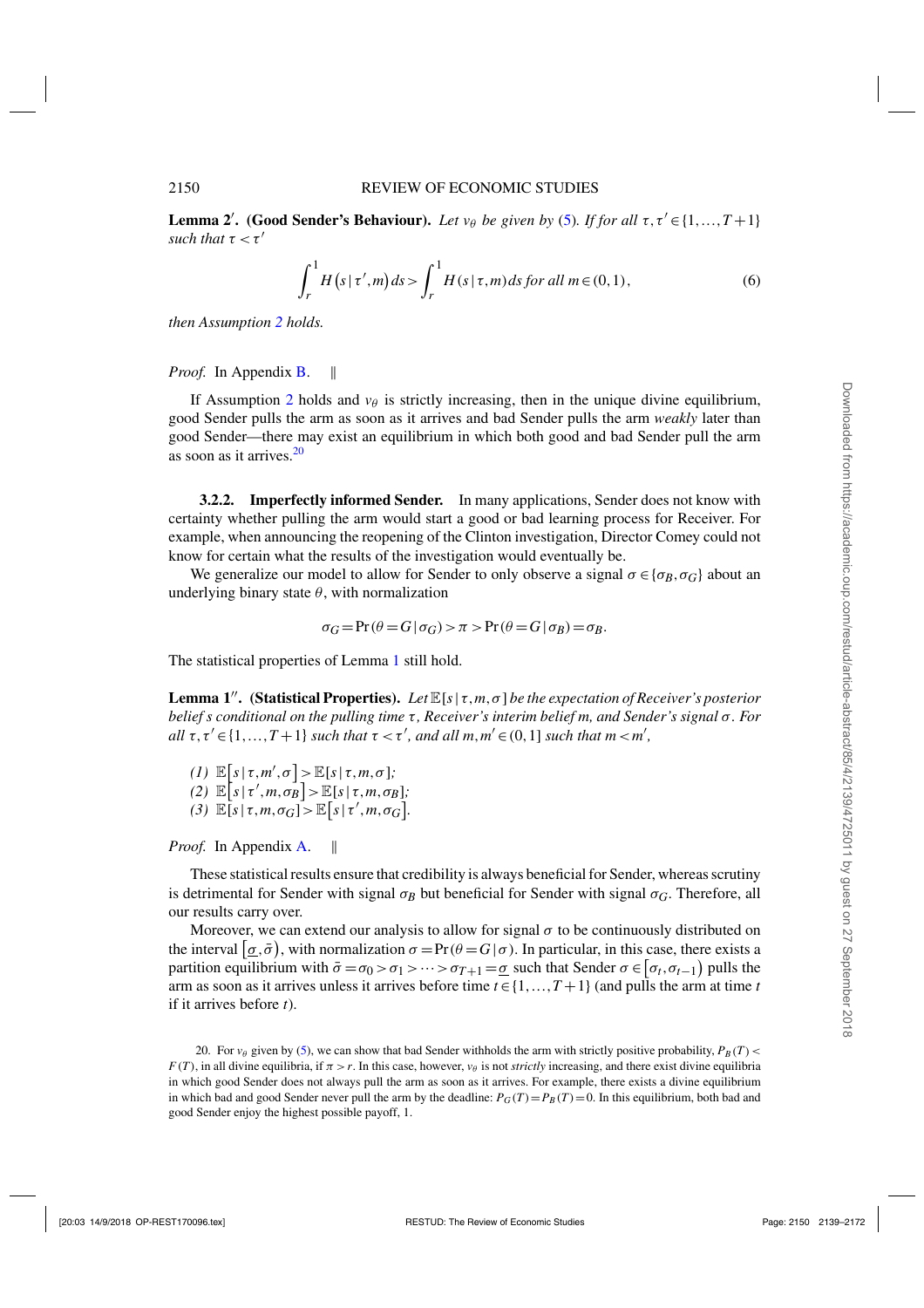<span id="page-12-0"></span>**3.2.3. Type-dependent arrival of the arm.** In many applications, it is more reasonable to assume that the distribution of the arrival of the arm differs for good and bad Sender. For example, fake scandals may be easy to fabricate, whereas real scandals need time to be discovered.

We generalize the model to allow for different distributions of the arrival of the arm for good and bad Sender. In particular, the arm arrives at a random time according to distributions  $F<sub>G</sub> = F$ for good Sender and  $F_B$  for bad Sender.

The proof of Proposition [1](#page-8-0) (in Appendix  $B$ ) explicitly allows for the arm to arrive (weakly) earlier to bad Sender than to good Sender in the first-order stochastic dominance sense:  $F_B(t) \geq$  $F_G(t)$  for all *t*. This assumption is clearly satisfied if bad Sender has the arm from the outset or if bad and good Sender receive the arm at the same time.

More generally, Proposition [1](#page-8-0) continues to hold verbatim unless the arm arrives sufficiently later to bad Sender than to good Sender such that  $F_B(t) < P_B(t)$  for some *t*, where  $P_B(t)$  is given by [\(4\)](#page-8-0). But even then, Corollary [1](#page-8-0) still holds. That is, bad Sender pulls the arm strictly later than good Sender. Yet, bad Sender may do so for the simple mechanical (rather than strategic) reason that the arm arrives to her later than to good Sender. $21$ 

**3.2.4. Stochastic deadline.** In the benchmark model, we assume that the deadline *T* is fixed and common knowledge. In some applications, the deadline *T* may be stochastic. In particular, suppose that *T* is a random variable distributed on  $\{1, ..., \overline{T}\}$  where time runs from 1 to  $\bar{T}$  +1. Now the process *L* has *T* as a random variable rather than a constant. For this process, we can define the ex-ante distribution *H* of posteriors at *T*, where *H* depends only on pulling time τ and interim belief *m*. Notice that Assumption [1](#page-5-0) still holds for this ex-ante distribution of posteriors for any  $\tau, \tau' \in \{1, ..., \bar{T} + 1\}$ . Therefore, from the ex-ante perspective, Sender's problem is identical to the problem with a deterministic deadline and all results carry over.

#### 4. POISSON MODEL

To get more precise predictions about the strategic timing of information release, we now assume that the arrival of the arm and Receiver's learning follow Poisson processes. In this Poisson model, time is continuous  $t \in [0, T]$ .<sup>22</sup> The arm arrives to Sender at Poisson rate  $\alpha$ , so that  $F(t) = 1 - e^{-\alpha t}$ . Once Sender pulls the arm, a *breakdown* occurs at Poisson rate λ if Sender is bad, but never occurs if Sender is good, so that  $H(. | \tau, m)$  puts probability  $(1-m)(1-e^{-\lambda(T-\tau)})$  on  $s=0$  and the complementary probability on

$$
s = \frac{m}{m + (1 - m)e^{-\lambda(T - \tau)}}.
$$

Returning to our main application, the Poisson model assumes that scandals can be conclusively debunked, but cannot be proven real. It also assumes that the opposition receives the scandalous material against the president at a constant rate, independent of whether they are real or fake. As discussed in Section 3.2.3, the results would not change if real documents take more time to be discovered than fake document take to be fabricated.

Our benchmark model does not completely nest the Poisson model. In fact, part (ii) of Assumption [1,](#page-5-0) that the learning process never fully reveals Sender's type, fails in the Poisson

<sup>21.</sup> In this case, there exist some time  $\tau$  at which bad Sender strictly prefers to pull the arm and [\(2\)](#page-7-0) no longer holds for  $\tau$ .

<sup>22.</sup> Technically, we use the results from Section [3.1](#page-6-0) by treating continuous time as an appropriate limit of discrete time.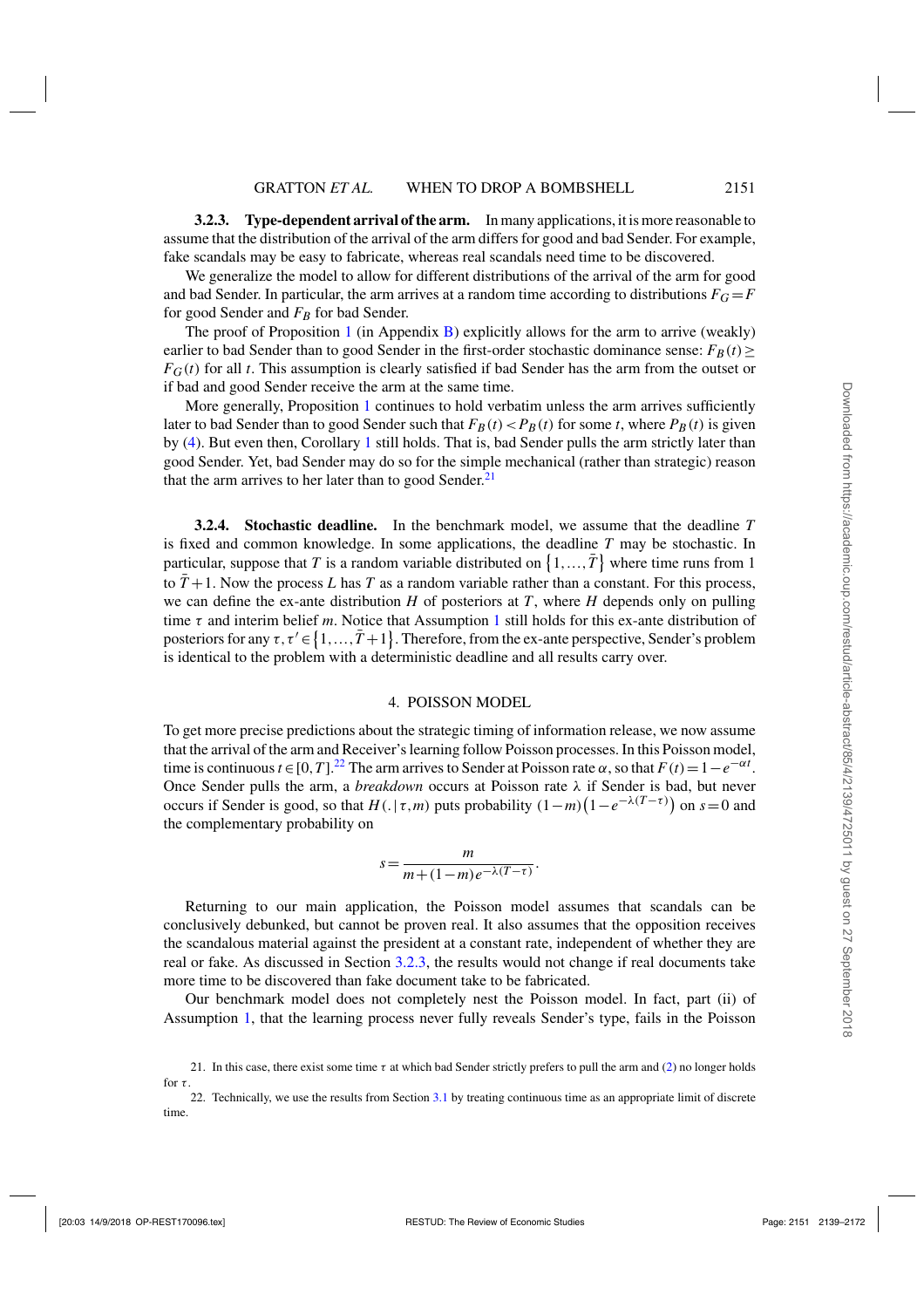<span id="page-13-0"></span>model because a breakdown fully reveals that Sender is bad. Nevertheless, if only part (i) of Assumption [1](#page-5-0) is satisfied, a version of Proposition [1](#page-8-0) continues to hold, with the difference that bad Sender never pulls the arm before some time  $\bar{t}$ . Specifically, Proposition [1](#page-8-0) holds for all  $\tau > \bar{t}$ , whereas  $\mu(\tau) = 1$  and  $P_B(\tau) = 0$  for all  $\tau < \overline{t}$ . Intuitively, even if Receiver believes that only good Sender pulls the arm before  $\bar{t}$ , bad Sender strictly prefers to pull the arm after  $\bar{t}$  to reduce the risk that Receiver fully learns that Sender is bad.

We can, therefore, explicitly characterize the divine equilibrium of the Poisson model. First, good Sender pulls the arm as soon as it arrives.<sup>23</sup> Second, bad Sender is indifferent between pulling the arm at any time  $t \ge \bar{t} \ge 0$  and not pulling it at all. Third, bad Sender strictly prefers to delay pulling the arm if  $t < \overline{t}$ .

In the divine equilibrium of the Poisson model,  $\mu(t) = 1$  for all  $t < \overline{t}$ , and equations [\(2\)](#page-7-0) and [\(3\)](#page-8-0) become

$$
\frac{\mu(t)e^{-\lambda(T-t)}}{\mu(t)+(1-\mu(t))e^{-\lambda(T-t)}} = \mu(T) \text{ for all } t \ge \overline{t},
$$

$$
\int_0^T \alpha \frac{1-\mu(t)}{\mu(t)} e^{-\alpha t} dt + \frac{1-\mu(T)}{\mu(T)} e^{-\alpha T} = \frac{1-\pi}{\pi}.
$$

Adding the boundary condition  $\lim_{t\downarrow\bar{t}}\mu(t)=1$  yields the explicit solution  $\mu(t)$  and uniquely determines  $\bar{t}$ .

**Proposition 2.** *In the divine equilibrium, good Sender pulls the arm as soon as it arrives and Receiver's interim belief that Sender is good given pulling time t is:*

$$
\mu(t) = \begin{cases} \frac{\mu(T)}{1 - \mu(T)(e^{\lambda(T-t)} - 1)} & \text{if } t \geq \overline{t}; \\ 1 & \text{otherwise,} \end{cases}
$$

*where* μ(*T*) *is Receiver's posterior belief if the arm is never pulled and*

$$
\bar{t} = \begin{cases} 0 & \text{if } \pi < \bar{\pi} \\ T - \frac{1}{\lambda} \ln \frac{1}{\mu(T)} & \text{otherwise,} \end{cases}
$$

$$
\mu(T) = \begin{cases} \left[ \frac{\alpha e^{\lambda T} + \lambda e^{-\alpha T}}{\alpha + \lambda} + \frac{1 - \pi}{\pi} \right]^{-1} & \text{if } \pi < \bar{\pi} \, ; \\ \left[ \frac{(\alpha + \lambda)(1 - \pi)}{\lambda \pi} e^{\alpha T} + 1 \right]^{-\frac{\lambda}{\alpha + \lambda}} & \text{otherwise,} \end{cases}
$$

$$
\bar{\pi} = \left[ 1 + \frac{\lambda}{\alpha + \lambda} \left( e^{\lambda T} - e^{-\alpha T} \right) \right]^{-1}.
$$

The parameters of the model affect welfare directly and through Sender's equilibrium behavior. Proposition [3](#page-14-0) says that, in the divine equilibrium, direct effects dominate. Specifically, a higher prior belief  $\pi$  results in higher posterior beliefs, which increases both bad and good Sender's

23. In every divine equilibrium,  $P_G(t) = F(t)$  for all  $t \in [T, T]$  and  $P_B(t) = 0$  for all  $t \in [0, T]$ . But for each distribution  $\hat{P}$  such that  $\hat{P}(t) \leq F(t)$  for all  $t \in [0,\bar{t})$  and  $\hat{P}(t) = F(t)$  for all  $t \in [\bar{t},T]$ , there exists a divine equilibrium with  $P_G = \hat{P}$ . For ease of exposition, we focus on the divine equilibrium in which  $P_G(t) = F(t)$  for all  $t \in [0, T]$ .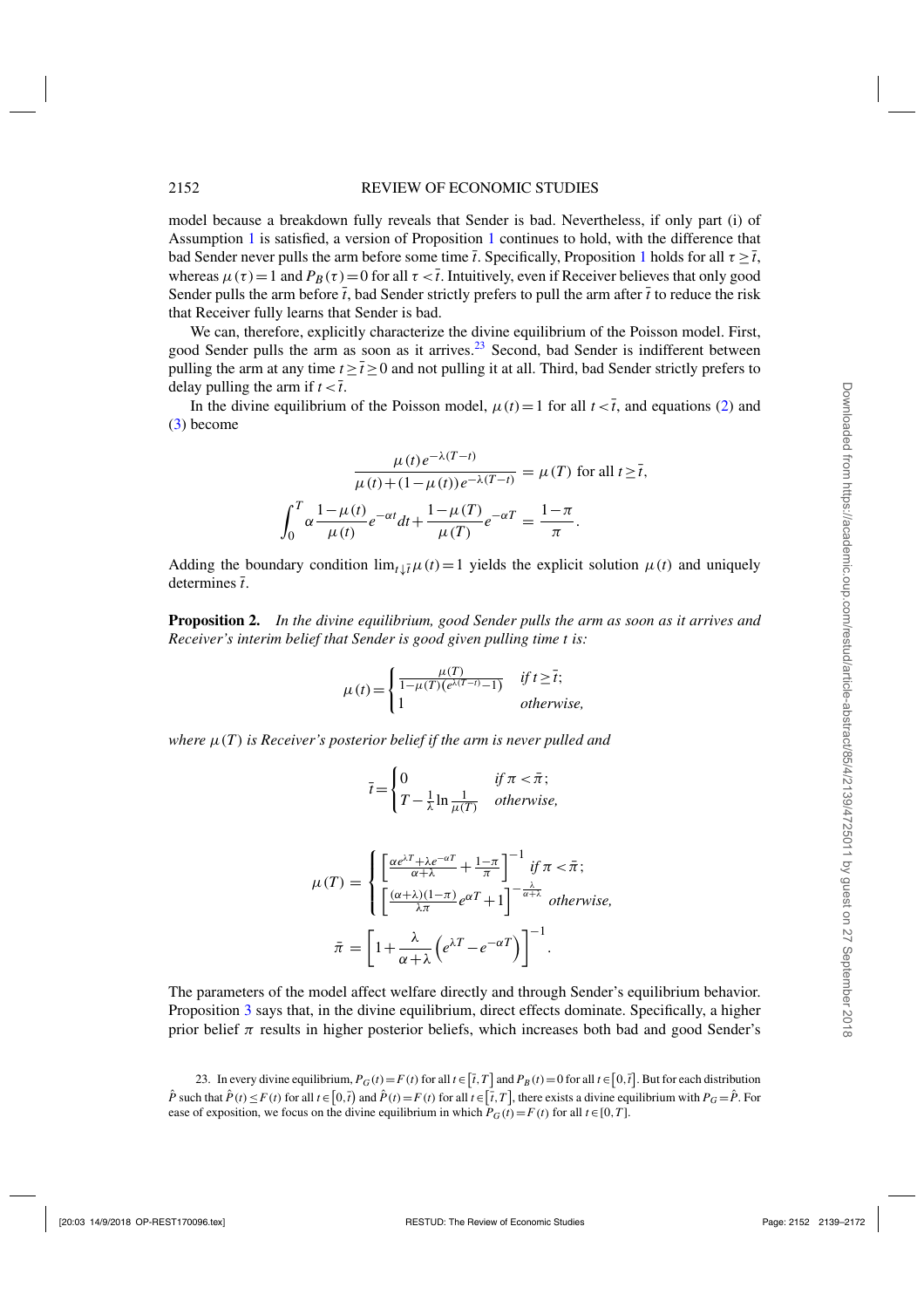<span id="page-14-0"></span>welfare. Moreover, a higher breakdown rate  $\lambda$  or a higher arrival rate  $\alpha$  allows Receiver to learn more about Sender, which decreases (increases) bad (good) Sender's welfare. Proposition 3 also derives comparative statics on Receiver's welfare given by  $(1)$ .<sup>24</sup>

#### **Proposition 3.** *In the divine equilibrium,*

- *(1) the expected payoff of bad Sender increases with* π *but decreases with* λ *and* α*;*
- *(2) the expected payoff of good Sender increases with* π*,* λ*, and* α*;*
- *(3) the expected payoff of Receiver decreases with*  $\pi$  *but increases with*  $\lambda$  *and*  $\alpha$ *.*

*Proof.* In Appendix [C.](#page-27-0) ||

#### 4.1. *Static analysis*

We now explore how the parameters of the model affect the probability that Sender releases information. The probability that bad Sender pulls the arm is

$$
P_B(T) = 1 - \frac{\pi}{1 - \pi} \frac{1 - \mu(T)}{\mu(T)} e^{-\alpha T},
$$
\n(7)

which follows from

$$
\mu(T) = \frac{\pi e^{-\alpha T}}{\pi e^{-\alpha T} + (1 - \pi)(1 - P_B(T))}.
$$
\n(8)

Proposition 4 says that bad Sender pulls the arm with a higher probability if the prior belief  $\pi$  is lower, if the breakdown rate  $λ$  is lower, or if the arrival rate  $α$  is higher.

**Proposition 4.** *In the divine equilibrium, the probability that bad Sender pulls the arm decreases with* π *and* λ *but increases with* α*.*

# *Proof.* In Appendix [C.](#page-27-0) ||

Intuitively, if the prior belief  $\pi$  is higher, bad Sender has more to lose in case of a breakdown. Similarly, if the breakdown rate  $\lambda$  is higher, pulling the arm is more likely to reveal that Sender is bad. In both cases, bad Sender is more reluctant to pull the arm. In contrast, if the arrival rate  $\alpha$  is higher, good Sender is more likely to pull the arm and Receiver will believe that Sender is bad with higher probability if she does not pull the arm. In this case, bad Sender is more willing to pull the arm.

The total probability that Sender pulls the arm is given by the weighted sum of the probabilities  $P_B(T)$  and  $P_G(T)$  that bad Sender and good Sender pull the arm:

$$
P_B(T) = \pi P_G(T) + (1 - \pi) P_B(T) = 1 - \frac{\pi e^{-\alpha T}}{\mu(T)}.
$$
\n(9)

A change in  $\lambda$  affects  $P_B(T)$ , but not  $P_G(T)$ ; a change in  $\alpha$  affects both  $P_B(T)$  and  $P_G(T)$  in the same direction. Therefore, Sender pulls the arm with a higher total probability if the breakdown

<sup>24.</sup> For an arbitrary Receiver's Bernoulli payoff function, which depends on Receiver's action and Sender's type, the second-order Taylor approximation of Receiver's expected payoff increases with the variance of his posterior belief, and therefore with  $\lambda$  and  $\alpha$ . In contrast, the comparative statics with respect to  $\pi$  are less robust. For example, if Receiver's Bernoulli payoff function is  $-(a-\theta)^2$ , where  $a \in \mathbb{R}$  is Receiver's action and  $\theta \in \{0,1\}$  is Sender's type, then Receiver's expected payoff decreases with  $\pi$  for  $\pi$  < 1/2 and increases with  $\pi$  for  $\pi$  > 1/2.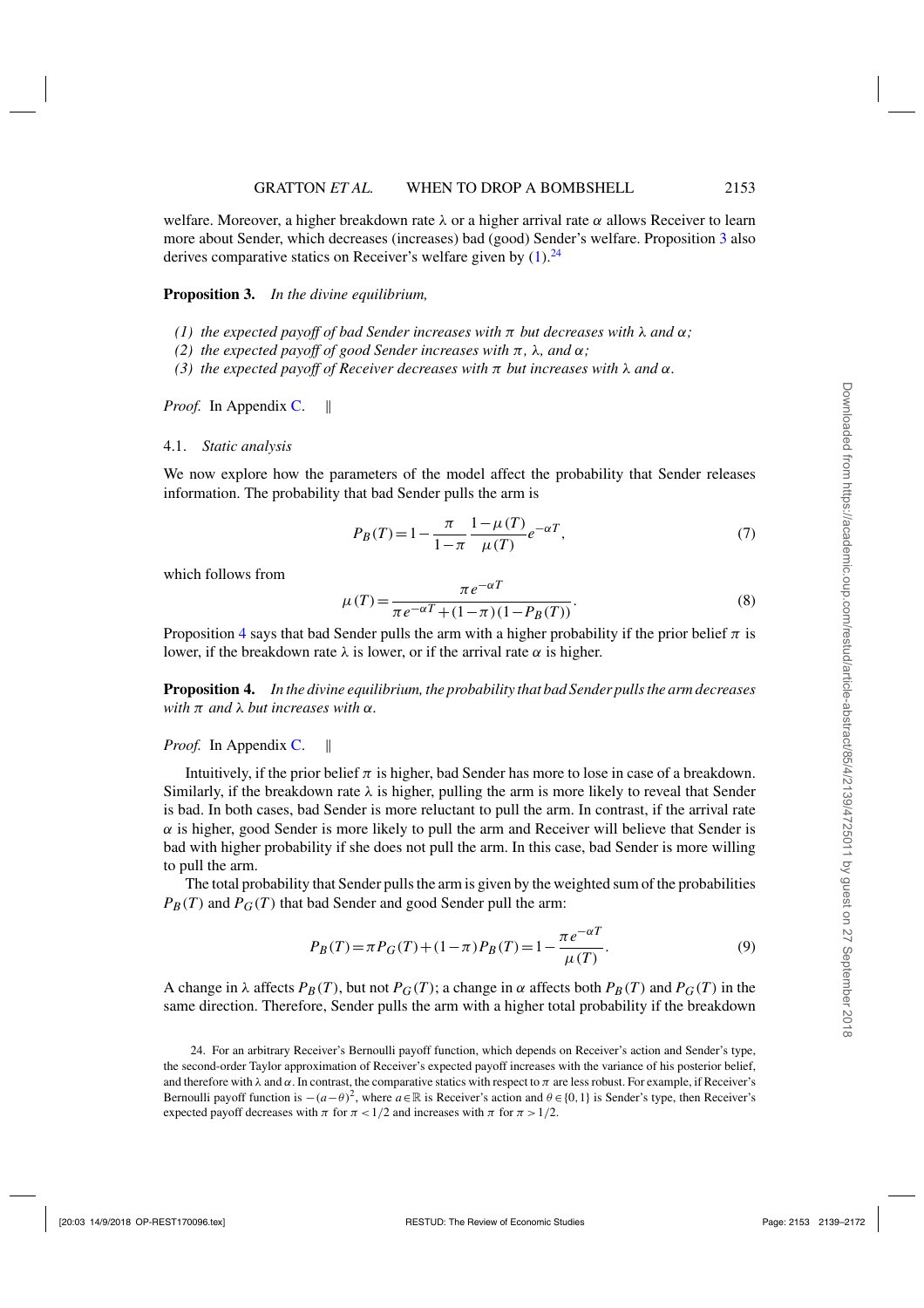<span id="page-15-0"></span>rate is lower or if the arrival rate is higher. The prior belief  $\pi$  has a direct and an indirect effect on the total probability that Sender pulls the arm. On the one hand, holding  $P_B(T)$  constant,  $P(T)$ directly increases with  $\pi$ , because  $P_G(T) > P_B(T)$ . On the other hand,  $P(T)$  indirectly decreases with  $\pi$ , because  $P_B(T)$  decreases with  $\pi$ . Proposition 5 says that the indirect effect dominates the direct effect when  $\pi$  is sufficiently low.

**Proposition 5.** *In the divine equilibrium, the total probability that Sender pulls the arm decreases with* λ*, increases with* α*, and is quasiconvex in* π*: decreases with* π *if*

$$
\pi < \frac{\alpha e^{\alpha T}}{\alpha e^{\alpha T} + \lambda \left( e^{\alpha T} - 1 \right)} \in (0, 1)
$$

*and increases with* π *otherwise.*

*Proof.* In Appendix [C.](#page-27-0)

The probabilities  $P_G(T) = 1 - e^{-\alpha T}$  and  $P_B(T)$  that good Sender and bad Sender pull the arm also determine Receiver's posterior belief  $\mu(T)$ . By [\(8\)](#page-14-0),  $\mu(T)$  decreases with the breakdown rate  $\lambda$ , because  $P_B(T)$  decreases with  $\lambda$ . Equation [\(8\)](#page-14-0) also suggests that there are direct and indirect effects of the prior belief  $\pi$  and the arrival rate  $\alpha$  on  $\mu(T)$ . On the one hand, holding  $P_B(T)$  constant,  $\mu(T)$  directly increases with  $\pi$  and decreases with  $\alpha$ . On the other hand,  $\mu(T)$ indirectly decreases with  $\pi$  and increases with  $\alpha$ , because  $P_B(T)$  decreases with  $\pi$  and increases with  $\alpha$ . Proposition 6 says that the direct effect always dominates the indirect effect in the Poisson model.

**Proposition 6.** *In the divine equilibrium, Receiver's posterior belief if the arm is never pulled increases with* π *but decreases with* λ *and* α*.*

*Proof.* In Appendix [C.](#page-27-0) ||

#### 4.2. *Dynamic analysis*

The Poisson model also allows for a more detailed analysis of the strategic timing of information release. By Proposition [2,](#page-13-0) bad Sender begins to pull the arm at time  $\bar{t}$ . In the spirit of Proposition [4,](#page-14-0) bad Sender begins to pull the arm later if the prior belief  $\pi$  is higher, if the breakdown rate  $\lambda$  is higher, or if the arrival rate  $\alpha$  is lower.

**Proposition 7.** In the divine equilibrium,  $\overline{t}$  increases with  $\pi$  and  $\lambda$  but decreases with  $\alpha$ .

*Proof.* In Appendix [C.](#page-27-0) ||

At each time  $t$  after  $\bar{t}$ , bad Sender pulls the arm with a strictly positive probability density  $p_B(t)$  (Figure [2a](#page-16-0)). Proposition 8 says that  $p_B(t)$  first increases and then decreases with time.

**Proposition 8.** *In the divine equilibrium, the probability density that bad Sender pulls the arm at time t is quasiconcave: increases with t if*

$$
t < t_b \equiv T - \frac{1}{\lambda} \ln \left( \frac{\alpha}{\alpha + \lambda} \frac{1}{\mu(T)} \right)
$$

*and decreases with t otherwise.*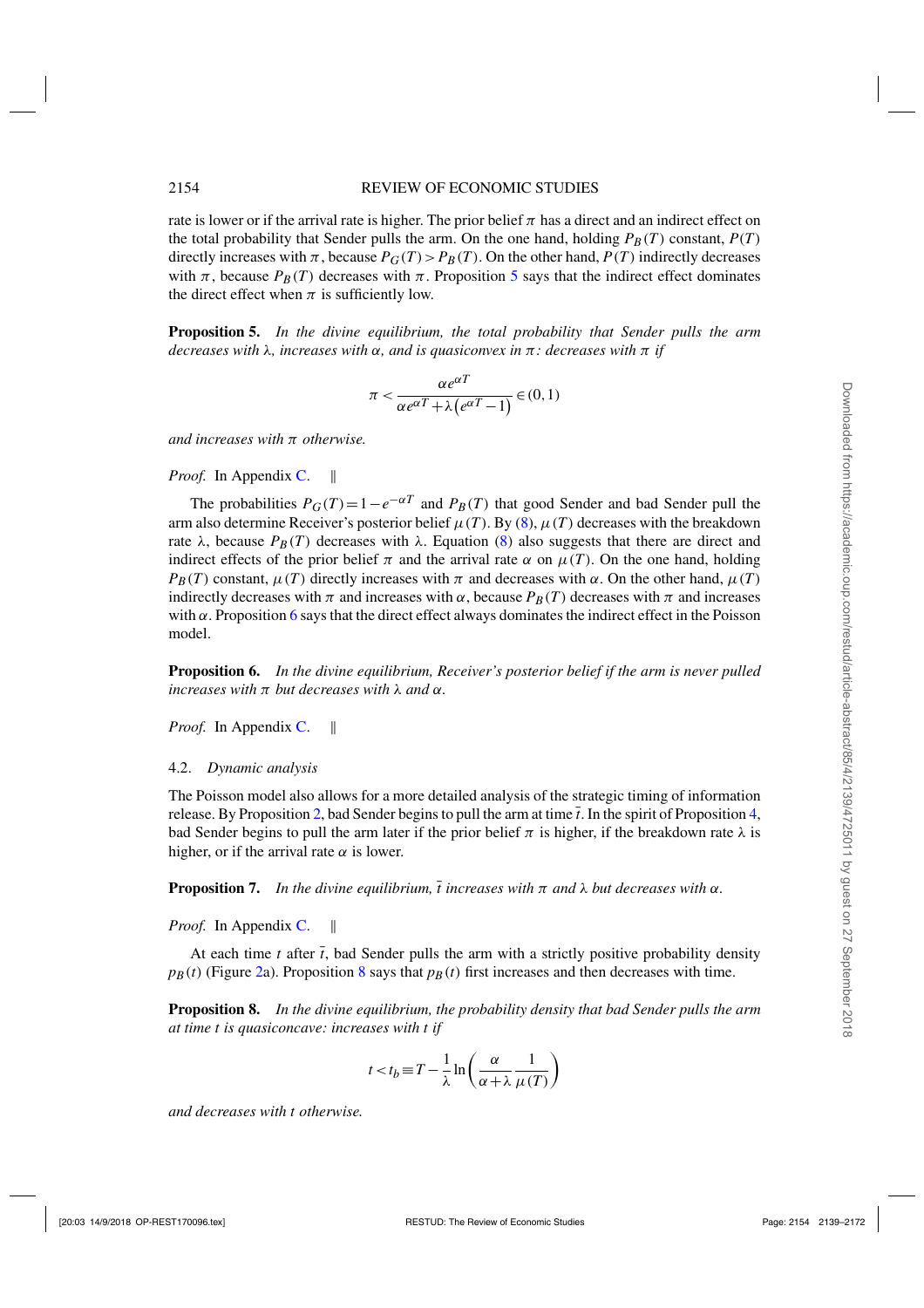<span id="page-16-0"></span>

**FIGURE 2** Pulling density and breakdown probability;  $\alpha = 1$ ,  $\lambda = 2$ ,  $\pi = .5$ ,  $T = 1$ . (a) dotted:  $p_G(t)$ ; solid:  $p_B(t)$ ; dashed:  $p(t)$ ; (b) dotted:  $\lambda(T-t)$ ; solid:  $p_B(t)/p_G(t)$ ; dashed:  $Q(t)$ .

#### *Proof.* In Appendix [C.](#page-27-0) ||

Intuitively, the dynamics of  $p_B(t)$  are driven by a strategic and a mechanic force. Strategically, as in Corollary [1,](#page-8-0) bad Sender delays pulling the arm with respect to good Sender, so that the likelihood ratio  $p_B(t)/p_G(t)$  increases with time, where  $p_G(t) = \alpha e^{-\alpha t}$  is the probability density that good Sender pulls the arm at time  $t$ . Mechanically,  $p_B(t)$  roughly follows the dynamics of  $p_G(t)$ . If the arrival rate  $\alpha$  is sufficiently small, so that the density  $p_G(t)$  barely changes over time, the strategic force dominates and the probability that bad sender pulls the arm monotonically increases with time ( $t_b$  > *T*). Instead, if the arrival rate  $\alpha$  is sufficiently large, so that  $p_G(t)$  rapidly decreases over time, the mechanic force dominates and the probability that bad sender pulls the arm monotonically decreases with time  $(t_b < T)$ .

The total probability density  $p(t)$  that Sender pulls the arm is a weighted sum of  $p<sub>G</sub>(t)$  and  $p_B(t)$ , so that  $p(t) = \pi p_G(t) + (1 - \pi)p_B(t)$  (Figure 2a). Therefore, until  $\bar{t}$ ,  $p(t) = \pi p_G(t)$ , and thereafter, as in Proposition  $\mathbf{8}, p(t)$  first increases and then decreases with time.

**Proposition 9.** *In the divine equilibrium, the total probability density that Sender pulls the arm at time t decreases with t from* 0 *to*  $\overline{t}$  and is quasiconcave in t on the interval  $[\overline{t},T]$ : increases *with t if*

$$
\bar{t} < t < t_{\rm S} \equiv T - \frac{1}{\lambda} \ln \left( \frac{\alpha}{\alpha + \lambda} \frac{1 + \mu(T)}{\mu(T)} \right)
$$

*and decreases with t if t*  $> t_s$ .

*Proof.* In Appendix [C.](#page-27-0) ||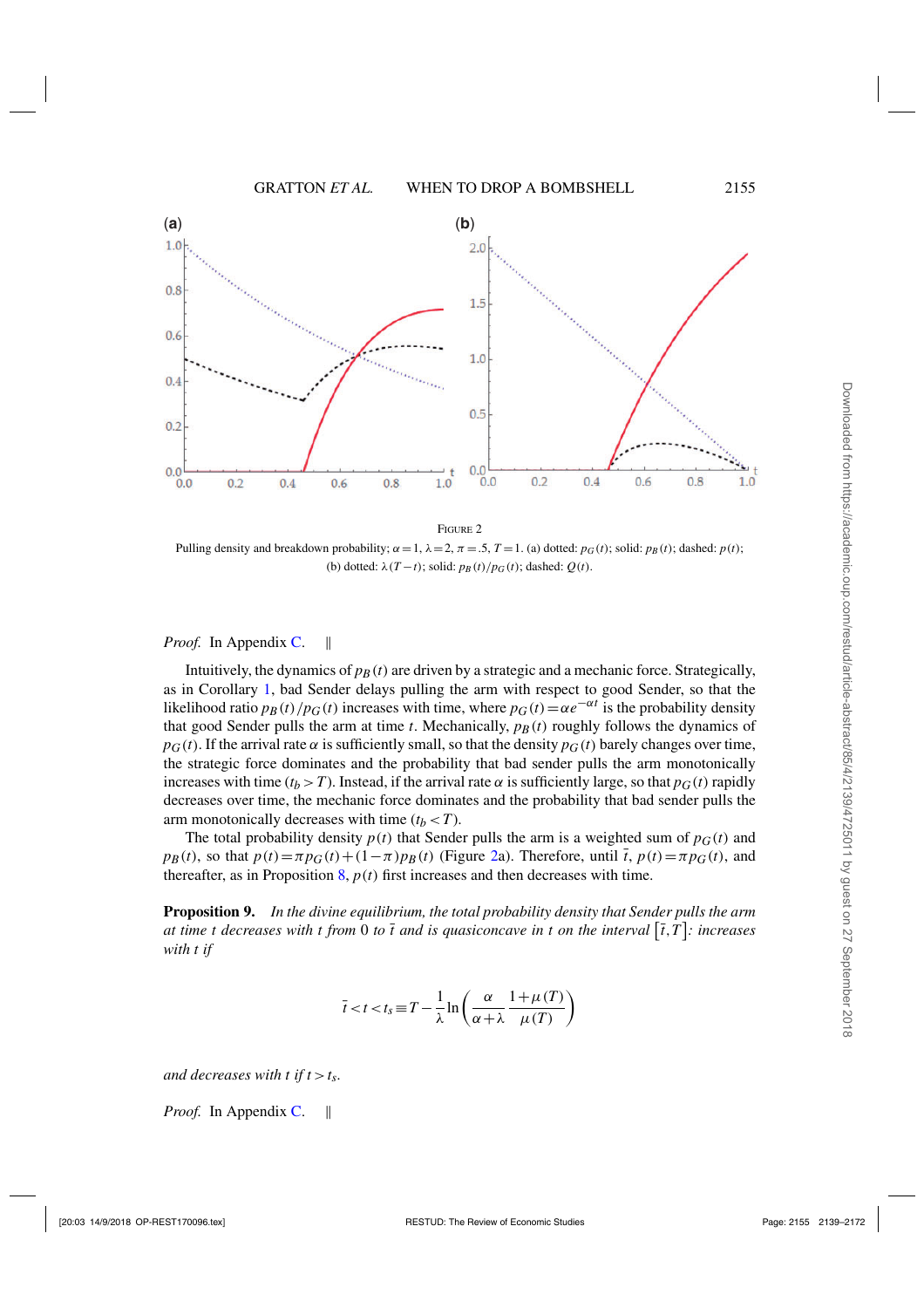<span id="page-17-0"></span>Let the *breakdown probability*  $Q(t)$  be the probability that a breakdown occurs before the deadline given that the arm is pulled at time *t* (Figure [2b](#page-16-0)). Proposition 10 says that, as time passes, the breakdown probability first increases and then decreases.<sup>25</sup>

**Proposition 10.** *In the divine equilibrium, the breakdown probability is quasiconcave: increases with t if*

$$
t < t_b \equiv T - \frac{1}{\lambda} \ln \left( \frac{1 + \mu(T)}{2\mu(T)} \right) < T
$$

*and decreases with t otherwise.*

*Proof.* In Appendix [C.](#page-27-0) ||

Intuitively, the breakdown probability increases with the amount of scrutiny and with the likelihood ratio  $p_B(t)/p_G(t)$ . Obviously, Sender is exposed to more scrutiny if she pulls the arm earlier. But the likelihood ratio  $p_B(t)/p_G(t)$  is lower earlier, because bad Sender strategically delays pulling the arm. Proposition 10 says that this strategic effect dominates for earlier times.

#### 5. APPLICATIONS

#### 5.1. *U.S. presidential scandals*

Returning to our presidential scandals example, the main prediction of our model is that fake scandals are released later than real scandals. We explore this prediction using Nyhan's [\(2015\)](#page-32-0) data on U.S. presidential scandals from 1977 to 2008. For each week, the data report whether a new scandal involving the current U.S. president was first mentioned in the Washington Post. Although scandals might have first appeared on other outlets, we agree with Nyhan that the Washington Post is likely to have mentioned such scandals immediately thereafter. As our model concerns scandals involving the incumbent in view of his possible reelection, we focus on all the presidential elections in which the incumbent was a candidate. Therefore we consider only the first term of each president from 1977 to 2008, beginning on the first week of January after the president's election.<sup>26,27</sup> In all cases, the election was held on the 201st week after this date. We construct the variable *weeks to election* as the difference between the election week at the end of the term and the release week of the scandal.

For each scandal, $28$  we locate the original Washington Post article as well as other contemporary articles on The New York Times and the Los Angeles Times. We then search for subsequent articles on the same scandal in following years until 2016, as well as court decisions and scholarly books when possible. We check whether factual evidence of wrongdoing

25. If the arrival rate  $\alpha$  is sufficiently small, then  $t_b$  is negative and hence the breakdown probability monotonically decreases with time.

26. This corresponds to the first terms of five presidents: Jimmy Carter (1976–80), Ronald Reagan (1980–84), George H. W. Bush (1988–92), Bill Clinton (1992–96), and George W. Bush (2000–04). Each president run for reelection and three (Reagan, Clinton, and Bush) served two full terms.

27. [Nyhan](#page-32-0) [\(2015](#page-32-0)) does not provide data on scandals involving the president-elect between Election Day and the first week of January of the following year, but it contains data on scandals involving the president-elect between the first week of January and the date of his inauguration: there are no such scandals.

28. We omit from our sample the "GSA corruption" scandal during Jimmy Carter's presidency as the allegations, explicit and implicit, of the scandal, while involving the federal administration, did not involve any of the member of Carter's administration or their collaborators (if anything, as Carter run with the promise to end corruption in the GSA, the scandal might have actually reinforced his position). In any case, we check in [Online Appendix A](https://academic.oup.com/restud/article-lookup/doi/10.1093/restud/rdx070#supplementary-data) that our qualitative results are robust to the inclusion of this scandal.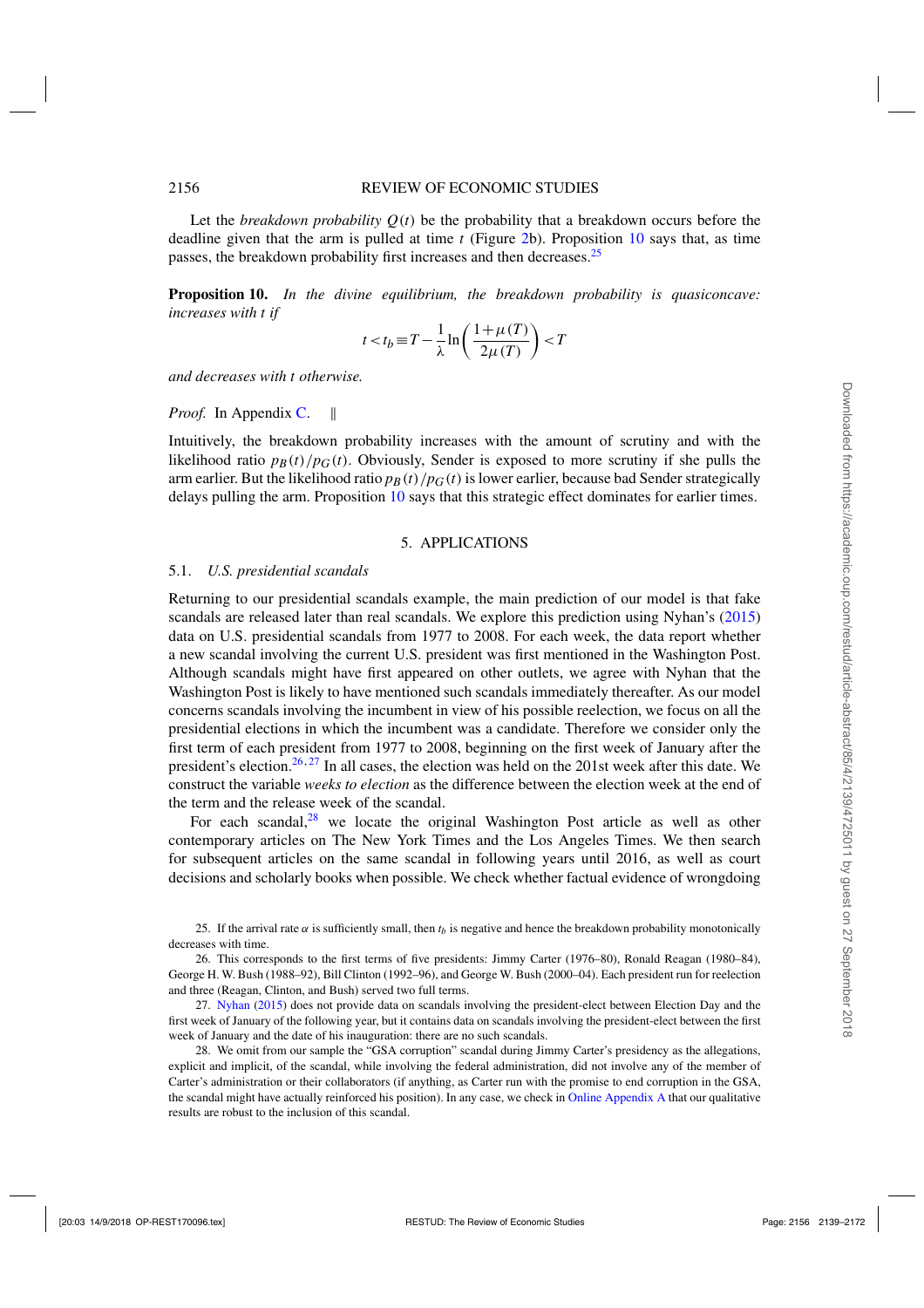

FIGURE 3

US presidential scandals and weeks to election. Distribution of real and fake scandals. (a) whole term; (b) last 60 weeks only.

or otherwise reputationally damaging conduct was conclusively verified at a later time. If so, we check whether the evidence involved the president directly or close family members or political collaborators chosen or appointed by the president or his administration. We code these scandals as*real*. For the remaining scandals, we check whether a case for libel was successful or all political actors linked to the scandal were cleared of wrongdoings. We code these scandals as*fake*. The only scandal we were not able to code by this procedure is the "Banca Nazionale del Lavoro" scandal (also known as "Iraq-gate"). We code this scandal as real, but we check in [Online Appendix A](https://academic.oup.com/restud/article-lookup/doi/10.1093/restud/rdx070#supplementary-data) that all our qualitative results are robust to coding it as fake. In [Online Appendix A,](https://academic.oup.com/restud/article-lookup/doi/10.1093/restud/rdx070#supplementary-data) we report the complete list of scandals and a summary motivation of our coding decisions.

Figure 3 shows the empirical distributions of the first mention of real and fake presidential scandals in the Washington Post as a function of *weeks to election*. Although we do not observe scandals released after the election  $(t = T + 1$  in our model) and cannot pinpoint the date at which the campaign begins  $(t=1$  $(t=1$  in our model), Corollary 1 implies that fake scandals are released later than real scandals conditional on any given time interval. The left panel covers the whole presidential term; the right panel focuses on the election campaign period only, which we identify with the last 60 weeks before the election. Both figures suggest that fake scandals are released later than real scandals. Because of the small sample size (only 15 scandals), formal tests have low power. Nevertheless, using the [Dardanoni and Forcina](#page-32-0) [\(1998\)](#page-32-0) test for the likelihood ratio order (which implies first-order stochastic dominance), we almost reject the hypothesis that the two distributions are equal in favour of the alternative hypothesis that fake scandals are released later (*p*-value: 0.114); we cannot reject the hypothesis that fake scandals are released later in favour of the unrestricted hypothesis at all standard statistical significance levels  $(p$ -value: 0.834).<sup>29</sup>

Our Poisson model offers a novel perspective over the October surprise concentration of scandals towards the end of the presidential election campaign (Figure [1\)](#page-2-0). In equilibrium, real scandals are released as they are discovered by the media. Unless real scandals are more likely to be discovered towards the end of the first term of a president, then we should not expect their

<sup>29.</sup> We discuss this test in greater detail in the context of the next application. For this application, we use  $k=3$ equiprobable time intervals. For the election campaign period only (10 scandals), the *p*-values are 0.003 and 0.839, respectively.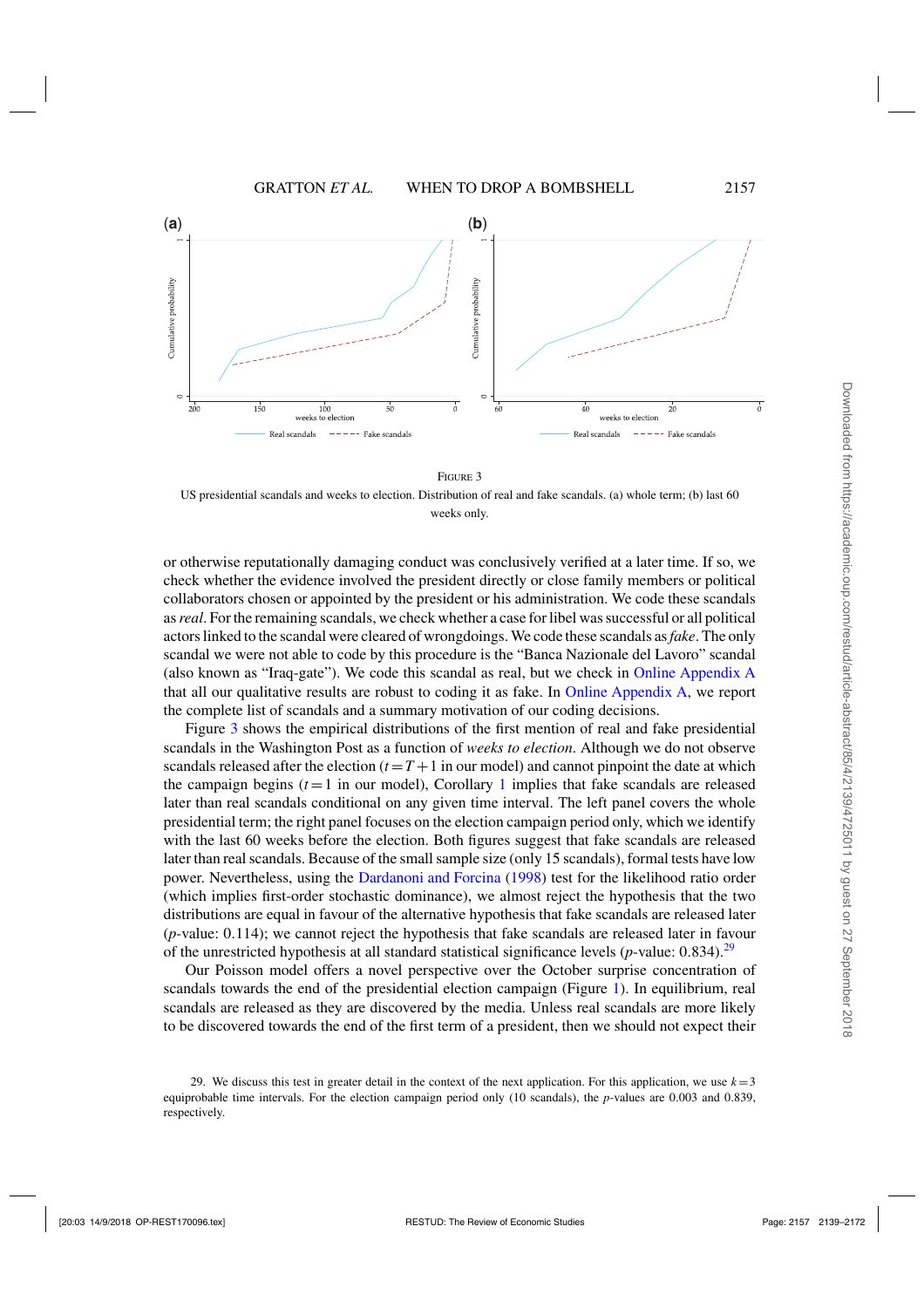

Distribution of real and fake scandals.

release to be concentrated towards the end of the campaign (see  $p_G(t)$  in Figure [2a](#page-16-0)). Instead, fake scandals are strategically delayed, and so they should be concentrated towards the end of the first term of the president and just before the election (see  $p_B(t)$  in Figure [2a](#page-16-0)). In other words, our model predicts that the October surprise effect is driven by fake scandals. In contrast, were the October surprise effect driven by the desire to release scandals when they are most salient, then the timing of release of real and fake scandals would be similar. Figure 4 is a replica of Figure [1,](#page-2-0) but with scandals coded as real and fake. Fake scandals are concentrated close to the election, with a majority of them released in the last quarter before the election. In contrast, real scandals appear to be scattered across the entire presidential term.

Our Poisson model also predicts how different parameters affect the release of a U.S. presidential scandal. We now illustrate how Nyhan's [\(2015](#page-32-0)) empirical findings may be interpreted using our model. [Nyhan](#page-32-0) [\(2015](#page-32-0)) finds that scandals are more likely to appear when the president's opposition approval rate is low. In our model, the approval rate is most naturally captured by the prior belief  $1-\pi$  (the belief that the president is fit to run the country). In our Poisson model, a higher  $\pi$  has a direct and an indirect effect on the probability of release of a scandal. On the one hand, a higher  $\pi$  means that the president is more likely to be involved in a real scandal, thus directly increasing the probability that such a scandal is released. On the other hand, the opposition optimally resorts to fake scandals more when the president is so popular that only a scandal could prevent the president's reelection. Therefore, a higher  $\pi$  reduces the incentive for the opposition to release fake scandals, indirectly reducing the probability that a scandal is released. We can then interpret Nyhan's finding as suggesting that the direct effect on average dominates the indirect effect.

But the president's opposition approval rate also measures opposition voters' hostility towards the president, which might be captured by the rate  $\lambda$  at which voters learn that a scandal is fake.<sup>30</sup> Indeed, Nyhan conjectures that when opposition voters are more hostile to the president, then they are "supportive of scandal allegations against the president and less sensitive to the evidentiary

<sup>30.</sup> The rate of learning  $\lambda$  might also be related to the verifiability of information, which may depend on the scandal's type (*e*.*g*., infidelity versus corruption).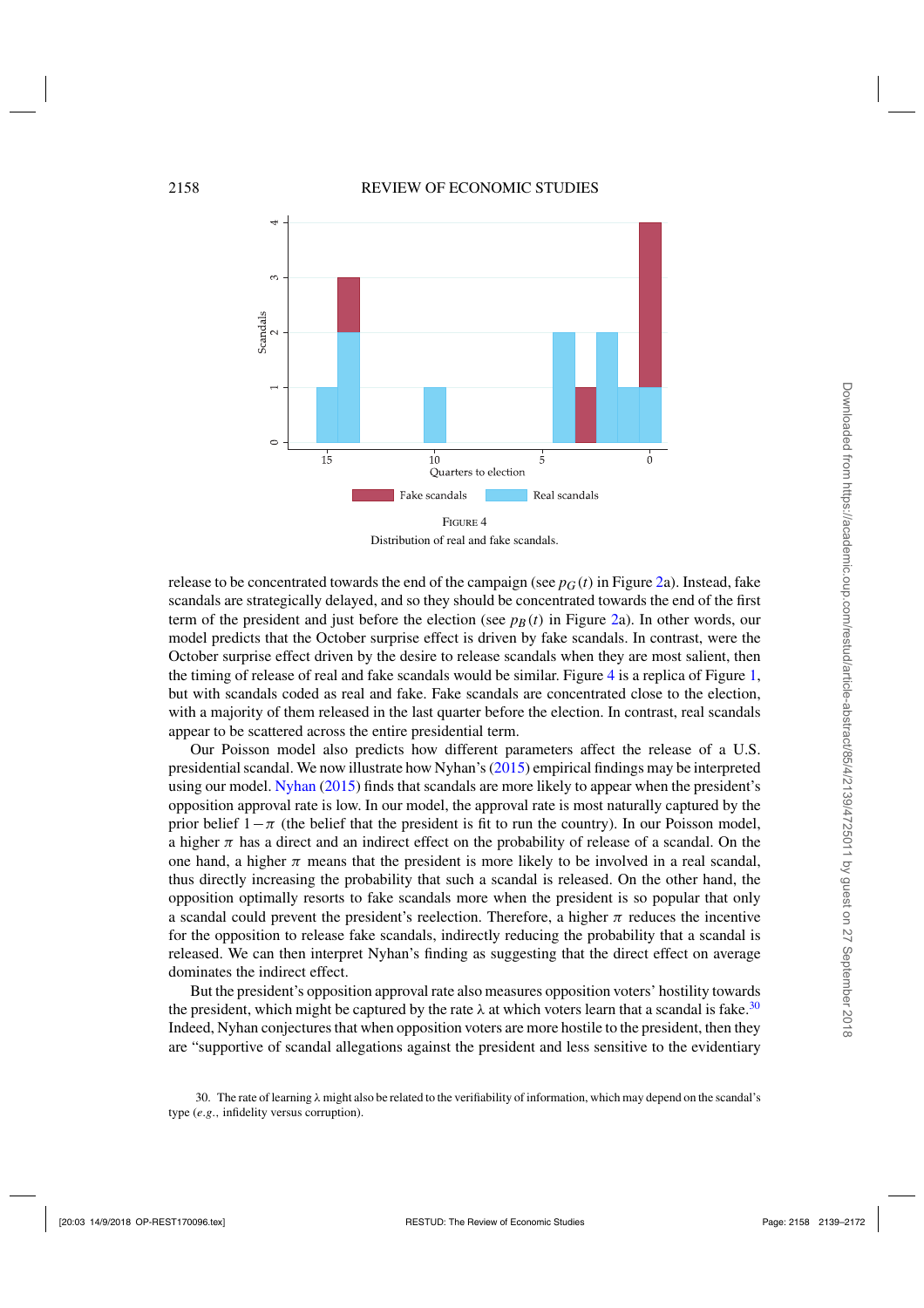basis for these claims [and] opposition elites will be more likely to pursue scandal allegations" (p. 6). Consistently, in our Poisson model, when voters take more time to tell real and fake scandals apart, the opposition optimally resorts to fake scandals.

[Nyhan](#page-32-0) [\(2015\)](#page-32-0) also finds that fewer scandals involving the president are released when the news agenda is more congested. Such media congestion may have the following two effects. First, when the news agenda is congested, the opposition media has less time to devote to investigate the president. In our Poisson model, this is captured by a lower arrival rate  $\alpha$ , which in turn reduces the probability that a scandal is released. Second, when the news agenda is congested, public scrutiny of the scandal is slower as the attention of media, politicians, and voters are captured by other events. In our Poisson model, this is captured by a lower breakdown rate  $\lambda$ , which in turn increases the probability that a scandal is released. We can interpret Nyhan's finding as suggesting that the media congestion effect through the arrival rate  $\alpha$  dominates the effect through the breakdown rate  $\lambda$ .<sup>31</sup>

# 5.2. *Initial public offerings*

We now apply our model to the timing of IPOs. Sender is a firm that needs liquidity in a particular *time frame*, and this time frame is private information of the firm. The need for liquidity could arise from the desire to grow the firm, expand into new products or markets, or because of operating expenses outstripping revenues. It could also arise because of investors having so-called "dragalong rights", where they can force founders and other shareholders to vote in favour of a liquidity event.

When announcing the IPO, firms have private information regarding their prospective longrun performance. *Good* firms expect their business to out-perform the market's prior expectation; *bad* firms expect their business to under-perform the market's prior expectation. After a firm announces an IPO, the market scrutinizes the firm's prospectus, and learns about the firm's prospective performance. The initial trade closing price of the stock is determined by the market's posterior belief at the initial trade date. Therefore, after the initial trade date, as the firms' potential is gradually revealed to the market, good firms' stocks out-perform bad firms' stocks.

Since the true time frame is private information, the firm can "pretend" to need liquidity faster than it actually does, and it has significant control over the *time gap* between the announcement of the IPO and the initial trade date. A shorter time gap decreases the amount of scrutiny the firm undergoes before going public, but also reduces credibility. Therefore, our model predicts that bad firms should choose a shorter time gap than good firms.<sup>32</sup>

We explore this prediction using data on U.S. IPOs from 1983 to 2016. For each IPO, we record the time gap and calculate the cumulative return of the stock, starting from the initial trade date. We measure the stock's performance as its return relative to the market return over the same period. Following [Loughran and Ritter](#page-32-0) [\(1995](#page-32-0)), we evaluate IPOs' long-run performance

<sup>31.</sup> Another possible explanation (not captured by our model) for Nyhan's finding is that media organizations strategically avoid releasing scandals when voters' attention is captured by other media events and scandals may be less effective (see [Durante and Zhuravskaya,](#page-32-0) [2017\)](#page-32-0).

<sup>32.</sup> One way to map this application into our model is as follows. Suppose that a firm learns at date  $t_\ell$  that it needs liquidity in a time frame  $\Delta_F$ , meaning that the latest possible initial trade date is  $t_\ell + \Delta_F$ . Both  $t_\ell$  and  $\Delta_F$  are privately known by the firm. Date  $t_{\ell}$  is drawn according to the (improper) uniform distribution on the set of integers  $\mathbb{Z}$ . The time frame is  $\Delta_F \equiv T - t$ , where *t* has a distribution *F* on {1,..., *T* + 1}. The firm chooses a time gap  $\Delta_G \equiv T - \tau$  subject to  $\tau \in \{t, ..., T+1\}$ , meaning that it announces an IPO at a date  $t_a \in \{t_\ell, ..., t_\ell + (\Delta_F - \Delta_G)\}\$  with the initial trade date at  $t_a + \Delta_G \le t_f + \Delta_F$ . Announcing an IPO at date  $t_a$  with the initial trade date at  $t_a - 1$  means that the firm accesses liquidity through other channels than an IPO. With this mapping, all our results hold exactly with  $P_G$  and  $P_B$  being the distributions of  $\tau = T - \Delta_G$  for good and bad firms, respectively.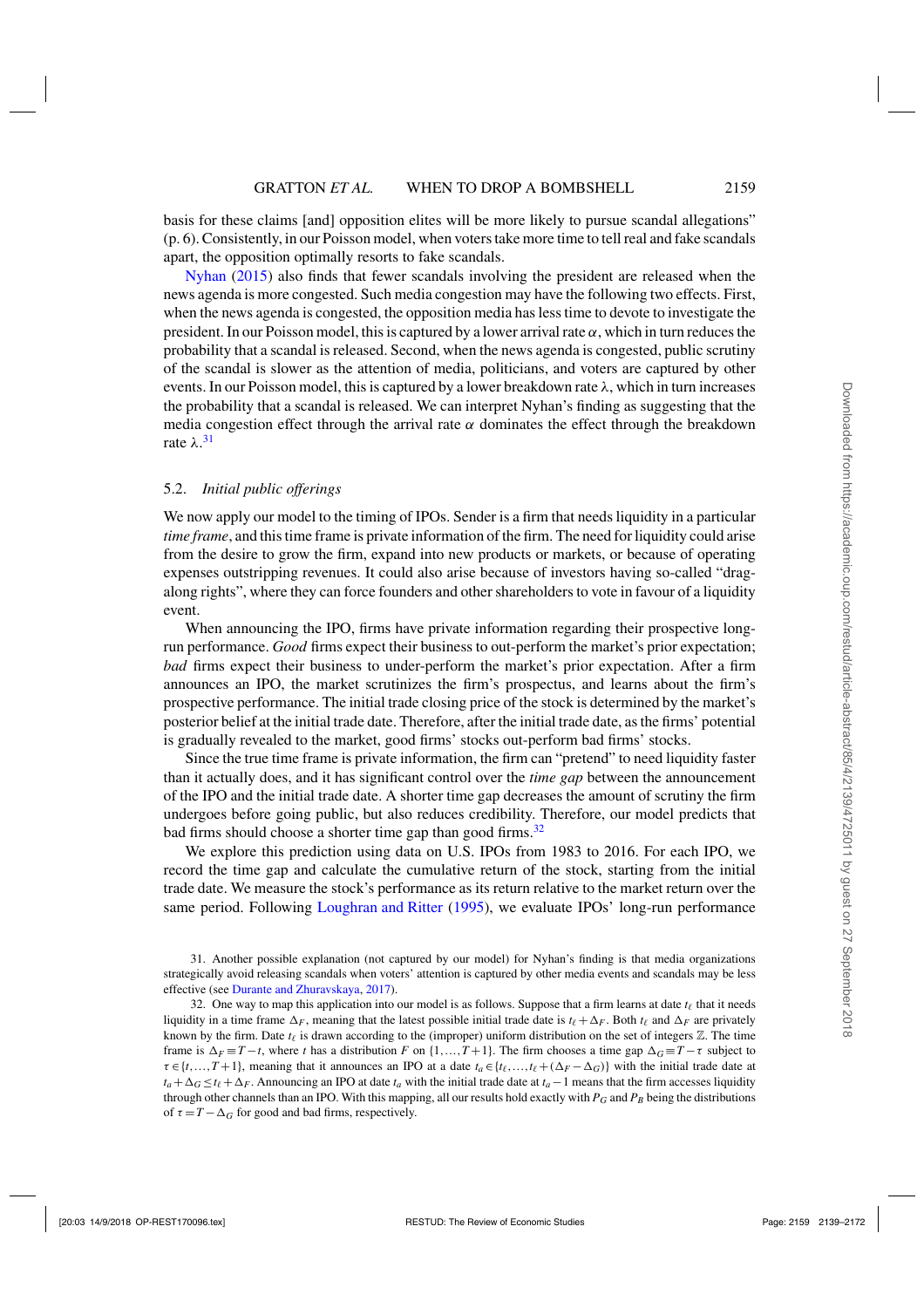

FIGURE 5 US IPOs and time gap. Distributions for good and bad IPOs. (a) 3 years; (5) years.

*y*∈{3,5} years after the initial trade date. For each value of *y*, we code as *good* (*bad*) those IPOs that performed above (below) market. $33$ 

Figure 5 shows the empirical distributions of *time gap* for good and bad IPOs evaluated at 3 and 5 years after the initial trade date. Both figures suggest that bad firms choose a shorter time gap in the first-order stochastic dominance sense, but with the effect being more clearly visible after 5 years. This pattern is consistent with our idea that firms' private information is only gradually (and slowly) revealed to the market once the period of intense scrutiny of the IPO ends.

Our main prediction in Corollary [1](#page-8-0) is that the distribution of *time gap* for good IPOs dominates the distribution of *time gap* for bad IPOs in the likelihood ratio order.<sup>34</sup> We evaluate this prediction using an approach developed by [Dardanoni and Forcina](#page-32-0) [\(1998](#page-32-0)). This approach tests (1) the hypothesis  $H_0$  that the distributions are identical against the alternative  $H_1$  that the distributions are ordered in the likelihood ratio order; as well as  $(2)$  the hypothesis  $H_1$  against an unrestricted alternative  $H_2$ . The hypothesis of interest  $H_1$  is accepted if the first test rejects  $H_0$  and the second test fails to reject *H*1. Following [Roosen and Hennessy](#page-32-0) [\(2004](#page-32-0)), we partition the variable *time gap* into *k* intervals that are equiprobable according to the empirical distribution of *time gap*. We report in Table [1](#page-22-0) the *p*-values of the two statistics for the case of  $k = 7$ .

For both 3 and 5 years performance, we reject the hypothesis  $H_0$  in favour of  $H_1$  at the 1% significance level. Furthermore, for 5 years performance, we cannot reject the hypothesis  $H_1$ in favour of  $H_2$  at all standard significance levels. In [Online Appendix B](https://academic.oup.com/restud/article-lookup/doi/10.1093/restud/rdx070#supplementary-data) we give some further details about our data and the test, and we explore how the results of the test may change under alternative specifications.

<sup>33.</sup> Our model predicts that the time gap should not affect expected excess returns, because the price at the initial trade date takes into account the information contained in the time gap. Therefore, we cannot take a standard approach of regressing excess returns on the time gap to evaluate the main prediction of our model that bad firms choose a shorter time gap.

<sup>34.</sup> As we discuss in Section [3.2.3,](#page-12-0) bad Sender may pull the arm later than good Sender simply because she receives it later than good Sender (not because she strategically delays). Therefore, we do not empirically identify whether bad firms choose a shorter time gap for a strategic reason.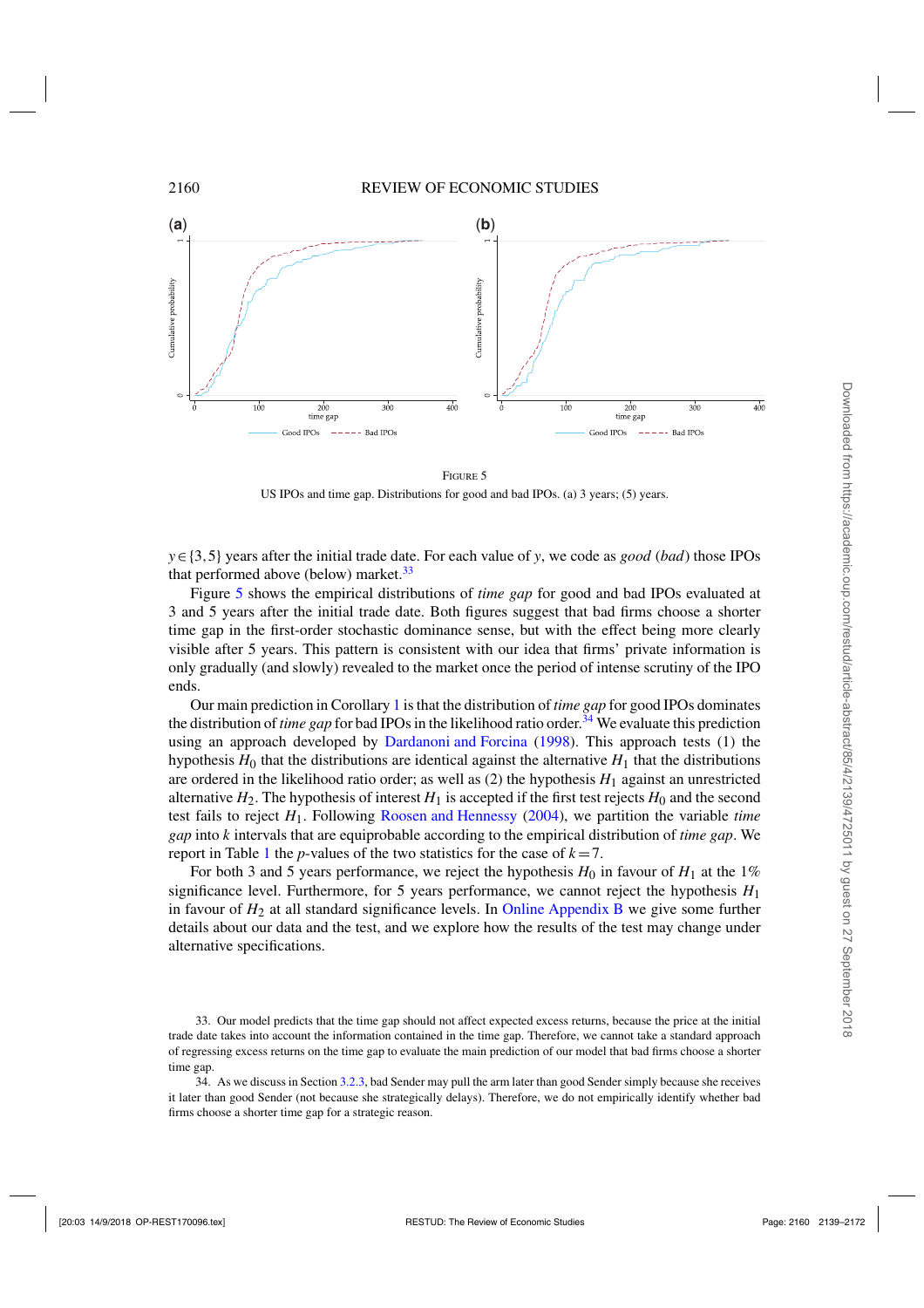<span id="page-22-0"></span>

| эанаанот ана готста <i>ием јог икеинооа наио онаег (p-va</i> uaes) |         |         |
|--------------------------------------------------------------------|---------|---------|
|                                                                    | 3 years | 5 years |
| H0 versus H1                                                       | 0.001   | 0.000   |
| H1 versus H2                                                       | 0.000   | 0.361   |
| Obs.                                                               | 529     | 403     |
|                                                                    |         |         |

TABLE 1 *[Dardanoni and Forcina](#page-32-0) test for likelihood ratio order (p-values)*

# 6. CONCLUDING REMARKS

We have analysed a model in which the strategic timing of information release is driven by the trade-off between credibility and scrutiny. The analysis yields novel predictions about the dynamics of information release. We also offered supporting evidence for these predictions using data on the timing of U.S. presidential scandals and the announcement of IPOs.

Our model can also be used to deliver normative implications for the design of a variety of institutions. In the context of election campaigns, our results could be employed to evaluate laws that limit the period in which candidates can announce new policies in their platforms or media can cover candidates. For example, more than a third of the world's countries mandate a *blackout period* before elections: a ban on political campaigns or, in some cases, on any mention of a candidate's name, for one or more days immediately preceding elections.<sup>35</sup>

The framework we have developed has further potential applications. For instance, the relationship between a firm's management team and its board of directors often exhibits the core features of our model: management has private information and potentially different preferences than the board; the board's view about a project or investment determines whether it is undertaken; and management can provide more or less time to the board in evaluating the project or investment. The comparative statics of our model may speak to how this aspect of the management–board relationship may vary across industries and countries. Similarly, in various legal settings an interested party with private information may come forward sooner or later, notwithstanding an essentially fixed deadline for the legal decision-maker (due to institutional or resource constraints). A natural example is witnesses in a criminal investigation, but the same issues often arise in civil matters or even parliamentary inquiries.

In each of these applications, the credibility-scrutiny trade-off plays an important role, and we hope our model, characterization of equilibrium, and comparative statics will serve as a useful framework for studying them in the future.

#### APPENDIX

# A. STATISTICAL PROPERTIES

Proof of Lemma [1](#page-6-0). Follows from Lemma 1'. ||

*Proof of Lemma [1](#page-5-0)'*. *Part 1*. By [Blackwell](#page-32-0) [\(1953](#page-32-0)), Assumption 1 with  $\tau' = T + 1$  implies that pulling the arm at  $\tau$  is the same as releasing an informative signal *y*. By Bayes's rule, posterior *s* is given by:

$$
s = \frac{mq(y|G)}{mq(y|G) + (1-m)q(y|B)},
$$

where  $q(y|\theta)$  is the density of *y* given  $\theta$ . (If *L* is discrete, then  $q(y|\theta)$  is the discrete density of *y* given  $\theta$ .) Therefore,

$$
\frac{q(y|G)}{q(y|B)} = \frac{1-m}{m} \frac{s}{1-s}.
$$
\n(A10)

35. The 1992 U.S. Supreme Court case *Burson v. Freeman*, 504 U.S. 191, forbids such practices as violations of freedom of speech.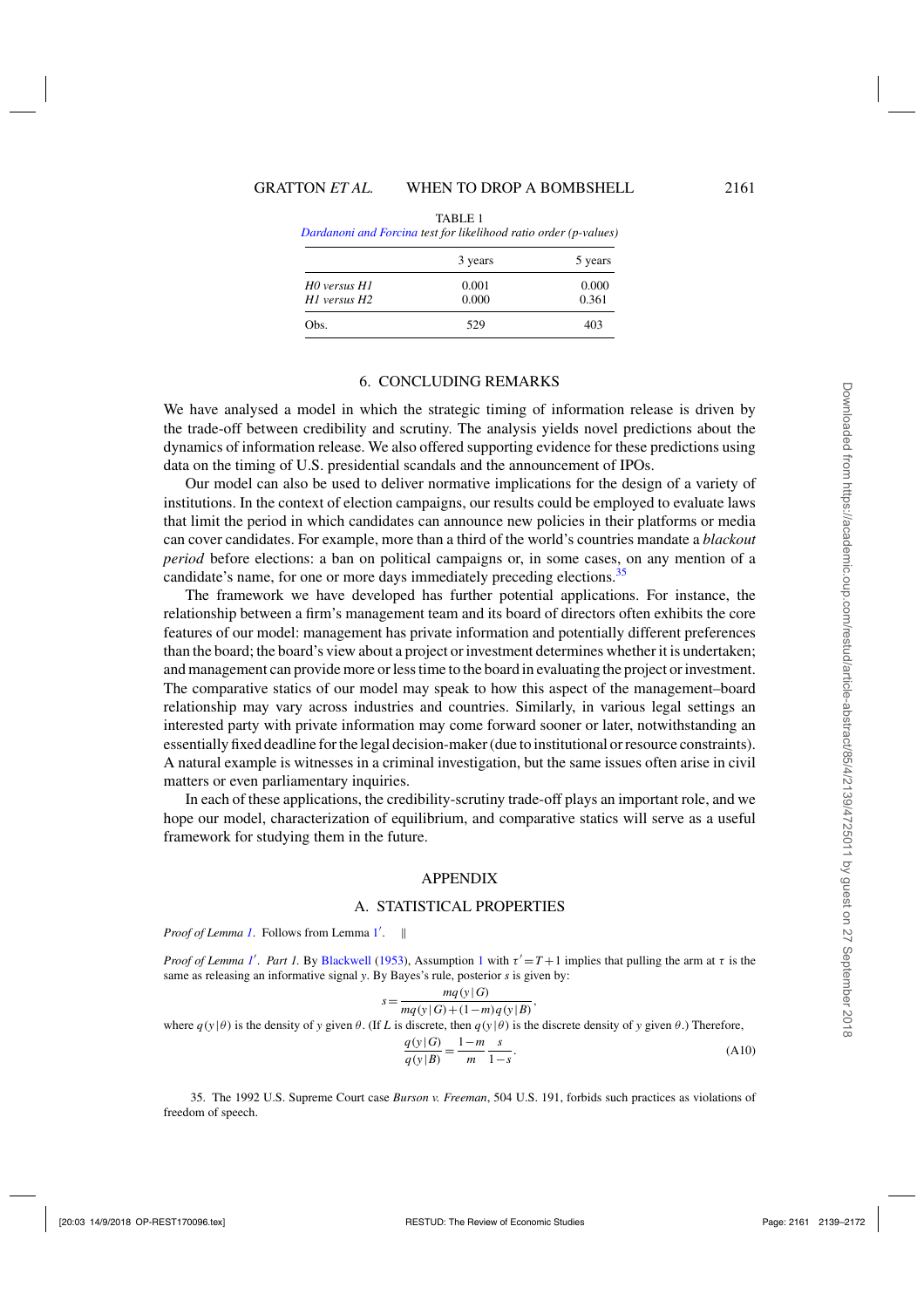<span id="page-23-0"></span>Writing [\(A10\)](#page-22-0) for interim beliefs *m* and *m'*, we obtain the following relation for corresponding posterior beliefs *s* and *s'*:

$$
\frac{1-m'}{m'}\frac{s'}{1-s'}=\frac{1-m}{m}\frac{s}{1-s},
$$

which implies that

$$
s' = \frac{\frac{m's}{m}}{\frac{m's}{m} + \frac{(1-m')(1-s)}{1-m}}.
$$
\n(A11)

Therefore,  $s' > s$  for  $m' > m$ ; so part 1 follows.

*Part 2.* By [Blackwell](#page-32-0) [\(1953](#page-32-0)), Assumption [1](#page-5-0) implies that pulling the arm at  $\tau$  is the same as pulling the arm at  $\tau'$  and then releasing an additional informative signal *y* with conditional density  $q(y|\theta)$ . Part 2 holds because for any strictly increasing concave  $v_B$ , we have

$$
\mathbb{E}[v_B(s) | \tau, m, B] = \mathbb{E}\bigg[v_B\bigg(\frac{sq(y|G)}{sq(y|G) + (1-s)q(y|B)}\bigg) | \tau', m, B\bigg]
$$
  
\n
$$
= \mathbb{E}\bigg[\mathbb{E}\bigg[v_B\bigg(\frac{sq(y|G)}{sq(y|G) + (1-s)q(y|B)}\bigg) | \tau', s, B\bigg] | \tau', m, B\bigg]
$$
  
\n
$$
\leq \mathbb{E}\bigg[v_B\bigg(\mathbb{E}\bigg[\frac{sq(y|G)}{sq(y|G) + (1-s)q(y|B)} | \tau', s, B\bigg] \bigg) | \tau', m, B\bigg]
$$
  
\n
$$
< \mathbb{E}\left[v_B\bigg(\frac{s\mathbb{E}\bigg[\frac{q(y|G)}{q(y|B)} | \tau', s, B\bigg]}{s\mathbb{E}\bigg[\frac{q(y|G)}{q(y|B)} | \tau', s, B\bigg] + (1-s)\bigg) | \tau', m, B\bigg]}
$$
  
\n
$$
= \mathbb{E}[v_B(s) | \tau', m, B],
$$

where the first line holds by Bayes's rule, the second by the law of iterated expectations, the third by Jensen's inequality applied to concave *v<sub>B</sub>*, the fourth by strict monotonicity of *v<sub>B</sub>* and Jensen's inequality applied to function  $sz/(sz+1-s)$ which is strictly concave in *z*, and the last by definition of expectations.

*Part 3.* Analogously to Part 2, Part 3 holds because for any strictly increasing convex  $v_G$ , we have

$$
\mathbb{E}[v_G(s) | \tau, m, G] = \mathbb{E}\bigg[v_G\bigg(\frac{sq(y|G)}{sq(y|G) + (1-s)q(y|B)}\bigg) | \tau', m, G\bigg]
$$
  
\n
$$
= \mathbb{E}\bigg[\mathbb{E}\bigg[v_G\bigg(\frac{sq(y|G)}{sq(y|G) + (1-s)q(y|B)}\bigg) | \tau', s, G\bigg] | \tau', m, G\bigg]
$$
  
\n
$$
\geq \mathbb{E}\bigg[v_G\bigg(\mathbb{E}\bigg[\frac{sq(y|G)}{sq(y|G) + (1-s)q(y|B)} | \tau', s, G\bigg] \bigg) | \tau', m, G\bigg]
$$
  
\n
$$
> \mathbb{E}\bigg[v_G\bigg(\frac{s}{s + (1-s)\mathbb{E}\bigg[\frac{q(y|B)}{q(y|G)} | \tau', s, G\bigg]\bigg) | \tau', m, G\bigg]
$$
  
\n
$$
= \mathbb{E}[v_G(s) | \tau', m, G].
$$

 $\parallel$ 

*Proof of Lemma [1](#page-6-0)"*. The proof of part 1 is the same as in Lemma 1'. As noted before, pulling the arm at  $\tau$  is the same as pulling the arm at  $\tau'$  and then releasing an additional informative signal *y* with conditional density  $q(y|\theta)$ . Let  $s_\sigma$  be the probability that Sender is good given that Receiver's posterior is *s* and Sender's signal is  $\sigma$ . By (A11),

$$
s_{\sigma} = \frac{\frac{\sigma s}{\pi}}{\frac{\sigma s}{m} + \frac{(1-\sigma)(1-s)}{1-m}}.
$$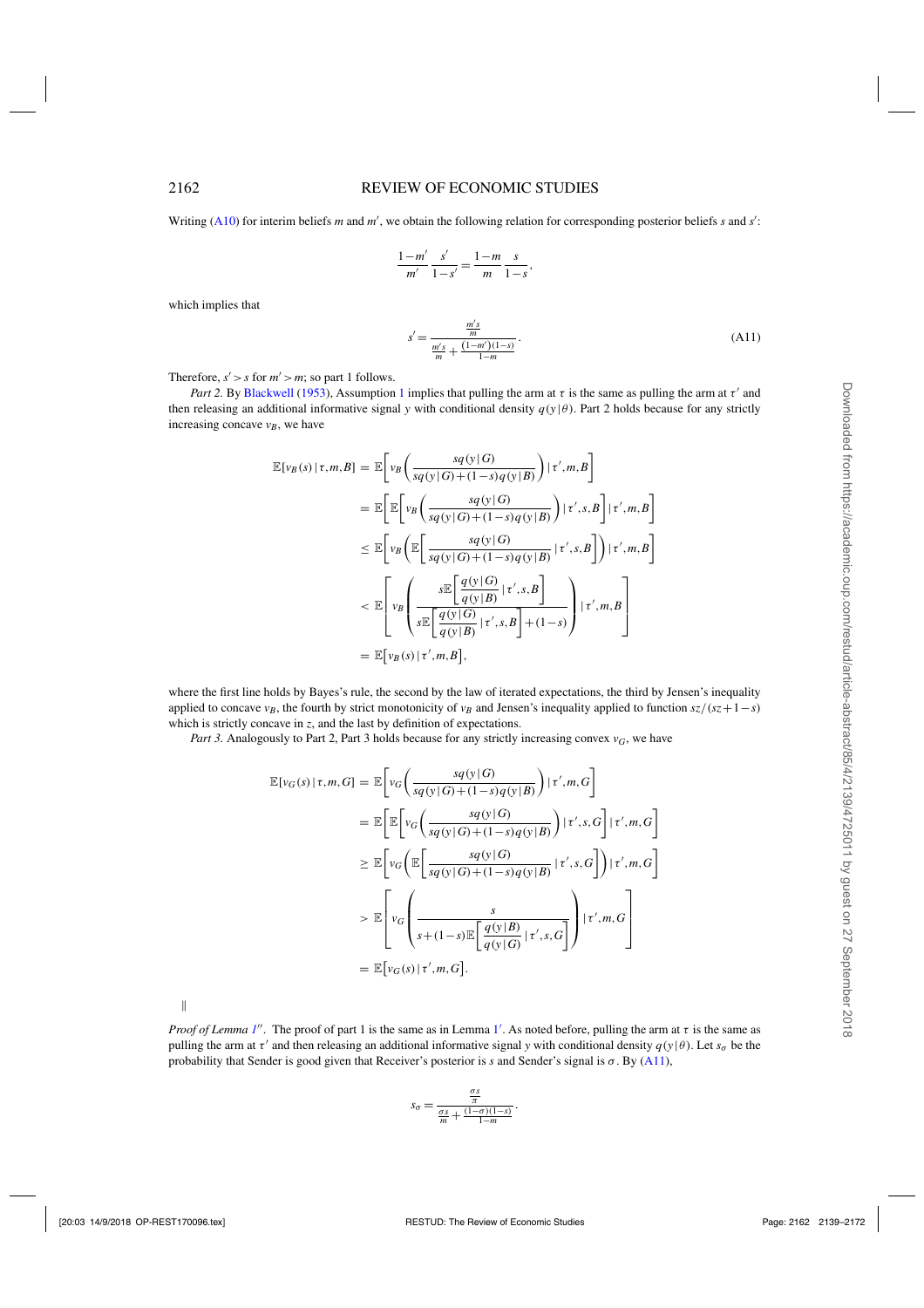<span id="page-24-0"></span>We have,

$$
\mathbb{E}[s | \tau, m, \sigma] = \mathbb{E} \Bigg[ \frac{sq(\mathbf{y} | G)}{sq(\mathbf{y} | G) + (1 - s)q(\mathbf{y} | B)} | \tau', m, \sigma \Bigg]
$$
\n
$$
= \mathbb{E} \Bigg[ \mathbb{E} \Bigg[ \frac{sq(\mathbf{y} | G)}{sq(\mathbf{y} | G) + (1 - s)q(\mathbf{y} | B)} | \tau', s, \sigma \Bigg] | \tau', m, \sigma \Bigg]
$$
\n
$$
= \mathbb{E} \Bigg[ \frac{s_{\sigma} \mathbb{E} \Bigg[ \frac{sq(\mathbf{y} | G)}{sq(\mathbf{y} | G) + (1 - s)q(\mathbf{y} | B)} | \tau', s, G \Bigg] + (1 - s_{\sigma}) \mathbb{E} \Bigg[ \frac{sq(\mathbf{y} | G)}{sq(\mathbf{y} | G) + (1 - s)q(\mathbf{y} | B)} | \tau', s, B \Bigg] \Bigg| \tau', m, \sigma \Bigg]
$$
\n
$$
= \mathbb{E} \Bigg[ \frac{s_{\sigma} \mathbb{E} \Bigg[ \frac{sq(\mathbf{y} | G)}{sq(\mathbf{y} | G) + (1 - s)q(\mathbf{y} | B)} | \tau', s, G \Bigg] + (1 - s_{\sigma}) \mathbb{E} \Bigg[ \frac{sq(\mathbf{y} | G)}{sq(\mathbf{y} | G) + (1 - s)q(\mathbf{y} | B)} | \tau', s, G \Bigg] \Bigg| \tau', m, \sigma \Bigg]
$$
\n
$$
= \mathbb{E} \Bigg[ s \mathbb{E} \Bigg[ \frac{s_{\sigma} + (1 - s_{\sigma}) \frac{q(\mathbf{y} | B)}{q(\mathbf{y} | G)} | \tau', s, G \Bigg] | \tau', m, \sigma \Bigg]
$$
\n
$$
= \mathbb{E} \Bigg[ s \mathbb{E} \Bigg[ \frac{s_{\sigma} + (1 - s_{\sigma}) \frac{q(\mathbf{y} | B)}{q(\mathbf{y} | G)} | \tau', s, G \Bigg] | \tau', m, \sigma \Bigg]
$$

 $\geq \mathbb{E}[s \mid \tau', m, \sigma]$  whenever  $s_{\sigma} \geq s$ ,

where the last line holds by Jensen's inequality applied to function  $(s_{\sigma} + (1 - s_{\sigma})z)/(s + (1 - s)z)$ , which is strictly convex (concave) in *z* whenever  $s_{\sigma} > s$  ( $s_{\sigma} < s$ ). Because  $\sigma_G > \pi > \sigma_B$ , we have  $s_{\sigma_G} > s > s_{\sigma_B}$ , so parts 2 and 3 follow.

#### B. BENCHMARK MODEL

To facilitate our discussion in Section [3.2,](#page-9-0) we prove our results under more general assumptions than in our benchmark model. First, we assume that  $v_G(s)$  is continuous, strictly increasing, and (weakly) convex, and  $v_B(s)$  is continuous, strictly increasing, and (weakly) concave. Second, we assume that the arm arrives at a random time according to distributions  $F_G = F$  for good Sender and  $F_B$  for bad Sender, where  $F_B(t) \ge F_G(t)$  for all *t*.

*Proof of Lemma [2](#page-6-0). Part 1.* Suppose, on the contrary, that  $\mu(\tau) \leq \mu(\tau')$ . Then

$$
\int v_B(s) dH_B(s|\tau, \mu(\tau)) < \int v_B(s) dH_B(s|\tau', \mu(\tau))
$$
  

$$
\leq \int v_B(s) dH_B(s|\tau', \mu(\tau')),
$$

where the first inequality holds by part 2 of Lemma [1](#page-6-0)' and the second by part 1 of Lemma 1'. Therefore, bad Sender strictly prefers to pull the arm at  $\tau'$  than at  $\tau$ . A contradiction.

Good Sender strictly prefers to pull the arm at  $\tau$  because

$$
\int v_G(s) dH_G(s|\tau, \mu(\tau)) > \int v_G(s) dH_G(s|\tau', \mu(\tau))
$$
  
> 
$$
\int v_G(s) dH_G(s|\tau', \mu(\tau')),
$$

where the first inequality holds by part 3 of Lemma [1](#page-6-0)' and the second by  $\mu(\tau) > \mu(\tau')$  and part 1 of Lemma 1'.

*Part 2.* By part 1 of this lemma applied to  $\tau$  and  $\tau' = T + 1$ , it suffices to show that  $\mu(\tau), \mu(T + 1) \in (0, 1)$  for all τ in the support of *P<sub>B</sub>*. First, by Bayes's rule, τ being in the support of *P<sub>B</sub>* implies  $\mu(\tau) < 1$ . Second, by Bayes's rule,  $F_G(T)$  < 1 implies  $\mu(T+1)$  > 0. Third,  $\mu(T+1)$  > 0 implies  $\mu(\tau)$  > 0, otherwise  $\tau$  could not be in the support of *P<sub>B</sub>* because  $v_B(\mu(T+1)) > v_B(0) = \mathbb{E}[v_B(s) | \tau, 0, B]$ . Finally,  $\mu(\tau) < 1$  implies  $\mu(T+1) < 1$ , otherwise τ could not be in the support of  $P_B$  because  $v_B(1)$   $\geq$   $\mathbb{E}[v_B(s) | \tau, \mu(\tau), B]$ .

*Proof of Lemma [3](#page-7-0)*. By part 2 of Lemma [2,](#page-6-0) each *t*<sup>*'*</sup> in the support of *P<sub>B</sub>* is also in the support of *P<sub>G</sub>*. We show that each *t'* in the support of  $P_G$  is also in the support of  $P_B$  by contradiction. Suppose that there exists  $t'$  in the support of  $P_G$  but not in the support of *P<sub>B</sub>*. Then, by Bayes's rule  $\mu(t') = 1$ ; so bad Sender who receives the arm at  $t \le t'$  gets the highest possible equilibrium payoff  $v_B(1)$ , because she can pull the arm at time  $t'$  and get payoff  $v_B(1)$  (recall that, for all *t*, the support of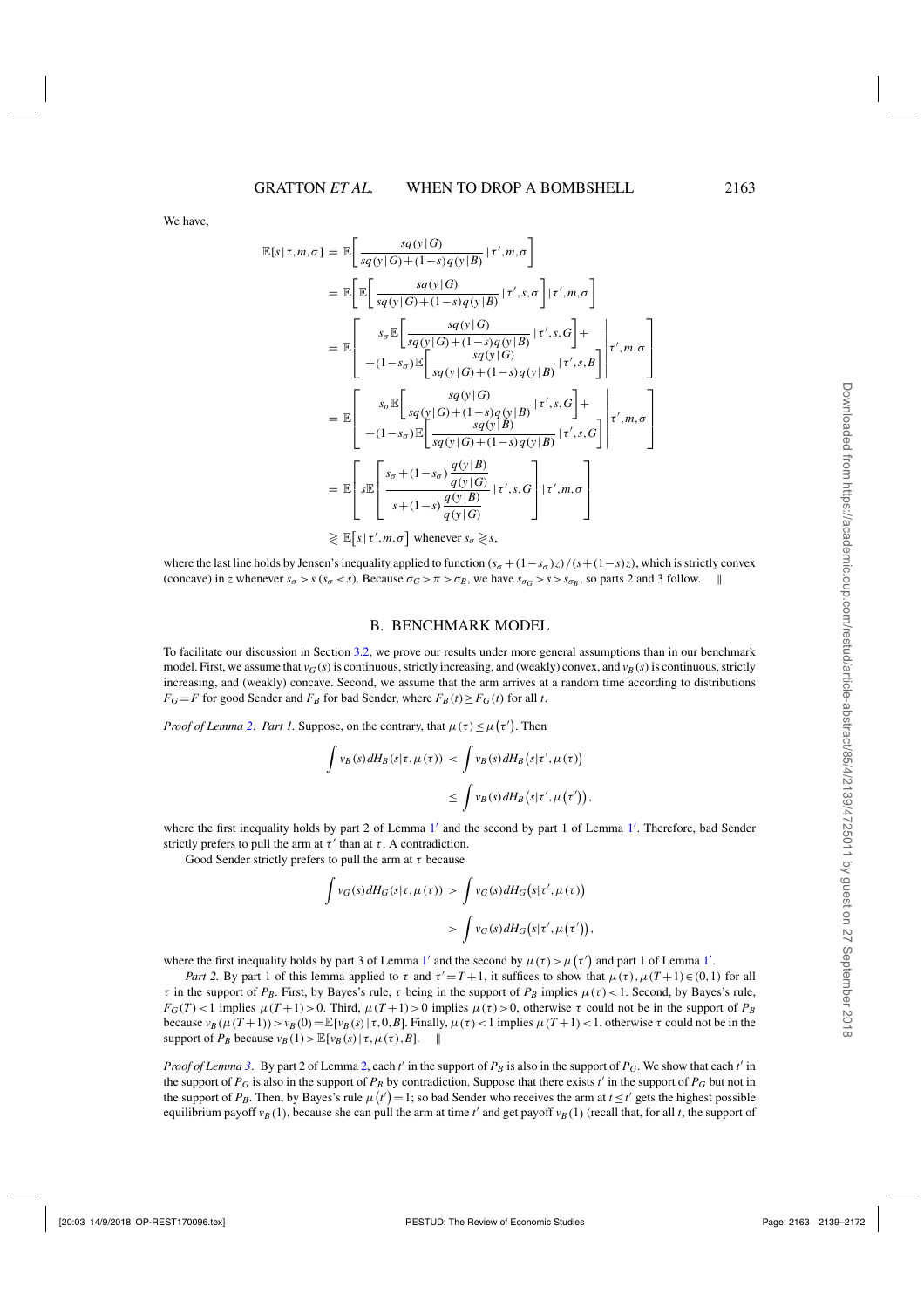$H(.|t,\pi)$  does not contain  $s = 0$  by part (ii) of Assumption [\(1\)](#page-5-0)). Because bad Sender receives the arm at or before *t'* with a positive probability (recall that, for all *t*,  $F_B(t) \ge F_G(t) > 0$  by assumption), there exists time  $\tau$  at which bad Sender pulls the arm with a positive probability and gets payoff  $v_B(1)$ . But then  $\mu(\tau) = 1$ , contradicting that bad Sender pulls the arm at  $\tau$  with a positive probability.

 $\sum_{t=1}^{\tau} (P_{\theta}(t) - P_{\theta}(t-1))$ , there exists  $\tau' \leq \tau$  in the support of  $P_B$  such that  $P_B(\tau') - P_B(\tau'-1) \geq P_G(\tau') - P_G(\tau'-1)$ . Suppose, on the contrary, that there exists  $\tau$  such that  $P_G(\tau) > 0$  and  $P_B(\tau) \ge P_G(\tau)$ . Because  $P_{\theta}(\tau) =$ Similarly, because  $1 - P_\theta(\tau) = \sum_{t=\tau+1}^{T+1} (P_\theta(t) - P_\theta(t-1))$  and  $1 - P_G(\tau) > 0$  (recall that  $P_G(T) \le F_G(T) < 1$ ), there exists  $\tau'' > \tau$  in the support of  $P_G$  such that  $P_G(\tau'') - P_G(\tau''-1) \ge P_B(\tau'') - P_B(\tau''-1)$ . By Bayes's rule,

$$
\mu(\tau') = \frac{\pi (P_G(\tau') - P_G(\tau'-1))}{\pi (P_G(\tau') - P_G(\tau'-1)) + (1-\pi) (P_B(\tau') - P_B(\tau'-1))} \leq \pi
$$
  

$$
\leq \frac{\pi (P_G(\tau'') - P_G(\tau''-1))}{\pi (P_G(\tau'') - P_G(\tau''-1)) + (1-\pi) (P_B(\tau'') - P_B(\tau''-1))} = \mu(\tau'').
$$

Therefore, by Lemma [2,](#page-6-0) bad Sender strictly prefers to pull the arm at  $\tau'$  than at  $\tau'$ , contradicting that  $\tau'$  is in the support of  $P_B$ .  $\parallel$ 

*Proof of Lemma* [4](#page-7-0). By Lemma [3,](#page-7-0)  $P_G$  and  $P_B$  have the same supports and therefore  $\mu(\tau) \in (0,1)$ . Let the support of  $P_G$ be  $\{\tau_1, \ldots, \tau_n\}$ . Notice that  $\tau_n = T + 1$  because  $P_G(T) \le F_G(T) < 1$ . Since  $\tau_{n-1}$  is in the support of  $P_B$  and

$$
P_B(\tau_{n-1}) < P_G(\tau_{n-1}) = F_G(\tau_{n-1}) \le F_B(\tau_{n-1}),
$$

where the first inequality holds by Lemma [3,](#page-7-0) the equality by part 2 of Lemma [2,](#page-6-0) and the last inequality by assumption  $F_B(t) \geq F_G(t)$ . Therefore, bad Sender who receives the arm at  $\tau_{n-1}$  must be indifferent between pulling the arm at  $\tau_{n-1}$ or at τ*n*. Analogously, bad Sender who receives the arm at τ*n*−*k*−<sup>1</sup> must be indifferent between pulling it at τ*n*−*k*−<sup>1</sup> and at some  $\tau \in \{\tau_{n-k}, \ldots, \tau_n\}$ . Thus, by mathematical induction on *k*, bad Sender is indifferent between pulling the arm at any  $\tau$  in the support of  $P_G$  and at  $T+1$ , which proves [\(2\)](#page-7-0).

By Bayes's rule, for all  $\tau$  in the support of  $P_G$ ,

$$
\frac{1-\pi}{\pi}(P_B(\tau) - P_B(\tau - 1)) = \frac{1-\mu(\tau)}{\mu(\tau)}(P_G(\tau) - P_G(\tau - 1)).
$$
\n(B12)

Summing up over  $\tau$  yields [\(3\)](#page-8-0).  $\parallel$ 

*Proof of Proposition [1](#page-8-0). Part 1.* We first show that, for each  $\mathcal{T} \subseteq \{1, ..., T+1\}$  with  $T+1 \in \mathcal{T}$  and each  $\tau \in \mathcal{T}$ , there exist unique  $P_G(\tau)$ ,  $P_B(\tau)$ , and  $\mu(\tau)$  given by part 1 of this proposition. It suffices to show that there exists a unique  $\{\mu(\tau)\}_{\tau \in \mathcal{T}} \in [0,1]^{\vert \mathcal{T} \vert}$  that solves [\(2\)](#page-7-0) and [\(3\)](#page-8-0). Using [\(A11\)](#page-23-0) with  $m = \pi$  and  $m' = \mu(\tau)$ , the left hand side of (2) can be rewritten as

$$
V_B(\mu(\tau)) \equiv \int v_B\left(\frac{\frac{\mu(\tau)s}{\pi}}{\frac{\mu(\tau)s}{\pi} + \frac{(1-\mu(\tau))(1-s)}{1-\pi}}\right) dH_B(s|\tau,\pi).
$$

Because  $v_B$  is continuous and strictly increasing,  $V_B$  is also continuous and strictly increasing. Furthermore,  $V_B(0) = v_B(0)$ and  $V_B(1) = v_B(1)$ . Therefore, for all  $\mu(T+1) \in [0,1]$  and all  $\tau \in \mathcal{T}$ , there exists a unique  $\mu(\tau)$  that solves [\(2\)](#page-7-0). Moreover, for all  $\tau \in \mathcal{T}$ ,  $\mu(\tau)$  is continuous and strictly increasing in  $\mu(T+1)$ , is equal to 0 if  $\mu(T+1)=0$ , and is equal to 1 if  $\mu(T+1)=1$ . The left-hand side of [\(3\)](#page-8-0) is continuous and strictly decreasing in  $\mu(\tau)$  for all  $\tau \in \mathcal{T}$ . Moreover, the left-hand side of [\(3\)](#page-8-0) is 0 when  $\mu(\tau) = 1$  for all  $\tau \in \mathcal{T}$ , and it approaches infinity when  $\mu(\tau)$  approaches 0 for all  $\tau \in \mathcal{T}$ . Therefore, substituting each  $\mu(\tau)$  in [\(3\)](#page-8-0) with a function of  $\mu(T+1)$  obtained from [\(2\)](#page-7-0), we conclude that there exists a unique  $\mu(T+1)$  that solves [\(3\)](#page-8-0).

We now construct an equilibrium for each  $\mathcal{T} \subseteq \{1, ..., T+1\}$  with  $T+1 \in \mathcal{T}$ . Let  $P_G(\tau)$  and  $P_B(\tau)$  be given by part 1 of this proposition for all  $\tau \in \{1, ..., T+1\}$ . Let  $\mu(\tau)$  be given by part 1 of this proposition for all  $\tau \in \mathcal{T}$  and  $\mu(\tau) = 0$ otherwise. Notice that, so constructed,  $P_G$ ,  $P_B$ , and  $\mu$  exist and are unique.  $P_G$  is clearly a distribution.  $P_B$  is also a distribution, because  $P_B(\tau)$  increases with  $\tau$  by [\(4\)](#page-8-0) and  $P_B(T+1)=1$  by [\(3\)](#page-8-0) and (4). Furthermore,  $\mu$  is a consistent belief because (B12) holds for all  $\tau \in \mathcal{T}$  by [\(4\)](#page-8-0). It remains to show that there exists an optimal strategy for Sender such that good and bad Sender's distributions of pulling time are given by *PG* and *PB*. First, both good and bad Sender strictly prefer not to pull the arm at any time  $\tau \notin \mathcal{T}$ , because, by part (ii) of Assumption [\(1\)](#page-5-0), pulling the arm at  $\tau$  gives Sender a payoff of  $v_{\theta}(0) < v_{\theta}(\mu(T+1))$ . Second, by [\(2\)](#page-7-0), pulling the arm at any time  $\tau \in \mathcal{T}$  gives bad Sender the same expected payoff  $v_{\theta}$  ( $\mu$ (*T* + 1)). Finally, by part 1 of Lemma [2,](#page-6-0) good Sender strictly prefers to pull the arm at time  $\tau \in \mathcal{T}$  than at any other time  $\tau' > \tau$ .

Finally, in any equilibrium,  $P_G$  and  $P_B$  have the same supports by Lemma [3.](#page-7-0) Moreover, for all  $\tau$  in the support of  $P_G$ ,  $P_G(\tau) = F(\tau)$  by part 2 of Lemma [2,](#page-6-0)  $P_B(\tau)$  satisfies [\(4\)](#page-8-0) by (B12),  $\mu(\tau) \in (0,1)$  by Lemma [3,](#page-7-0) and  $\mu(\tau)$  satisfies [\(3\)](#page-8-0) and [\(4\)](#page-8-0) by Lemma [4.](#page-7-0)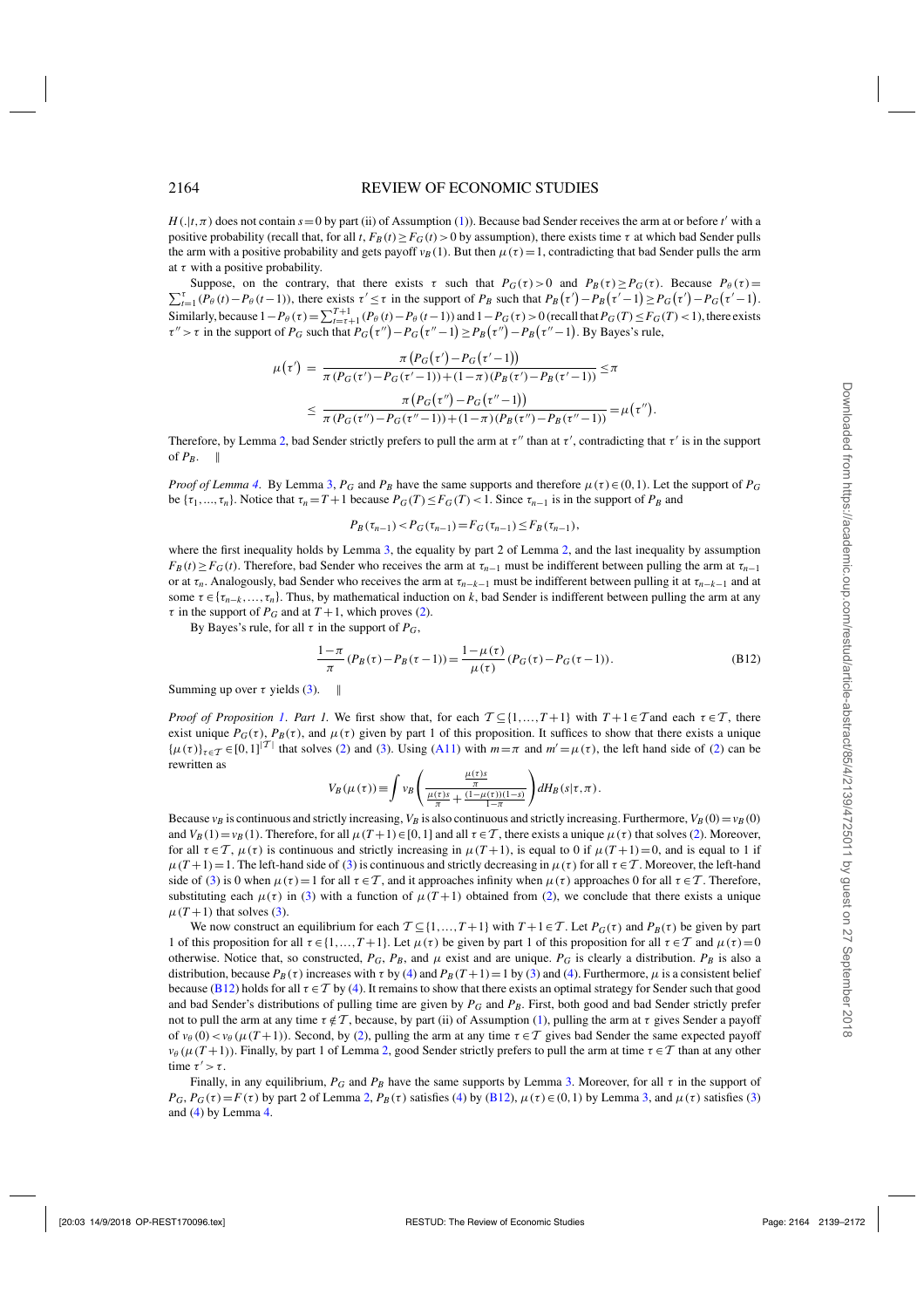<span id="page-26-0"></span>*Part 2.* First, we notice that, by part 1 of Proposition [1,](#page-8-0) there exists an equilibrium with  $\mathcal{T} = \{1, ..., T+1\}$ . In this equilibrium, there are no out of equilibrium events and therefore it is divine.

Adopting [Cho and Kreps](#page-32-0) [\(1987](#page-32-0))'s definition to our setting (see, *e*.*g*., [Maskin and Tirole,](#page-32-0) [1992](#page-32-0)), we say that an equilibrium is divine if  $\mu(\tau) = 1$  for any  $\tau \notin \text{supp}(P_G)$  at which condition D1 holds. D1 holds at  $\tau$  if for all  $m \in [0,1]$  that satisfy

$$
\int v_B(s) dH_B(s|\tau, m) \ge \max_{t \in \text{supp}(P_G), t > \tau} \int v_B(s) dH_B(s|t, \mu(t)) \tag{B13}
$$

the following inequality holds:

$$
\int v_G(s) dH_G(s|\tau, m) > \max_{t \in \text{supp}(P_G), t > \tau} \int v_G(s) dH_G(s|t, \mu(t)).
$$
\n(B14)

Suppose, on the contrary, that there exists a divine equilibrium in which  $P_G(\tau) < F_G(\tau)$  for some  $\tau \in \{1, ..., T\}$ . By part 1 of Proposition [1,](#page-8-0)  $\tau \notin \text{supp}(P_G)$ . Let *t*<sup>\*</sup> denote *t* that maximizes the right-hand side of (B14). By Lemma [3,](#page-7-0)  $\mu(t^*)$  < 1, and, by Lemma [4,](#page-7-0)  $t^*$  maximizes the right-hand side of (B13). Therefore, by part 1 of Lemma [2,](#page-6-0) D1 holds at  $\tau$ ; so  $\mu(\tau) = 1$ . But then  $\tau \notin \text{supp}(P_G)$  cannot hold, because

$$
\int v_G(s) dH_G(s|\tau, 1) = v_G(1) > \max_{t \in \text{supp}(P_G)} \int v_G(s) dH_G(s|t, \mu(t)).
$$

 $\parallel$ 

*Proof of Corollary [2](#page-9-0)*. By Lemma [4](#page-7-0) and part 2 of Proposition [1,](#page-8-0) bad Sender is indifferent between pulling the arm at any time before the deadline and not pulling the arm at all. Then, by Lemma [2,](#page-6-0)  $\mu(\tau - 1) > \mu(\tau)$  for all  $\tau$ .

Using [\(4\)](#page-8-0) with  $P_G = F_G$ , we have that for all  $\tau < T$ ,

$$
\frac{1 - \tilde{\mu}(\tau)}{\tilde{\mu}(\tau)} = \frac{1 - \pi}{\pi} \frac{1 - P_B(\tau)}{1 - P_G(\tau)}
$$
\n
$$
= \frac{\sum_{t=\tau+1}^{T+1} \frac{1 - \mu(t)}{\mu(t)} (F_G(t) - F_G(t-1))}{1 - F_G(\tau)}
$$
\n
$$
= \mathbb{E}_F \left[ \frac{1 - \mu(t)}{\mu(t)} | t \ge \tau + 1 \right].
$$
\n(B15)

Since  $\mu(\tau - 1) > \mu(\tau)$  for all  $\tau$ , (B15) implies that  $\tilde{\mu}(\tau - 1) > \tilde{\mu}(\tau)$  and  $\mu(\tau) > \tilde{\mu}(\tau - 1)$  for all  $\tau$ .

*Proof of Corollary [1](#page-8-0).* Using [\(4\)](#page-8-0) with  $P_G = F_G$ , we have

$$
\frac{1-\mu(\tau)}{\mu(\tau)} = \frac{1-\pi}{\pi} \frac{P_B(\tau) - P_B(\tau - 1)}{P_G(\tau) - P_G(\tau - 1)}.
$$

To complete the proof, notice that, by Corollary [2,](#page-9-0)  $\mu(\tau) > \mu(\tau')$  whenever  $\tau < \tau'$ .

*Proof of Lemma [2](#page-6-0)'*. Given Receiver's interim belief *m* and pulling times  $\tau$  and  $\tau'$ , we write *H* and *H'* for distributions  $H(.) \neq m$  and  $H(.) \neq m'$  of Receiver's posterior belief *s* from Receiver's perspective, and we write  $H_\theta$  and  $H'_\theta$  for distributions  $H_{\theta}$  (. |  $\tau$ ,*m*) and  $H_{\theta}$  (. |  $\tau'$ ,*m*) of Receiver's posterior belief *s* from type- $\theta$  Sender's perspective.

For any interim belief  $m \in (0, 1)$  and pulling times  $\tau$ ,  $\tau'$ , by Bayes's rule, we have

$$
dH(s) = mdH_G(s) + (1-m)dH_B(s),
$$
  

$$
s = \frac{mdH_G(s)}{mdH_G(s) + (1-m)dH_B(s)},
$$

so that  $dH_G(s) = \frac{s}{m} dH(s)$  and  $dH_B(s) = \frac{1-s}{1-m} dH(s)$ . Likewise,  $dH'_G(s) = \frac{s}{m} dH'(s)$  and  $dH'_B(s) = \frac{1-s}{1-m} dH'(s)$ .

For any pulling time  $\tau$  and interim beliefs  $m, m' \in (0, 1)$ , each posterior belief *s* under interim belief *m* transforms into the posterior belief  $s'$  given by  $(A11)$  under interim belief  $m'$ .

Let  $m = \mu(\tau)$  and  $m' = \mu(\tau')$ . Bad Sender weakly prefers to pull the arm at  $\tau$  than at  $\tau'$  if and only if

$$
\int_0^1 v_B(s) dH_B(s) \ge \int_0^1 v_B\left(\frac{\frac{m' s}{m}}{\frac{m' s}{m} + \frac{(1-m')(1-s)}{1-m}}\right) dH'_B(s),
$$

which is equivalent to

$$
\int_0^1 v_B(s)(1-s) dH(s) \ge \int_0^1 v_B\left(\frac{\frac{m's}{m}}{\frac{m's}{m} + \frac{(1-m')(1-s)}{1-m}}\right) (1-s) dH'(s).
$$
 (B16)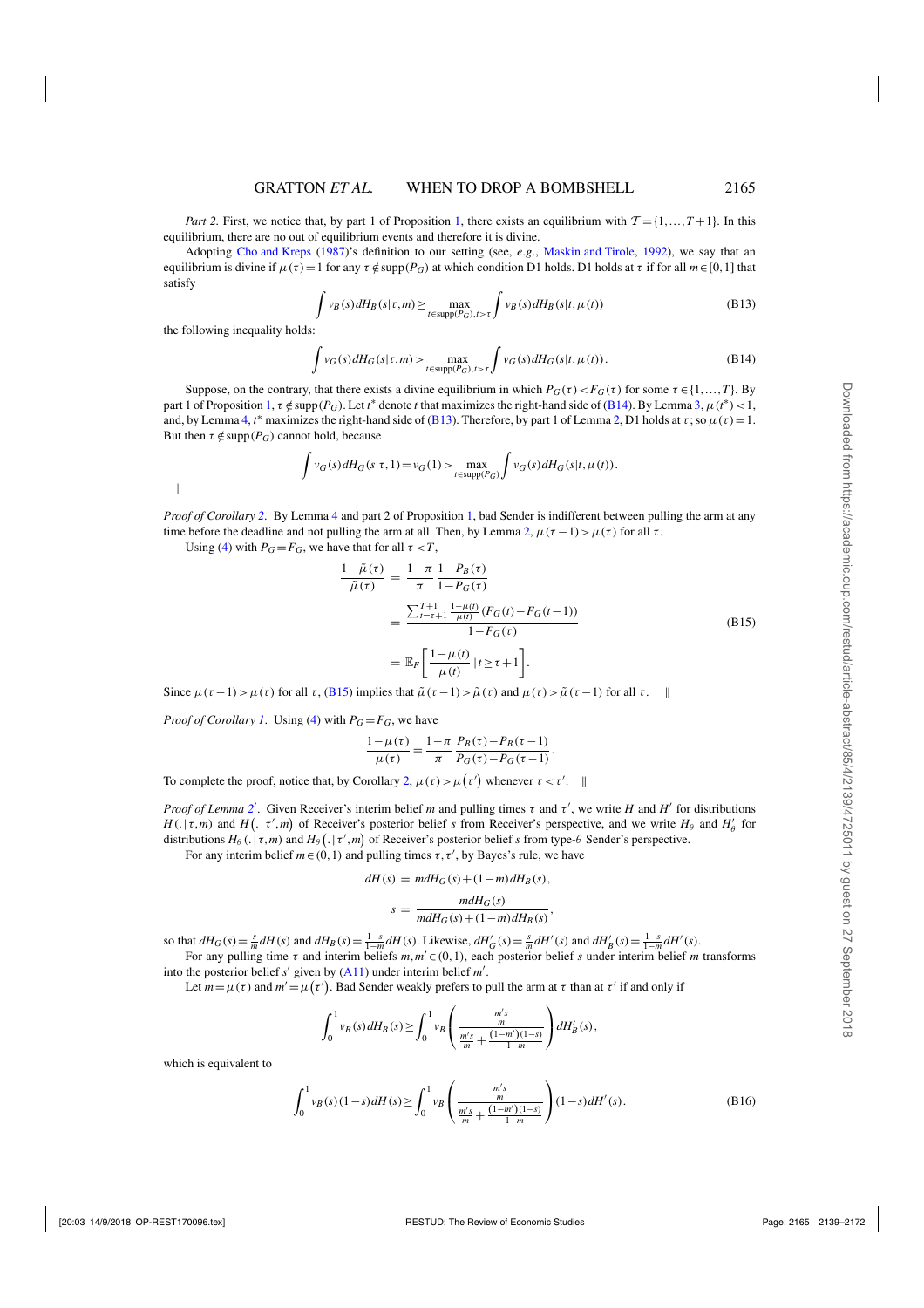#### <span id="page-27-0"></span>2166 REVIEW OF ECONOMIC STUDIES

Similarly, good Sender strictly prefers to pull the arm at  $\tau$  than at  $\tau'$  if and only if

$$
\int_0^1 v_G(s) s dH(s) > \int_0^1 v_G \left( \frac{\frac{m's}{m}}{\frac{m's}{m} + \frac{(1-m')(1-s)}{1-m}} \right) s dH'(s).
$$
 (B17)

Because *s* and *s'* are in (0,1), and *s'* is strictly increasing in *s*, for any  $r \in (0,1)$ , we have that  $s' > r$  if and only if  $s > r'$  for some  $r' \in (0,1)$ , which depends on *m* and *m'*. Thus, for  $v_{\theta}$  given by [\(5\)](#page-9-0), the inequalities [\(B16\)](#page-26-0) and (B17) can be rewritten as

$$
\int_{r}^{1} (1-s)dH(s) \ge \int_{r'}^{1} (1-s)dH'(s),
$$
\n(B18)

$$
\int_{r}^{1} s dH(s) > \int_{r'}^{1} s dH'(s),
$$
\n(B19)

where  $\int_r^1$  and  $\int_{r'}^1$  stand for the Lebesgue integrals over the sets  $(r, 1]$  and  $(r', 1]$ . Notice also that we are using a selection from Receiver's best response correspondence for which  $v(r) = 0$ . The proof goes through for other selections, after adding appropriate terms on both sides of  $(B18)$  and  $(B19)$ . Integrating by parts, we can rewrite  $(B18)$  and  $(B19)$  as

$$
-(1-r)H(r) + \int_{r}^{1} H(s)ds \ge -(1-r')H'(r') + \int_{r'}^{1} H'(s)ds,
$$
 (B20)

$$
-rH(r) - \int_{r}^{1} H(s)ds > -r'H'(r') - \int_{r'}^{1} H'(s)ds.
$$
 (B21)

Suppose that (B20) and [\(6\)](#page-11-0) hold and let us show that (B21) holds. We have  $H'(r') > H(r)$ , because

$$
(1-r)(H'(r') - H(r)) = (1-r')H'(r') + (r'-r)H'(r') - (1-r)H(r)
$$
  
\n
$$
\geq (1-r')H'(r') + \int_r^{r'} H'(s)ds - (1-r)H(r)
$$
  
\n
$$
\geq \int_r^1 H'(s)ds - \int_r^1 H(s)ds > 0,
$$

where the equality holds by rearrangement, the first inequality holds by monotonicity of *H*, the second by (B20), and the last by  $(6)$ . The inequality  $(B21)$  then holds because

$$
r'H'(r') - rH(r) + \int_{r'}^{1} H'(s)ds - \int_{r}^{1} H(s)ds \ > \ r'H'(r') - rH(r) - \int_{r}^{r'} H'(s)ds
$$
  
\n
$$
\geq r'H'(r') - rH(r) - H'(r')\left(r' - r\right)
$$
  
\n
$$
= r\left(H'(r') - H(r)\right) > 0,
$$

where the first inequality holds by  $(6)$ , the second by monotonicity of *H*, and the last by the established inequality  $H'(r') > H(r).$ 

#### C. POISSON MODEL

*Proof of Proposition* [6](#page-15-0). For  $\pi$ : Differentiating  $\mu(T)$  in Proposition [2](#page-13-0) with respect to  $\pi$ , we have

$$
\frac{d\mu(T)}{d\pi} = \begin{cases} \frac{1}{\pi^2} \mu(T)^2 \text{ if } \pi < \bar{\pi}, \\ \frac{e^{\alpha T}}{\pi^2} \mu(T)^{2 + \frac{\alpha}{\lambda}} \text{ otherwise,} \end{cases} > 0.
$$

<u>For λ:</u> First, when  $\pi < \bar{\pi}$ ,  $\frac{d\mu(T)}{d\lambda} < 0$  since  $e^{-(\alpha + \lambda)T} > 1 - (\alpha + \lambda)T$  for all α, λ, T > 0. Second, when  $\pi > \bar{\pi}$ ,

$$
\frac{d\mu(T)}{d\lambda} = \frac{d}{d\lambda}e^{-\frac{\lambda}{\alpha+\lambda}\ln(1+\phi(\lambda))},
$$

$$
\phi = \frac{\alpha+\lambda}{\lambda}\frac{1-\pi}{\pi}e^{\alpha T} > 0.
$$

Thus,  $\frac{d\mu(T)}{d\lambda}$  < 0, because

$$
\frac{d}{d\lambda}\frac{\lambda}{\alpha+\lambda}\ln(1+\phi) = \frac{\alpha}{\alpha+\lambda}\left[\frac{\ln(1+\phi)}{\alpha+\lambda} - \frac{1}{\lambda}\frac{1-\pi}{\pi}\frac{1}{1+\phi}\right] > 0,
$$

where the inequality follows from  $(1+\phi) \ln(1+\phi) > \phi$ .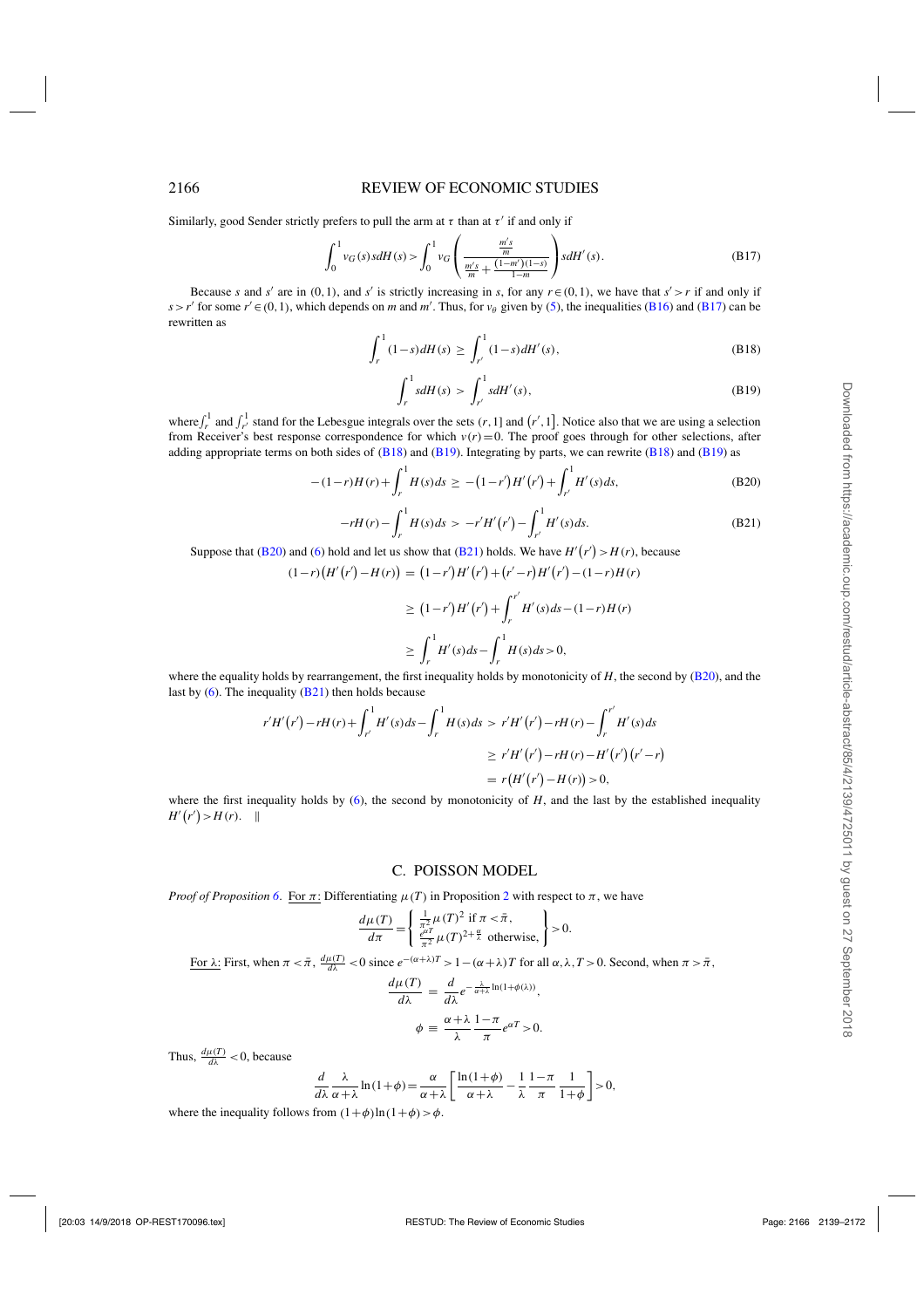For  $\alpha$ : First, when  $\pi < \bar{\pi}$ ,

$$
\frac{d\mu(T)}{d\alpha} = -(\mu(T))^2 \frac{\chi}{(\alpha + \lambda)^2} < 0,
$$
  

$$
\chi \equiv \lambda \{e^{\lambda T} - [1 + (\alpha + \lambda)T]e^{-\alpha T}\} > 0,
$$

where the last passage follows from  $e^{(\alpha+\lambda)T} > 1 + (\alpha+\lambda)T$  for all  $\alpha, \lambda, T > 0$ . Second, when  $\pi \geq \bar{\pi}$ , by log-differentiation,

$$
\frac{d\mu(T)}{d\alpha} = \mu(T) \frac{\lambda}{\alpha + \lambda} \left[ \frac{\ln(1+\phi)}{\alpha + \lambda} - \frac{1}{1+\phi} \frac{d\phi}{d\alpha} \right].
$$

Thus,

$$
\frac{d\mu(T)}{d\alpha} < 0 \Longleftrightarrow \frac{(1+\phi)\ln(1+\phi)}{\phi} < 1 + T(\alpha+\lambda). \tag{C22}
$$

For  $\pi = \bar{\pi}$ ,  $\phi = e^{(\alpha + \lambda)T} - 1 > 0$ ; so

$$
\frac{d\mu(T)}{d\alpha} < 0 \Longleftrightarrow \ln(1+\phi) < \phi,
$$

which is true for all  $\phi > 0$ . Then  $\frac{d\mu(T)}{d\alpha} < 0$  for  $\pi \geq \bar{\pi}$  follows because  $\phi < e^{(\alpha + \lambda)T} - 1$  for  $\pi > \bar{\pi}$  and the left hand side of (C22) increases with  $\phi$  for  $\phi > 0$ .

*Proof of Proposition [3](#page-14-0)*. *Part 1.* Recall that (1) Sender's payoff equals Receiver's posterior belief about Sender at *t* =*T* and (2) in equilibrium, bad Sender (weakly) prefers not to pull the arm at all than pulling it at any time  $t \in [0, T]$ . Therefore, bad Sender's expected payoff equals Receiver's belief about Sender at  $t = T$  if the arm has not been pulled:

$$
\mathbb{E}[v_B] = \mu(T). \tag{C23}
$$

Part 1 then follows from Proposition [6.](#page-15-0)

*Part 2.* By the law of iterated expectations,

$$
\mathbb{E}[s] = \pi \mathbb{E}[v_G] + (1 - \pi) \mathbb{E}[v_B] = \pi
$$
  
\n
$$
\Rightarrow \mathbb{E}[v_G] = 1 - \frac{1 - \pi}{\pi} \mu(T),
$$
\n(C24)

where *s* is Receiver's posterior belief about Sender at  $t = T$  and we use (C23) in the last passage. Thus, good Sender's expected payoff increases with  $\alpha$  and  $\lambda$  by Proposition [6.](#page-15-0) Finally, it is easy to see that  $\mathbb{E}[v_G]$  increases in  $\pi$  after substituting  $\mu(T)$  in  $\mathbb{E}[v_G]$ .

*Part 3.* We shall show that in the divine equilibrium

$$
\mathbb{E}[u] = \frac{(1-\pi)(1-\mu(T))}{2}.
$$
 (C25)

Part 3 then follows from Proposition [6.](#page-15-0)

Since  $\mathbb{E}[s] = \pi$ , by [\(1\)](#page-6-0) and (C24), it is sufficient to prove that  $\mathbb{E}[s^2] = \pi \mathbb{E}[v_G]$ . We divide the proof in two cases:  $\pi \leq \bar{\pi}$  and  $\pi > \bar{\pi}$ . If  $\pi \leq \bar{\pi}$ , Receiver's expected payoff is given by the sum of four terms: (1) Sender is good and the arm does not arrive; (2) Sender is good and the arm arrives; (3) Sender is bad and she does not pull the arm; and (4) Sender is bad and she pulls the arm. Thus,

$$
\mathbb{E}\left[s^2\right] = \pi e^{-\alpha T} (\mu(T))^2
$$
  
+
$$
\pi \int_0^T \left(e^{\lambda(T-t)}\mu(T)\right)^2 \alpha e^{-\alpha t} dt
$$
  
+
$$
(1-\pi)(1-P_B(T))(\mu(T))^2
$$
  
+
$$
(1-\pi)\int_0^T e^{-\lambda(T-t)} \left(e^{\lambda(T-t)}\mu(T)\right)^2 \frac{\pi}{1-\pi} \left(\frac{1-\mu(t)}{\mu(t)}\right) \alpha e^{-\alpha t} dt.
$$

Solving all integrals and rearranging all common terms we get

$$
\mathbb{E}\big[s^2\big] = \pi \mathbb{E}[v_G].
$$

If  $\pi > \bar{\pi}$ , Receiver's expected payoff is given by the sum of five terms: (1) Sender is good and the arm does not arrive; (2) Sender is good and the arm arrives before  $\bar{t}$ ; (3) Sender is good and the arm arrives between  $\bar{t}$  and  $T$ ; (4) Sender is bad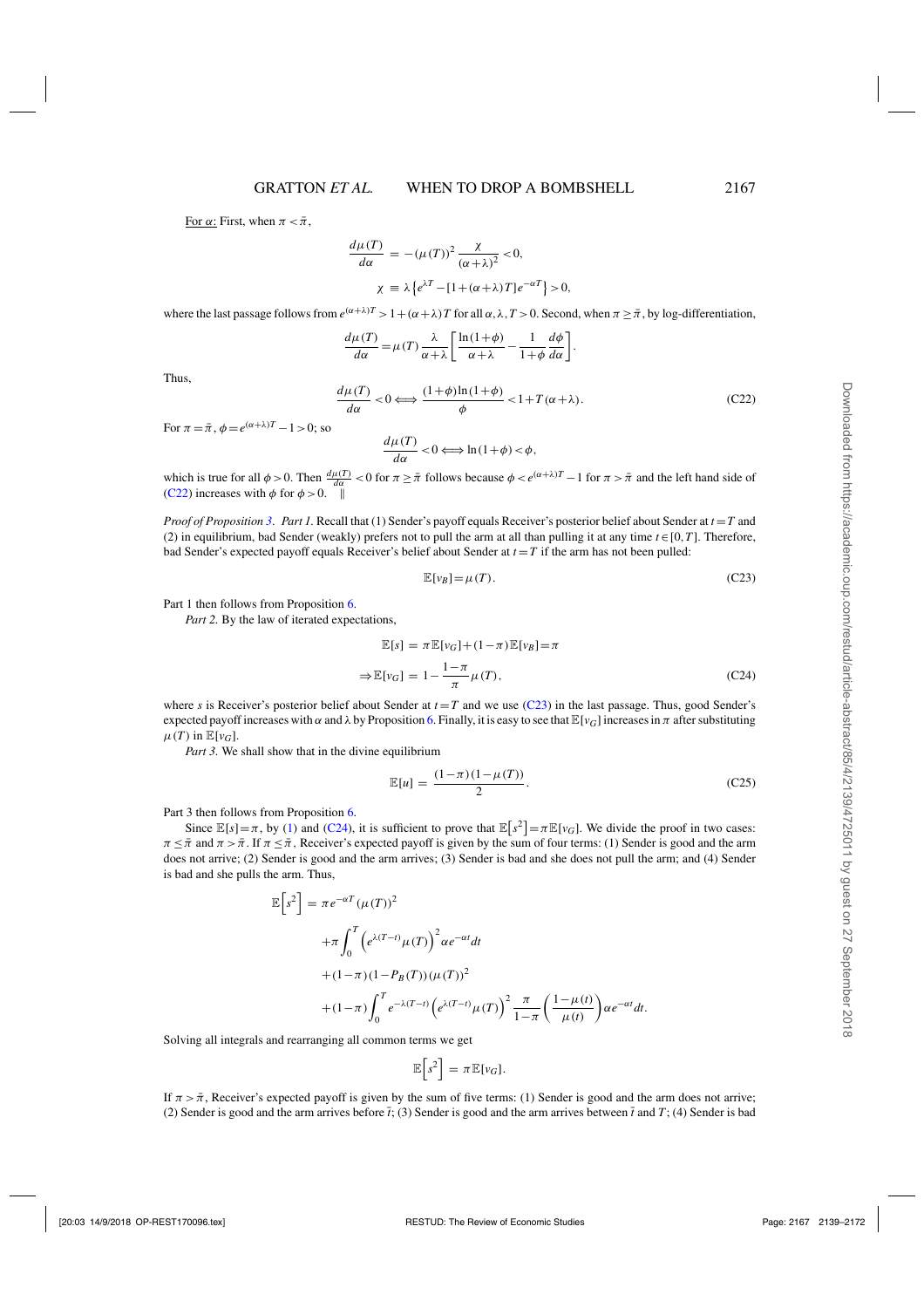and she does not pull the arm; (5) Sender is bad and she pulls the arm. Thus,

$$
\mathbb{E}\left[s^2\right] = \pi e^{-\alpha T} (\mu(T))^2
$$
  
+
$$
\pi \left(1 - e^{-\alpha T}\right)
$$
  
+
$$
\pi \int_{\tilde{t}}^T \left(e^{\lambda(T-t)} \mu(T)\right)^2 \alpha e^{-\alpha t} dt
$$
  
+
$$
(1 - \pi)(1 - P_B(T))(\mu(T))^2
$$
  
+
$$
(1 - \pi)\int_{\tilde{t}}^T e^{-\lambda(T-t)} \left(e^{\lambda(T-t)} \mu(T)\right)^2 \frac{\pi}{1 - \pi} \left(\frac{1 - \mu(t)}{\mu(t)}\right) \alpha e^{-\alpha t} dt.
$$

Solving all integrals and rearranging all common terms we again get

$$
\mathbb{E}\bigg[s^2\bigg] = \pi \mathbb{E}[v_G].
$$

 $\parallel$ 

*Proof of Proposition* [4](#page-14-0). For  $\pi$ : Differentiating  $P_B(T)$  in [\(7\)](#page-14-0) with respect to  $\pi$ , we have

$$
\frac{dP_B(T)}{d\pi} = \frac{e^{-\alpha T}}{\mu(T)(1-\pi)} \times \left[ \frac{\pi}{\mu(T)} \frac{d\mu(T)}{d\pi} - \frac{1-\mu(T)}{1-\pi} \right]
$$

$$
= \frac{e^{-\alpha T}}{\mu(T)(1-\pi)} \times \left\{ \left[ \frac{\frac{\mu(T)}{\pi} - \frac{1-\mu(T)}{1-\pi}}{\frac{1-\pi}{\pi}} \right] \text{if } \pi < \bar{\pi}, \right\}
$$

$$
= \frac{e^{-\alpha T}}{\mu(T)(1-\pi)} \times \left\{ \left[ \frac{e^{\alpha T} \frac{\mu(T)^{1+\frac{\alpha}{\pi}}}{\pi} - \frac{1-\mu(T)}{1-\pi}}{\frac{1-\mu(T)}{1-\pi}} \right] \text{otherwise.} \right\}
$$

First, when  $\pi < \bar{\pi}$ ,  $\frac{dP_B(T)}{d\pi} < 0$  because  $\mu(T) < \pi$ . Second, when  $\pi \ge \bar{\pi}$ ,  $\frac{dP_B(T)}{d\pi} < 0$  if and only if

$$
1 + \frac{\alpha}{\alpha + \lambda} \phi > (1 + \phi)^{\frac{\alpha}{\alpha + \lambda}},
$$
\n
$$
\phi \equiv \frac{\alpha + \lambda}{\lambda} \frac{1 - \pi}{\pi} e^{\alpha T} > 0.
$$

Thus,  $\frac{dP_B(T)}{d\pi}$  < 0, because  $1 + x\phi > (1 + \phi)^x$  for all  $\phi > 0$  and  $x \in (0, 1)$ . For  $λ$ : Differentiating  $P_B(T)$  in [\(7\)](#page-14-0) with respect to  $λ$ , we have

$$
\frac{dP_B(T)}{d\lambda} = \frac{\pi}{1-\pi} \frac{e^{-\alpha T}}{\mu(T)^2} \frac{d\mu(T)}{d\lambda} < 0,
$$

where the inequality follows from Proposition [6.](#page-15-0)

For  $\alpha$ : Without loss of generality we can set *T* = 1. Differentiating *P<sub>B</sub>* (*T*) in (*7*) with respect to  $\alpha$ , we have

$$
\frac{dP_B(T)}{d\alpha} = \frac{\pi}{1-\pi} e^{-\alpha} \left[ \frac{1-\mu(T)}{\mu(T)} + \frac{1}{(\mu(T))^2} \frac{d\mu(T)}{d\alpha} \right].
$$

First, when  $\pi < \bar{\pi}$ ,

$$
\frac{1-\pi}{\pi}e^{2\alpha}\frac{dP_B(T)}{d\alpha} = \left(\frac{1}{\pi} - 2\right)e^{\alpha} + \frac{(\alpha(\alpha+\lambda)-\lambda)e^{\alpha+\lambda} + \lambda(1+2(\alpha+\lambda))}{(\alpha+\lambda)^2}
$$

$$
> \left(\frac{1}{\pi} - 2\right) + \frac{(\alpha(\alpha+\lambda)-\lambda)e^{\alpha+\lambda} + \lambda(1+2(\alpha+\lambda))}{(\alpha+\lambda)^2}
$$

$$
= \frac{1}{(\alpha+\lambda)^2}\left(\lambda(1+(\alpha+\lambda)) + \left((\alpha+\lambda)^2 - \lambda\right)e^{(\alpha+\lambda)} - (\alpha+\lambda)^2e^{\alpha}\right)
$$

$$
= \sum_{k=3}^{\infty} \left[\frac{(\alpha+\lambda)^k}{(k-2)!} - \lambda\frac{(\alpha+\lambda)^{k-1}}{(k-1)!} - (\alpha+\lambda)^2\frac{\alpha^{k-2}}{(k-2)!}\right] = \sum_{k=3}^{\infty} c_k > 0,
$$

Ι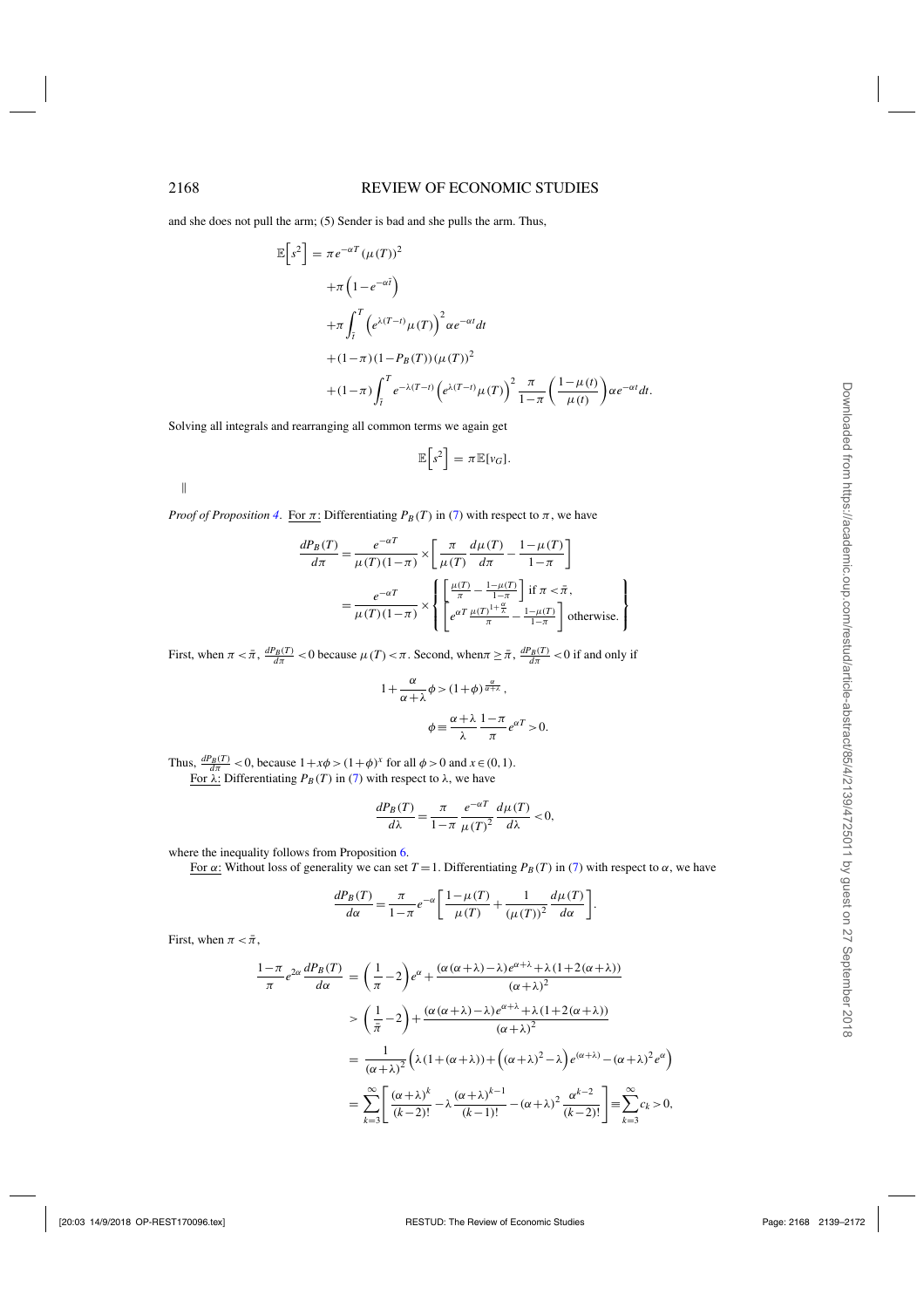where the inequality holds because each term  $c_k$  in the sum is positive:

$$
c_k = \frac{(\alpha + \lambda)^2 ((\alpha + \lambda)^{k-2} - \alpha^{k-2})}{(k-2)!} - \frac{(\alpha + \lambda)^2 \lambda (\alpha + \lambda)^{k-3}}{(k-1)!}
$$
  
= 
$$
\frac{(\alpha + \lambda)^2 \lambda \left(\sum_{n=0}^{k-3} (\alpha + \lambda)^{k-3-n} \alpha^n\right)}{(k-2)!} - \frac{(\alpha + \lambda)^2 \lambda (\alpha + \lambda)^{k-3}}{(k-1)!}
$$
  
> 
$$
\frac{(\alpha + \lambda)^2 \lambda (\alpha + \lambda)^{k-3}}{(k-2)!} - \frac{(\alpha + \lambda)^2 \lambda (\alpha + \lambda)^{k-3}}{(k-1)!} > 0.
$$

Second, when  $\pi \geq \bar{\pi}$ ,  $\frac{dP_B(T)}{d\alpha} > 0$  if and only if

$$
\frac{1+\phi}{\phi} \left[ \ln(1+\phi) + \frac{(\alpha+\lambda)^2}{\lambda} \left( 1 - (1+\phi)^{-\frac{\alpha+\lambda}{\lambda}} \right) \right] - 1 - \alpha - \lambda > 0
$$

$$
\phi \equiv \frac{\alpha+\lambda}{\lambda} \frac{1-\pi}{\pi} e^{\alpha T}.
$$

The left-hand side increases with  $\alpha$ , treating  $\phi$  as a constant. Then the inequality holds because it holds for  $\alpha \to 0$ :

$$
\frac{1+\phi}{\phi} \left[ \ln(1+\phi) + \lambda \left( 1 - (1+\phi)^{-1} \right) \right] - 1 - \lambda > 0
$$
\n
$$
\iff \frac{1+\phi}{\phi} \ln(1+\phi) > 1.
$$

 $\parallel$ 

*Proof of Proposition* [5](#page-15-0). For  $\lambda$ : Differentiating  $P(T)$  in [\(9\)](#page-14-0) with respect to  $\lambda$ , we have

$$
\frac{dP(T)}{d\lambda} = (1 - \pi) \frac{dP_B(T)}{d\lambda} < 0,
$$

where the inequality follows from Proposition [4.](#page-14-0)

For  $\alpha$ : Differentiating  $P(T)$  in [\(9\)](#page-14-0) with respect to  $\alpha$ , we have

$$
\frac{dP(T)}{d\alpha} > (1-\pi)\frac{dP_B(T)}{d\alpha} > 0,
$$

where the last inequality follows from Proposition [4.](#page-14-0)

For  $\pi$ : Differentiating *P*(*T*) in [\(9\)](#page-14-0) with respect to  $\pi$ , we have

$$
\frac{dP(T)}{d\pi} = \frac{\pi e^{-\alpha T}}{\mu(T)^2} \left( \frac{d\mu(T)}{d\pi} - \frac{\mu(T)}{\pi} \right).
$$

We now show that

$$
\frac{dP(T)}{d\pi} \ge 0 \Longleftrightarrow \pi \ge \frac{\alpha e^{\alpha T}}{(\alpha + \lambda)e^{\alpha T} - 1}.
$$

First, when  $\pi < \bar{\pi}$ , we have  $dP(T)/d\pi < 0$  because  $\mu(T) < \pi$  and

$$
\frac{d\mu(T)}{d\pi} = \frac{\mu(T)^2}{\pi^2} < \frac{\mu(T)}{\pi}.
$$

Second, when  $\pi > \bar{\pi}$ , we have  $dP(T)/d\pi < 0$  if and only if

$$
\frac{d\mu(T)}{d\pi} = e^{\alpha T} \frac{\mu(T)^{2+\frac{\alpha}{\lambda}}}{\pi^2} < \frac{\mu(T)}{\pi}.
$$

Substituting  $\mu(T)$ , we get that this inequality is equivalent to

$$
\pi < \frac{\alpha e^{\alpha T}}{\alpha e^{\alpha T} + \lambda \left( e^{\alpha T} - 1 \right)}.
$$

It remains to show that

$$
\frac{\alpha e^{\alpha T}}{\alpha e^{\alpha T} + \lambda (e^{\alpha T} - 1)} > \bar{\pi}.
$$

Substituting  $\bar{\pi}$ , we get that this inequality is equivalent to

$$
\frac{e^{(\alpha+\lambda)T}-1}{\alpha+\lambda} > \frac{e^{\alpha T}-1}{\alpha},
$$

which is satisfied because function  $(e^x - 1)/x$  increases with *x*. ||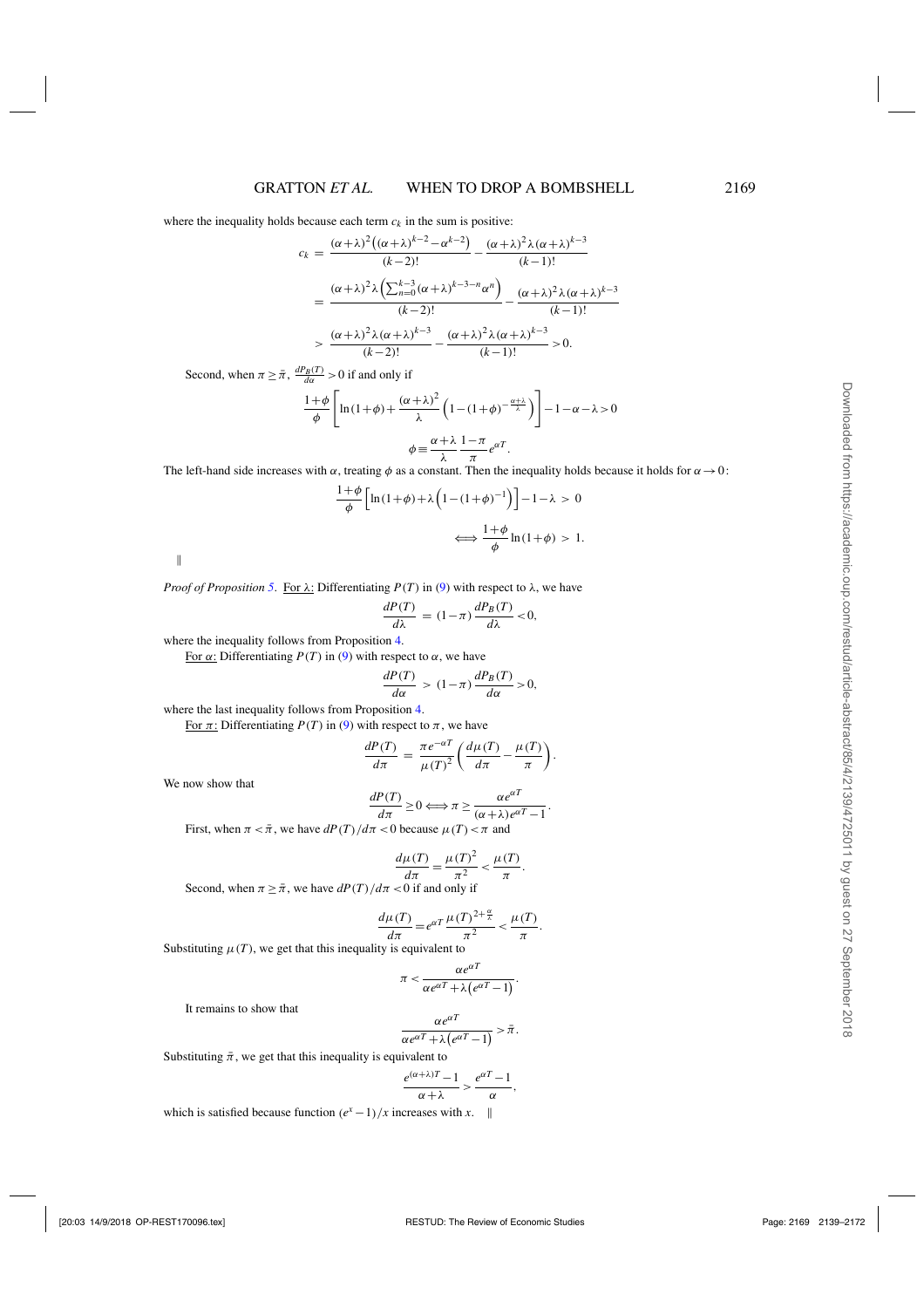*Proof of Proposition* [7](#page-15-0). First, for  $\pi < \pi$ ,  $\bar{t} = 0$ . Second, for  $\pi \geq \bar{\pi}$ ,  $\bar{t}$  increases with  $\pi$  and decreases with  $\alpha$  because  $\mu(T)$ increases with  $\pi$  and decreasing with  $\alpha$ . Furthermore,

$$
\frac{d\bar{t}}{d\lambda} = \frac{1}{\alpha + \lambda} \left( \frac{1}{\alpha + \lambda} \ln(1 + \phi) + \frac{\alpha}{\lambda^2} \frac{1 - \pi}{\pi} e^{\alpha T} \frac{1}{1 + \phi} \right) > 0,
$$
  

$$
\phi \equiv \frac{\alpha + \lambda}{\lambda} \frac{1 - \pi}{\pi} e^{\alpha T}.
$$

 $\parallel$ 

*Proof of Proposition* [8](#page-15-0). The density  $p_B(t)$  is equal to 0 for  $t \leq \overline{t}$  and is given by

$$
p_B(t) \equiv \frac{dP_B(t)}{dt} = \frac{\pi}{1 - \pi} \frac{\alpha e^{-\alpha t} (1 - \mu(T) e^{\lambda(T - t)})}{\mu(T)}
$$

for  $t > \overline{t}$ . Differentiating  $p_B(t)$  with respect to  $t$  for  $t > \overline{t}$ , we get

$$
\frac{dp_B(t)}{dt} = \frac{\pi}{1-\pi} \frac{\alpha e^{-\alpha t}}{\mu(T)} \left[ (\alpha + \lambda) \mu(T) e^{\lambda(T-t)} - \alpha \right] > 0
$$

if and only if

$$
t < T - \frac{1}{\lambda} \ln \left( \frac{\alpha}{\alpha + \lambda} \frac{1}{\mu(T)} \right).
$$

We can therefore conclude that  $p_B(t)$  is quasiconcave on the interval  $[\bar{t}, T]$ .

*Proof of Proposition* [9](#page-16-0). The density  $p(t)$  is given by

$$
p(t) = \begin{cases} \pi \alpha e^{-\alpha t} & \text{if } t < \overline{t} \\ \pi \alpha e^{-\alpha t} + \pi \alpha e^{-\alpha t} \frac{1 - \mu(T) e^{\lambda(T - t)}}{\mu(T)} & \text{if } t \ge \overline{t}. \end{cases}
$$

Obviously, for  $t \leq \overline{t}$ ,  $p(t)$  is decreasing in *t*. For  $t > \overline{t}$ , differentiating  $p(t)$  with respect to *t*, we get

$$
\frac{dp(t)}{dt} = \pi \alpha e^{-\alpha t} \left[ (\alpha + \lambda) e^{\lambda (T - t)} - \alpha \frac{1 + \mu (T)}{\mu (T)} \right] > 0
$$

if and only if

$$
t < T - \frac{1}{\lambda} \ln \left( \frac{\alpha}{\alpha + \lambda} \frac{1 + \mu(T)}{\mu(T)} \right).
$$

 $\parallel$ 

*Proof of Proposition [10](#page-17-0)*. The breakdown probability at *t* is given by

$$
Q(t) \equiv \left(1 - e^{-\lambda(T-t)}\right)[1 - \mu(t)].
$$

Notice that  $O(t)$  is continuous in *t* because  $\mu(t)$  is continuous in *t*. Also,  $O(t)$  equals 0 for  $t \leq \bar{t}$ , is strictly positive for all  $t \in (\bar{t}, T)$ , and equals 0 for  $t = T$ . Substituting  $\mu(t)$  and differentiating  $Q(t)$  with respect to *t* for  $t \geq \bar{t}$ , we get

$$
\frac{dQ(t)}{dt} = -\lambda \frac{e^{-\lambda(T-t)}(1+\mu(T)) - 2\mu(T)}{\left[1 - \mu(T)\left(1 - e^{\lambda(T-t)}\right)\right]^2} > 0
$$
  

$$
t < T - \frac{1}{\lambda} \ln\left(\frac{1 + \mu(T)}{2\mu(T)}\right).
$$

 $\parallel$ 

if and only if

*Acknowledgments*. We are grateful to the editor, four anonymous referees, Alessandro Bonatti, Steven Callander, Yeon-Koo Che, Wouter Dessein, William Fuchs, Drew Fudenberg, Robert Gibbons, Navin Kartik, Keiichi Kawai, Hongyi Li, Jin Li, Brendan Nyhan, Carlos Pimienta, Andrea Prat, and participants at various seminars and conferences for helpful comments and suggestions. Valentino Dardanoni, Antonio Forcina, and Jutta Roosen kindly shared their codes for the likelihood ratio order test. We especially thank Aleksandra Balyanova and Barton Lee for excellent research assistance. We acknowledge support from the Australian Research Council (ARC) including the ARC Discovery Project DP140102426 (Gratton), the ARC Future Fellowship FT130101159 (Holden), and the ARC Discovery Early Career Research Award DE160100964 (Kolotilin).

#### **Supplementary Data**

[Supplementary data](https://academic.oup.com/restud/article-lookup/doi/10.1093/restud/rdx070#supplementary-data) are available at *Review of Economic Studies* online.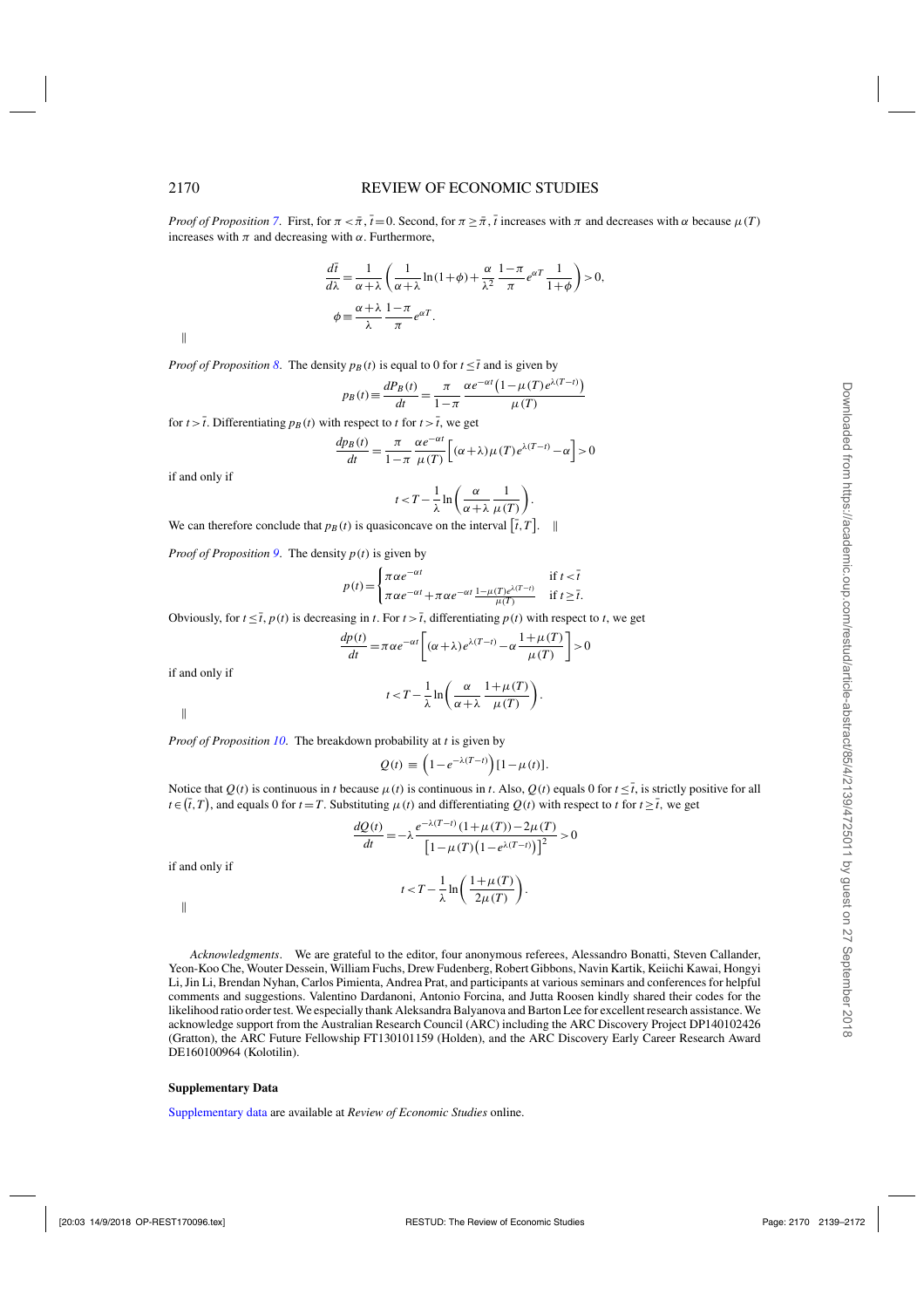#### <span id="page-32-0"></span>REFERENCES

- ACHARYA, V. V., DeMARZO, P. and KREMER, I. (2011), "Endogenous Information Flows and the Clustering of Announcements", *American Economic Review*, **101**, 2955–2979.
- BANKS, J. S. and SOBEL, J. (1987), "Equilibrium Selection in Signaling Games", *Econometrica*, **55**, 647–661.
- BIZZOTTO, J., RÜDIGER, J. and VIGIER, A. (2017), "How to Persuade a Long-Run Decision Maker" (University of Oxford Working Paper).
- BLACKWELL, D. (1953), "Equivalent Comparisons of Experiments", *Annals of Mathematical Statistics*, **24**, 262–272.
- BOLTON, P. and HARRIS, C. (1999), "Strategic Experimentation", *Econometrica*, **67**, 349–374.
- BROCAS, I. and CARRILLO, J. D. (2007), "Influence through Ignorance", *RAND Journal of Economics*, **38**, 931–947.
- CHE, Y.-K. and HÖRNER, J. (2017), "Recommender Systems as Mechanisms for Social Learning", *Quarterly Journal of Economics*, forthcoming.
- CHO, I.-K. and KREPS, D. M. (1987), "Signaling Games and Stable Equilibria", *Quarterly Journal of Economics*, **102**, 179–221.
- DARDANONI, V. and FORCINA, A. (1998), "A Unified Approach to Likelihood Inference on Stochastic Orderings in a Nonparametric Context", *Journal of the American Statistical Association*, **93**, 1112–1123.
- DELLAVIGNA, S. and KAPLAN, E. (2007), "The Fox News Effect: Media Bias and Voting", *Quarterly Journal of Economics*, **122**, 1187–1234.
- DUGGAN, J. and MARTINELLI, C. (2011), "A Spatial Theory of Media Slant and Voter Choice", *Review of Economic Studies*, **78**, 640–666.
- DURANTE, R. and ZHURAVSKAYA, E. (2017), "Attack when the World is Not Watching?: International Media and the Israeli-Palestinian Conflict", *Journal of Political Economy*, forthcoming.
- DYE, R. A. (1985), "Disclosure of Nonproprietary Information", *Journal of Accounting Research*, **23**, 123–145.
- DZIUDA, W. (2011), "Strategic Argumentation", *Journal of Economic Theory*, **146**, 1362–1397.
- ELY, J., FRANKEL, A. and KAMENICA, E. (2015), "Suspense and Surprise", *Journal of Political Economy*, **123**, 215–260.
- ELY, J. C. (2016), "Beeps", *American Economic Review*, **107**, 31–53.
- GENTZKOW, M. and KAMENICA, E. (2017), "Disclosure of Endogenous Information", *Economic Theory Bulletin*, **5**, 47–56.
- GENTZKOW, M. and SHAPIRO, J. M. (2006), "Media Bias and Reputation", *Journal of Political Economy*, **114**, 280–316. GRENADIER, S. R., MALENKO, A. and MALENKO, N. (2016), "Timing Decisions in Organizations: Communication

and Authority in a Dynamic Environment", *American Economic Review*, **106**, 2552–2581.

- GROSSMAN, S. J. (1981), "The Informational Role of Warranties and Private Disclosures about Product Quality", *Journal of Law and Economics*, **24**, 461–483.
- GROSSMAN, S. J. and HART, O. D. (1980), "Disclosure Laws and Takeover Bids", *Journal of Finance*, **35**, 323–334.
- GUTTMAN, I., KREMER, I. and SKRZYPACZ, A. (2013), "Not Only What but also When: A Theory of Dynamic Voluntary Disclosure", *American Economic Review*, **104**, 2400–2420.
- HÖRNER, J. and SKRZYPACZ, A. (2016), "Selling Information", *Journal of Political Economy*, **124**, 1515–1562.

JOVANOVIC, B. (1982), "Truthful Disclosure of Information", *Bell Journal of Economics*, **13**, 36–44.

- JUNG, W.-O. and KWON, Y. K. (1988), "Disclosure when the Market is Unsure of Information Endowment of Managers", *Journal of Accounting Research*, **26**, 146–153.
- KAMENICA, E. and GENTZKOW, M. (2011), "Bayesian Persuasion", *American Economic Review*, **101**, 2590–2615.
- KELLER, G., RADY, S. and CRIPPS, M. (2005), "Strategic Experimentation with Exponential Bandits", *Econometrica*, **73**, 39–68.
- LI, H. and LI, W. (2013), "Misinformation", *International Economic Review*, **54**, 253–277.
- LOUGHRAN, T. and RITTER, J. R. (1995), "The New Issues Puzzle", *Journal of Finance*, **50**, 23–51.
- MASKIN, E. S. and TIROLE, J. (1992), "The Principal-Agent Relationship with an Informed Principal, II: Common Values", *Econometrica*, **60**, 1–42.
- MILGROM, P. R. (1981), "Good News and Bad News: Representation Theorems and Applications", *Bell Journal of Economics*, **12**, 350–391.
- MULLAINATHAN, S. and SHLEIFER, A. (2005), "The Market for News", *American Economic Review*, **95**, 1031–1053.
- NYHAN, B. (2015), "Scandal Potential: How Political Context and News Congestion Affect the President's Vulnerability to Media Scandal", *British Journal of Political Science*, **45**, 435–466.
- ORLOV, D., SKRZYPACZ, A. and ZRYUMOV, P. (2017), "Persuading the Principal To Wait" (Stanford University Working Paper).
- PRAT, A., and STROMBERG, D. (2013), "The Political Economy of Mass Media", in *Advances in Economics and Econometrics: Theory and Applications, Proceedings of the Tenth World Congress of the Econometric Society*, vol. II, (Cambridge University Press) 135–187.
- RAYO, L. and SEGAL, I. (2010), "Optimal Information Disclosure", *Journal of Political Economy*, **118**, 949–987.
- ROOSEN, J. and HENNESSY, D. A. (2004), "Testing for the Monotone Likelihood Ratio Assumption", *Journal of Business & Economic Statistics*, **22**, 358–366.